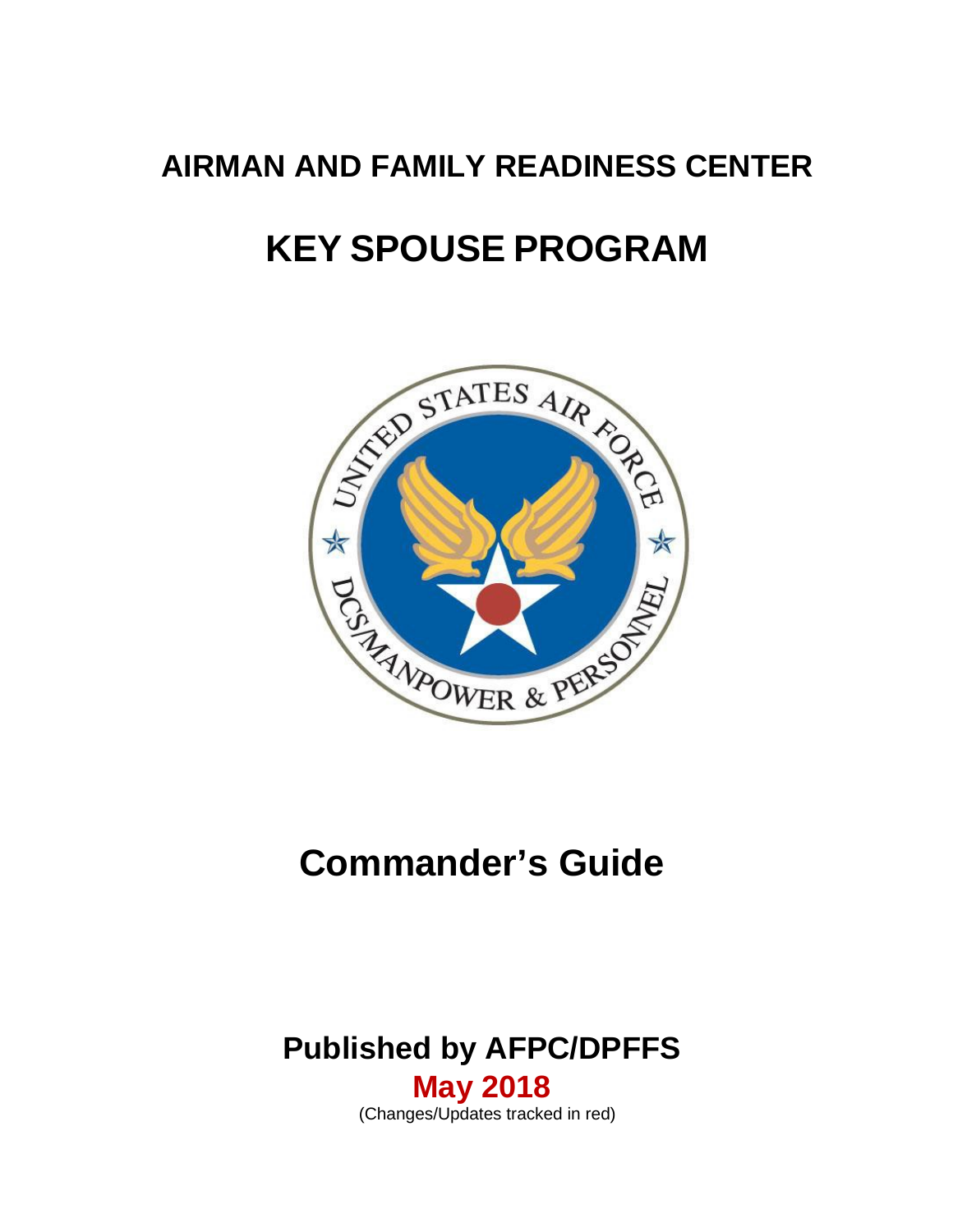#### <span id="page-1-0"></span>**INTRODUCTION**

This Commander's Key Spouse Desktop Guide has been created to help units manage the Key Spouse Program (KSP). The information in this guide provides guidance and support to get started or to strengthen your existing program. The strategic vision is increase resiliency and unit cohesion among military families throughout the military lifecycle.

This guide is designed to provide a practical approach to develop an effective unit Key Spouse Program. Roles and responsibilities of the Key Spouse Team are defined. The goal is to have a cadre of trained volunteers who can support military families.

The Key Spouse Program is an official Air Force unit family readiness program designed to enhance mission readiness and resilience and establish a sense of community. The *Key Spouse Program is a commander's initiative* that promotes partnerships with unit leadership, families, Key Spouses, Key Spouse Mentors, the Airman and Family Readiness Center (A&FRC), and other on and off base helping agencies. We cannot effectively take care of our Airmen and their families without Key Spouses.

Use this guide to update your unit KSP policy and operating procedures to enhance program effectiveness. Air Force Personnel Center, Airman and Family Operations Division serves as the point of contact for questions or concerns. Inquires may be addressed by calling [DSN:](mailto:DSN) 665-1366 or Commercial: (210) 565-1366.

#### <span id="page-1-1"></span>**MISSION**

The mission of the Key Spouse Program (KSP) is to provide information and resources to military spouses, supporting families in successfully navigating throughout the military lifecycle.

## <span id="page-1-2"></span>**VISION**

The Air Force family--empowered and resilient.

## <span id="page-1-3"></span>**GUIDANCE**

Air Force Instruction (AFI) 36-3009, Airman and Family Readiness Centers, paragraphs 3.8.4 - 3.8.4.6., provides guidance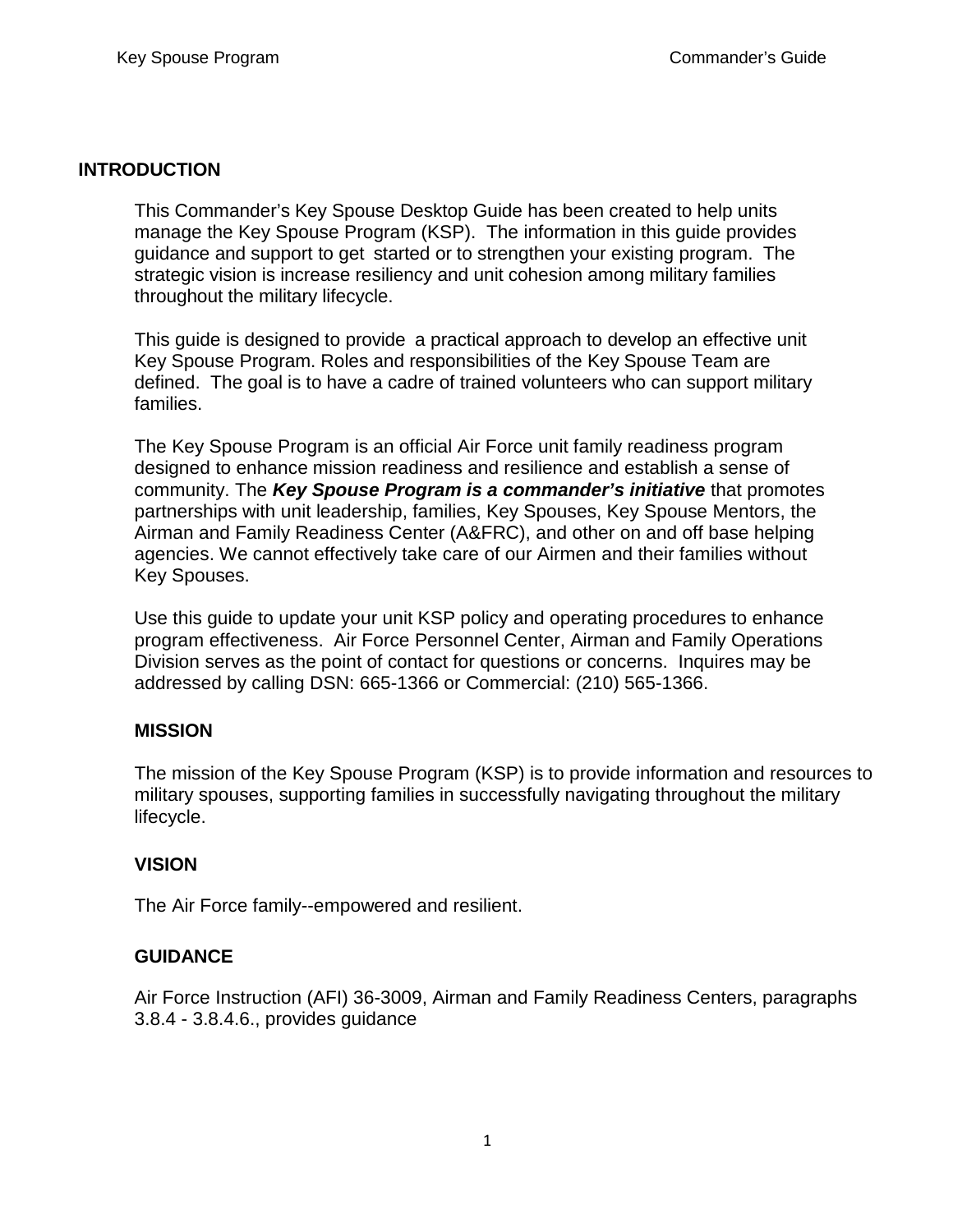## **Table of Contents**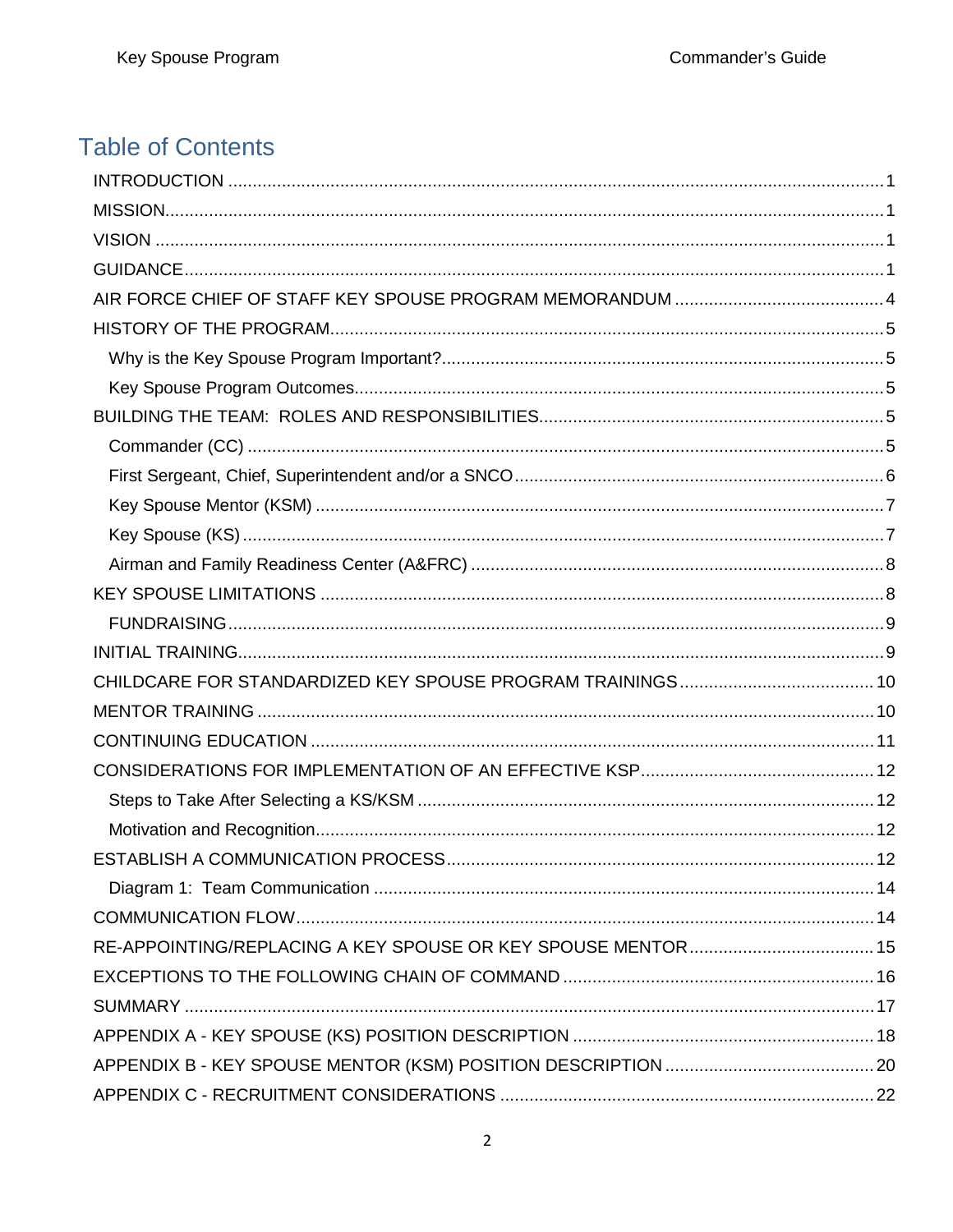| APPENDIX N - AIR FORCE PERSONNEL ACCOUNTABILITY AND ASSESSMENT SYSTEM (AFPAAS) |  |
|--------------------------------------------------------------------------------|--|
|                                                                                |  |
|                                                                                |  |
|                                                                                |  |
|                                                                                |  |
| APPENDIX S - GUIDELINES FOR KEY SPOUSE OF THE YEAR (KSOY) AWARD 47             |  |
|                                                                                |  |
|                                                                                |  |
|                                                                                |  |
|                                                                                |  |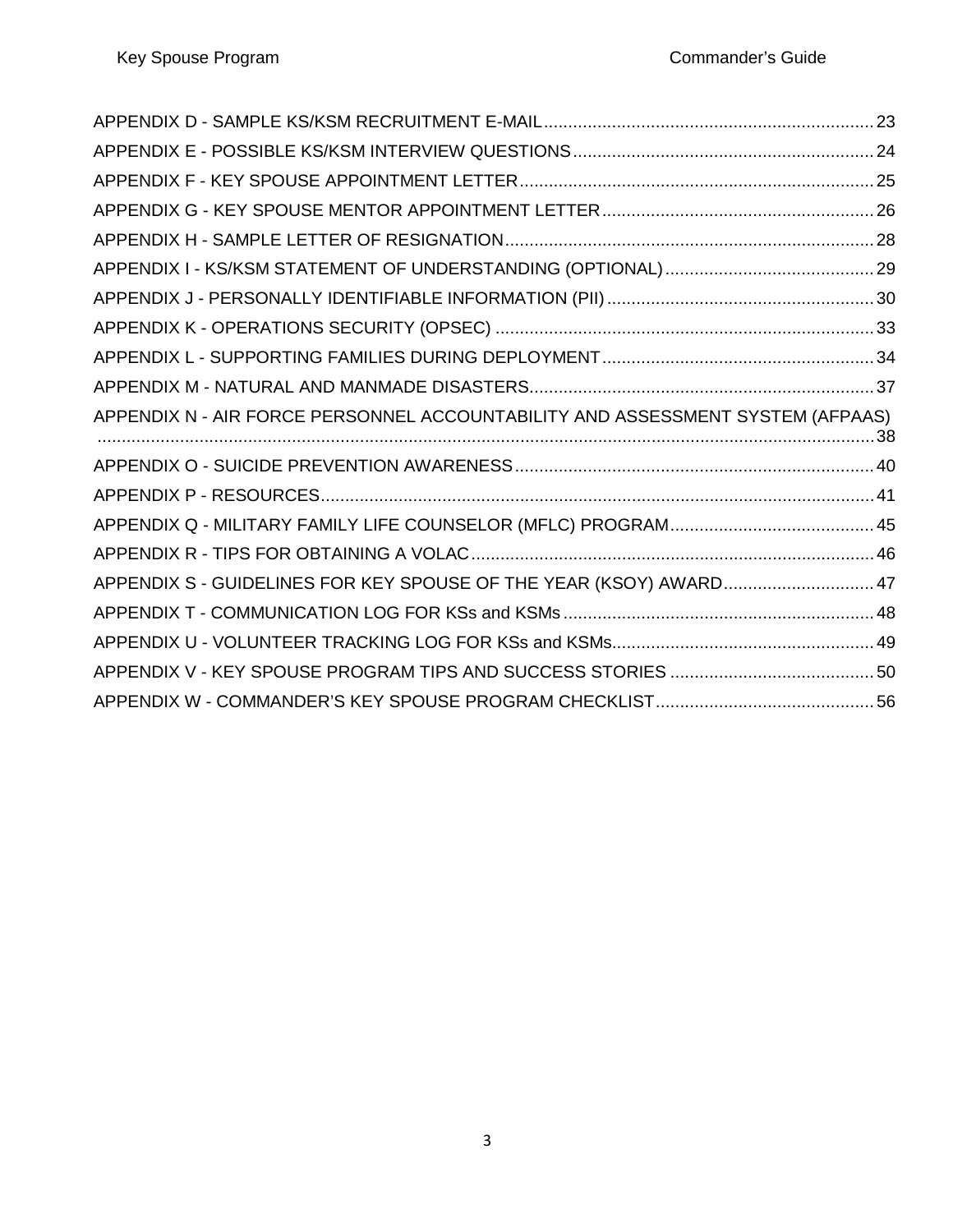#### <span id="page-4-0"></span>**AIR FORCE CHIEF OF STAFF KEY SPOUSE PROGRAM MEMORANDUM**

NOV 22 2016

#### MEMORANDUM FOR ALL SQUADRON COMMAND TEAMS

FROM: AF/CC

**SUBJECT: Key Spouse Program** 

Air Force families make significant contributions in service to our Nation. A vital resource available to command teams to support Air Force families is the Key Spouse Program. This program represents a powerful network of interconnected, educated, service-minded volunteers standing ready to assist with everything from morale and welfare celebrations to crisis management.

In order to maximize the program, I encourage squadron command teams to assess your Key Spouse Program within your first 30 days of command and establish goals for your program's growth and outreach. Here are a few questions you should ask yourself:

- Have you appointed one or more Key Spouses?  $\circ$
- Do they have Key Spouse Mentors?  $\circ$
- Are they visible members of your leadership team?  $\circ$
- o What's your operational tempo?
- How long are your duty shifts?  $\circ$
- Does your squadron experience childcare issues?  $\circ$

As you maintain your laser focus on leading and communicating, your Key Spouses can assist in developing a strong sense of community within your squadron. We also ask for your feedback on how we can strengthen our squadrons. Your recent feedback resulted in key quality of life and process improvements for our Airmen and families, including some funded Key Spouse supplies. Your Airmen and Family Readiness Centers will ensure you understand the dos and don'ts of appropriated funding, along with the Comptroller Squadron Commander--they'll point you in the right direction.

We competitively select command leadership teams and we need your strength...and your Airmen need your leadership. We recognize your extraordinary contributions and urge you to share your stories, to emphasize the importance of the Key Spouse Program because squadrons are the true heartbeat of our Air Force.

Thank you for your courage, resilience, and commitment. We are proud to serve beside you!

**DAVE GOLDFEIM** 

General, USAF Chief of Staff

cc: AF/CCC **Wing Commanders** Wing Command Chiefs

**DAWN GOLDFEIN** 

**CSAF** Spouse

"Every challenge has an embedded opportunity. Our job as leaders is to find it"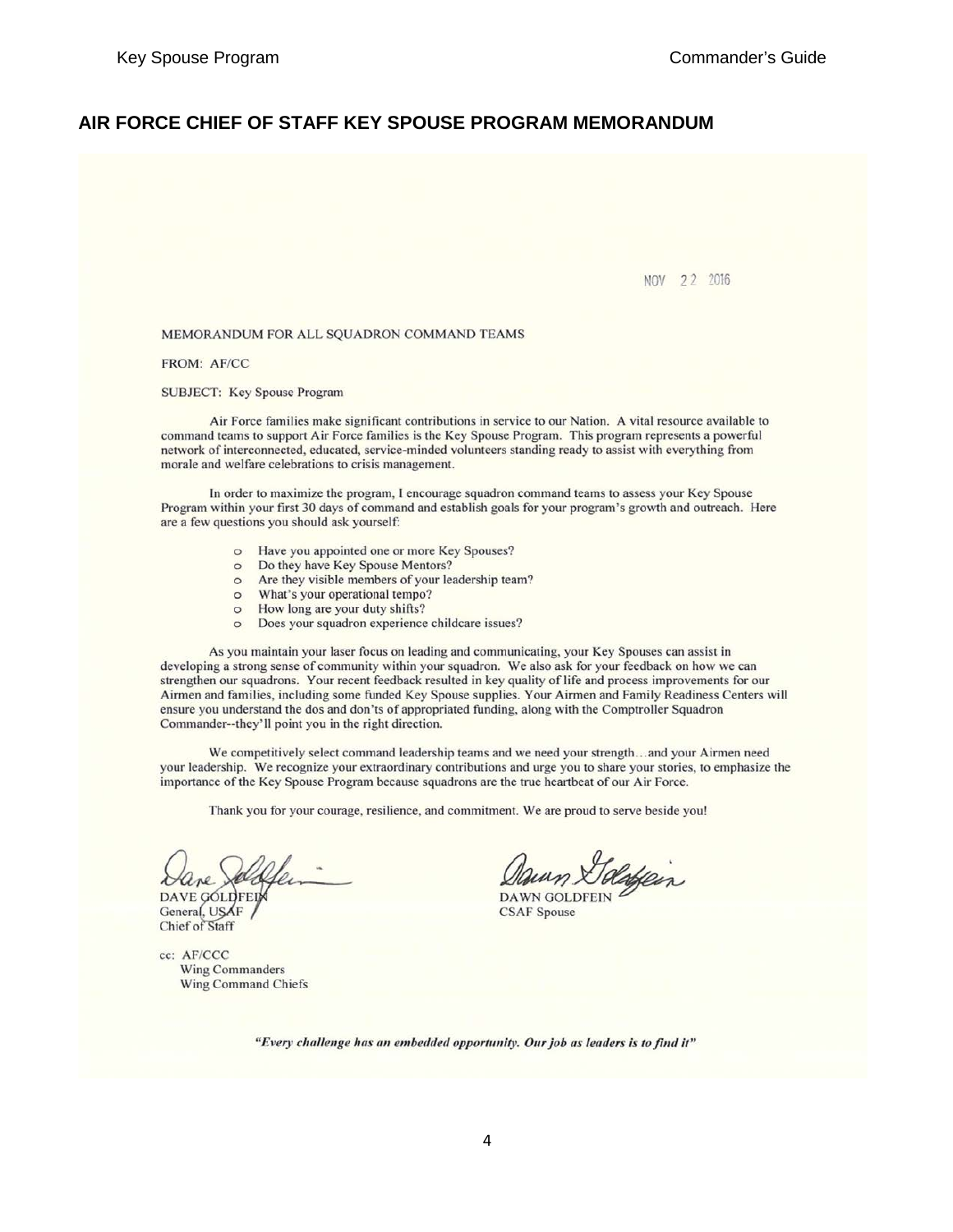## <span id="page-5-0"></span>**HISTORY OF THE PROGRAM**

The KSP was developed as a quality of life initiative out of concern for Air Force Families. Similar to the Navy's Ombudsman Program, he AF tested programs at five bases ('96 -'98). Voluntary implementation was encouraged Air Force wide as part of the AF family support outreach program ('99). For many years, the program was installation or command specific. The AF deployed a standardized Key Spouse program in March 2009 with major revisions in 2015.

## <span id="page-5-1"></span>**Why is the Key Spouse Program Important?**

- Promotes individual, family, and unit readiness
- Establishes continuous contact with spouses/families
- Encourages peer-to-peer wingman support
- Provides family links to leadership
- Strengthen the leadership support team
- Vital to building strong AF communities

## <span id="page-5-2"></span>**Key Spouse Program Outcomes**

- Increases awareness of installation/community resources
- Identifies/resolves issues at lowest levels
- Enhances up/down information flow
- Prepares/supports families during separations
- Increases sense of unit support
- Improves quality of life among unit families
- Increases readiness and retention
- Enhances family resilience

## <span id="page-5-3"></span>**BUILDING THE TEAM: ROLES AND RESPONSIBILITIES**

The KSP is a CC program. The CC establishes and maintains the program within the unit, to include choosing team members. The team is typically comprised of the CC, CCF, KSM, KS and A&FRC. CCs may elect to include a Chief, Superintendent and/or a SNCO as members of the KS leadership team.

## <span id="page-5-4"></span>**Commander (CC)**

CCs determine and prioritize KS/KSM roles and responsibilities based on unit demographics and needs. Various sample products (see appendix section) are available for commanders to modify as they deem appropriate to support their unit KSP. The CC's responsibilities include, but are not limited to the following:

- Determines the goals and objectives of Unit KSP
- Recruits volunteer(s) to serve as unit KS (Appendix A)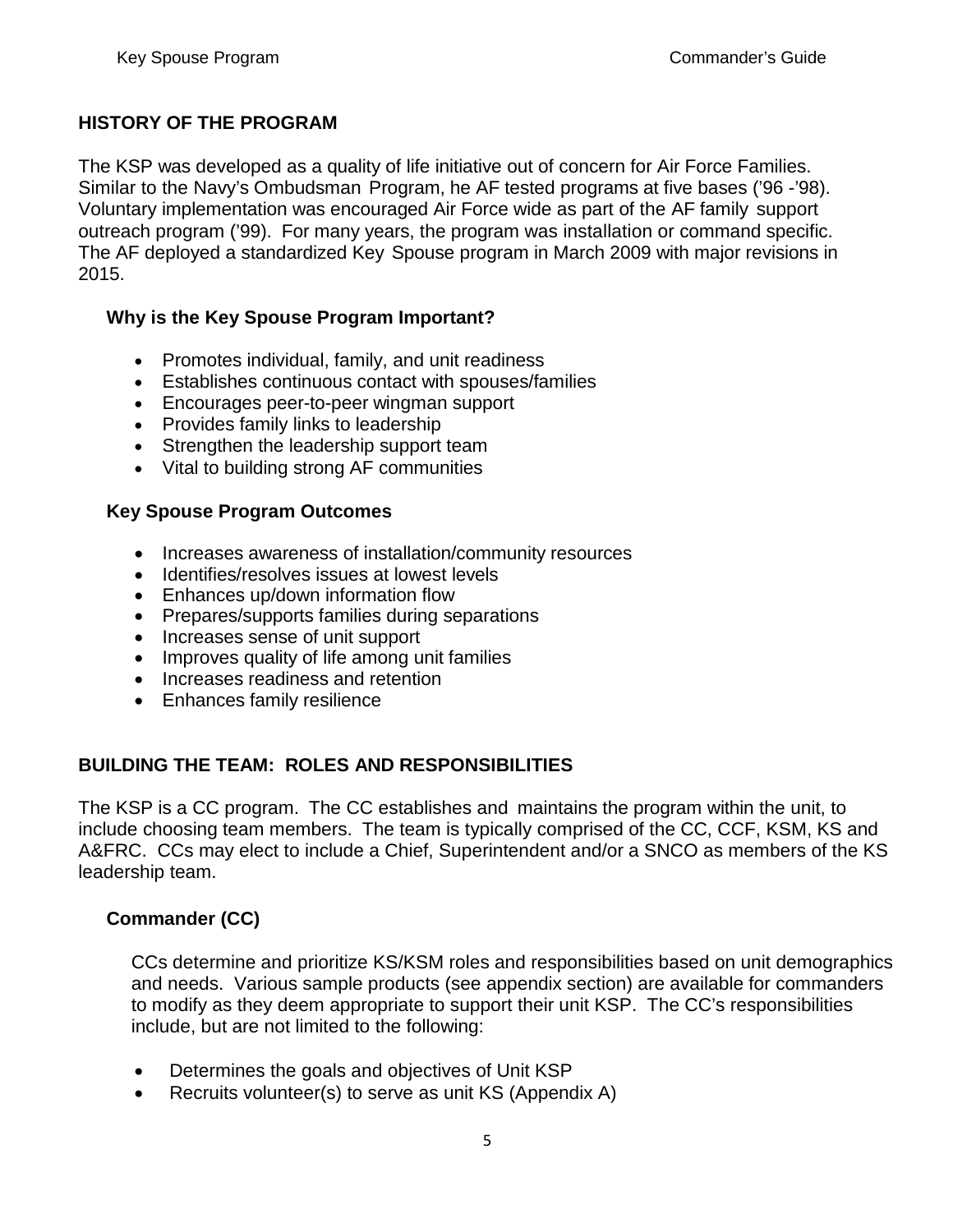- Sends out a recruitment e-mail (Appendix B)
- Interviews KS/KSM candidates to determine if the volunteer is appropriate representative for the unit (Appendix C)
- Appoints KS/KSM in writing (Appendix D)
- Provides a copy of the signed appointment letter to the Airman & Family Readiness Center
- Establishes a KSP file to include the KS appointment letter, KS position description (Appendix E), DD FM 2793 (Volunteer Agreement), and training certificates
- Schedules a recurring meeting (time/date/frequency) with Unit KS Team to allow the team an opportunity to communicate contacts, needs and/or concerns with unit families, advocate on behalf of unit families, and highlight any trends. This also allows unit leadership the opportunity to ensure the unit KSP is meeting their intent.
- Emphasizes the KSP and KSs during unit tours, CC calls and unit events
- Files KS/KSM resignation letter (Appendix G) in the volunteer folder. Notifies the A&FRC of KS/KSM resignations as soon as possible.
- Ensures the KS is provided with unit rosters (need to know information only) to enable the KS to develop a basic "communication roster" to accomplish official volunteer KSP duties
- Determines if the KS/KSM should be granted access to DoD/government computers/networks through the Volunteer Logical Access Credential (VoLAC) Program (Appendix I)

## <span id="page-6-0"></span>**First Sergeant, Chief, Superintendent and/or a SNCO**

The CCF chief, superintendent and/or a SNCO may monitor the KSP and serve as the CC's KS primary point of contact for the following:

- Assists the CC in establishing the unit KSP
- Serves as a point of contact for communication with the KS
- Participates in Initial KS Training and Continuing Education via the A&FRC
- Maintains KS/KSM volunteer files, as directed by the Unit CC
- Briefs KS/KSM on what constitutes Personally Identifiable Information (PII), Privacy Act of 1974 and Operations Security
- Meets with CC, KS and KSM to identify trends and needs
- Offers logistic support (computer, meetings space, KSP/office supplies)
- Provides unit rosters (need to know information only) to enable the KS to develop a basic "communication roster" to accomplish official volunteer KSP duties
- Assists the CC with recognition of the KS and KSM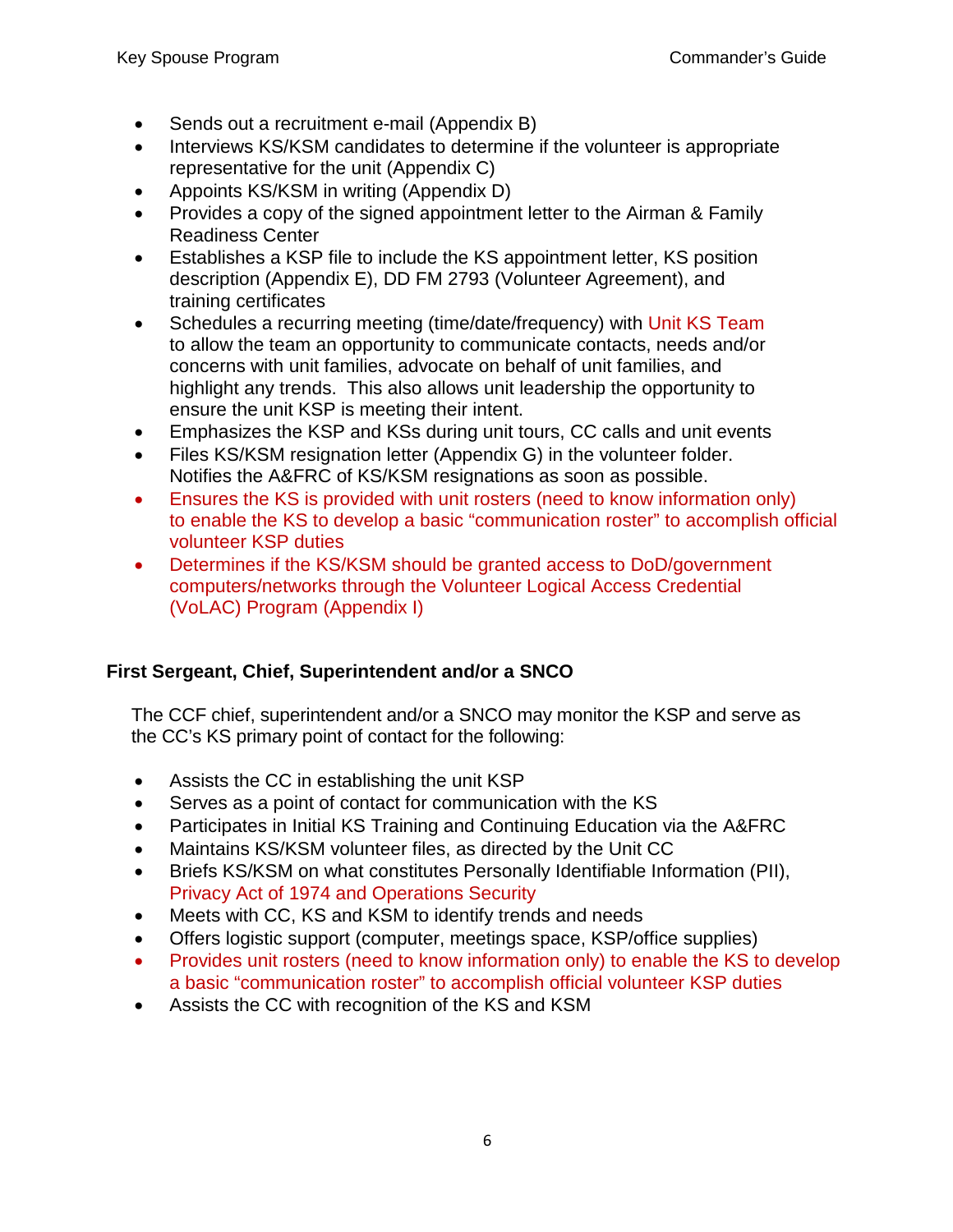## <span id="page-7-0"></span>**Key Spouse Mentor (KSM)**

The role of the KSM is to serve as an advisor to the KS. This is not a supervisory role but a supportive role. The KSM should be a volunteer who is knowledgeable of the military lifestyle. A KSM is equipped with a high functioning understanding of installation agencies, units, senior AF leadership and spouse networks. A KSM possesses specialized skills of advocacy, influence, community awareness and Air Force connections in line with the Air Force vision. The unit CC may choose whomever he/she deems qualified to perform as a KSM. There is no requirement for a KSM to be the Unit CC's spouse, nor a requirement for the KSM to have previously served as a Key Spouse.

#### Duties include:

- Contacts the A&FRC to schedule initial KS training
- Participates in quarterly continuing education
- Serves as a mentor to the unit KS (share experiences/provide support and encouragement)
- Assists the KS in addressing concerns of unit family members
- Supports KS with family events
- Assists with KS recognition
- Meets with CC and KS Unit Leadership Team regularly, as determined by CC
- Protects sensitive information and unit rosters by using Privacy Act Cover Sheets when in possession of unit rosters/information (Provided in KSM Guide
- Submits resignation to unit CC when necessary (Sample provided KSM Guide)

## <span id="page-7-1"></span>**Key Spouse (KS)**

The KS contributes to unit readiness by promoting efficient and effective communication between unit leadership, KSM, and unit spouses/families. The KS is a direct link to the CC when establishing and building unit resilience and a sense of community. The unit CC may choose whomever he/she deems qualified to perform as a key spouse. Duties include:

- Contacts the A&FRC to schedule initial training
- Meets with CC to establish unit KS program expectations
- Creates KSP implementation strategy according to CC program goals
- Completes mandatory Initial KS Training
- Recruits and encourages new unit spouses to attend Heart Link
- Attends Continuing Education Trainings to remain current on resources and installation trends
- Obtains basic contact information for unit families (requires coordination with CCF, Chief, Superintendent and/or a SNCO)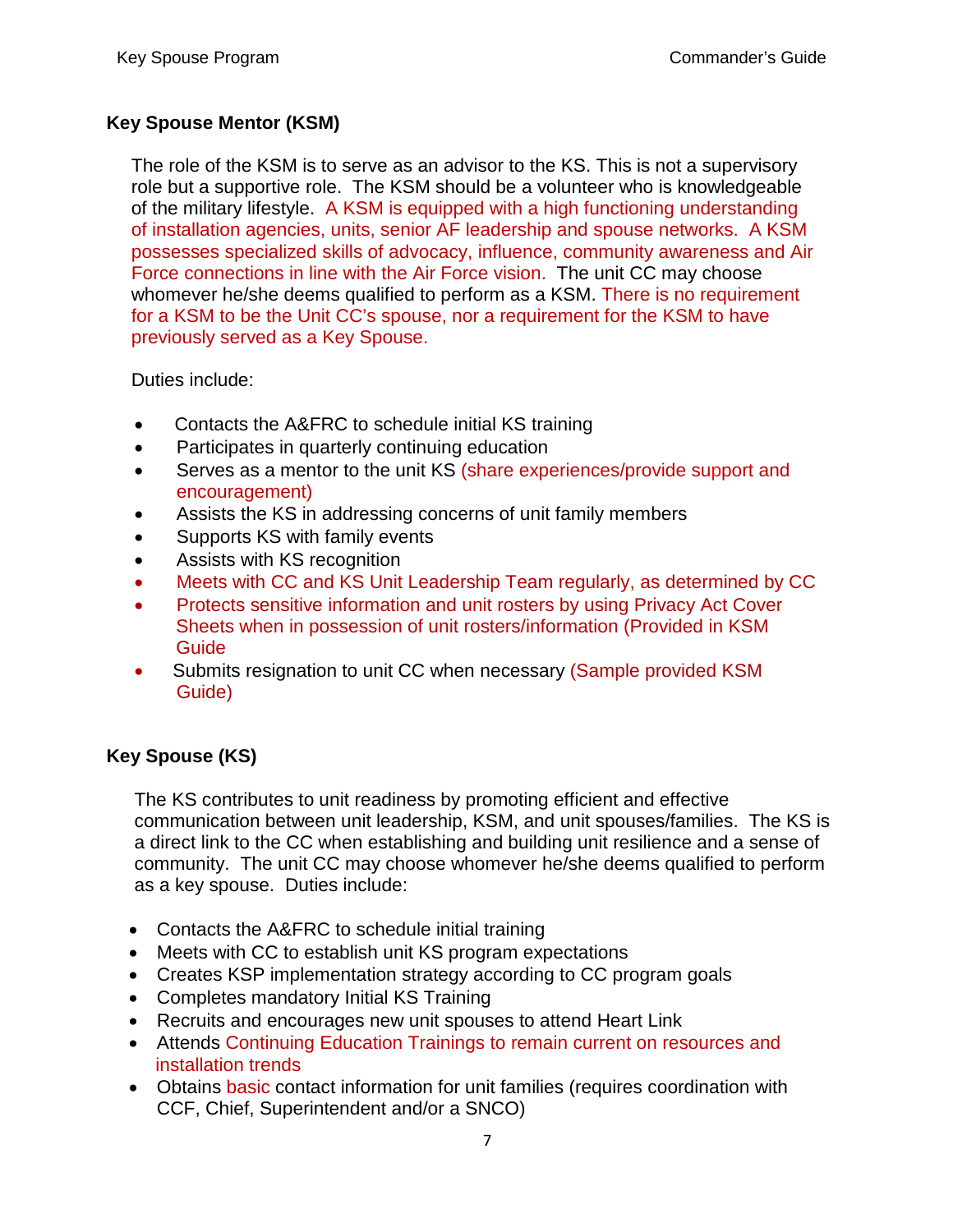- Connects with unit families to verify contact information, clarify preferred method for communication/unit contact and provide information on the unit KSP
- Provides families information on installation and community events
- Provides referral information on base and community resources as needed
- Meets with the CC and KS Unit Team regularly to discuss needs of unit families, as determined by CC
- Protects sensitive information and unit rosters by using Privacy Act Cover Sheets when in possession of unit rosters/information (Provided in KS Guide)
- Submits resignation to unit CC when necessary (Sample provided in Guide)

## <span id="page-8-0"></span>**Airman and Family Readiness Center (A&FRC)**

- Briefs CCs, Command Chief Master Sergeants, and CCFs on the KSP during initial leadership consultation
- Schedules new and reappointed KS/KSM to attend KSP initial, mentor, refresher and continuing education trainings
- Conducts quarterly KSP Initial Training, Mentor Training and Refresher Training and offers continuing education opportunities
- Provides training certificate to KS/KSM upon completion of initial trainings
- Maintains a current roster of trained KS/KSMs (For Official Use Only)
- Provides information and referral resources to KS/KSMs
- Provides opportunities for Geographically Separated Unit (GSU) KSs/KSMs to attend KS trainings virtually (via Webinar, Skype or phone)

## <span id="page-8-1"></span>**KEY SPOUSE LIMITATIONS**

KSs/KSMs serve in an "official" role as a unit representative and must protect personal information. KS/KSMs are prohibited from sharing Personal Identifying Information (PII) obtained within their official KS duties with other unit spouses. KS/KSMs may not use personal contact information for personal gain. For example, personal contact information obtained on spouses/families cannot be used or shared as a source for potential clients for a business or for a private organization (on or off the installation).

KS/KSMs are not expected to be subject matter experts, nor should they act as counselors. KS/KSMs should utilize referral resources such as the A&FRC, Military One Source, and Military Family Life Counselors (MFLC), as well as other resources on and off the installation as the situation requires.

KSs and KSMs represent the Air Force KSP and serve as unit role model and conduit of accurate information to unit families/military community and when they are asked to step outside of this role, the program can lose credibility and focus. KSs/KSMs should not assume the role of a babysitter, nurse, taxi-driver, social coordinator or **fundraiser**.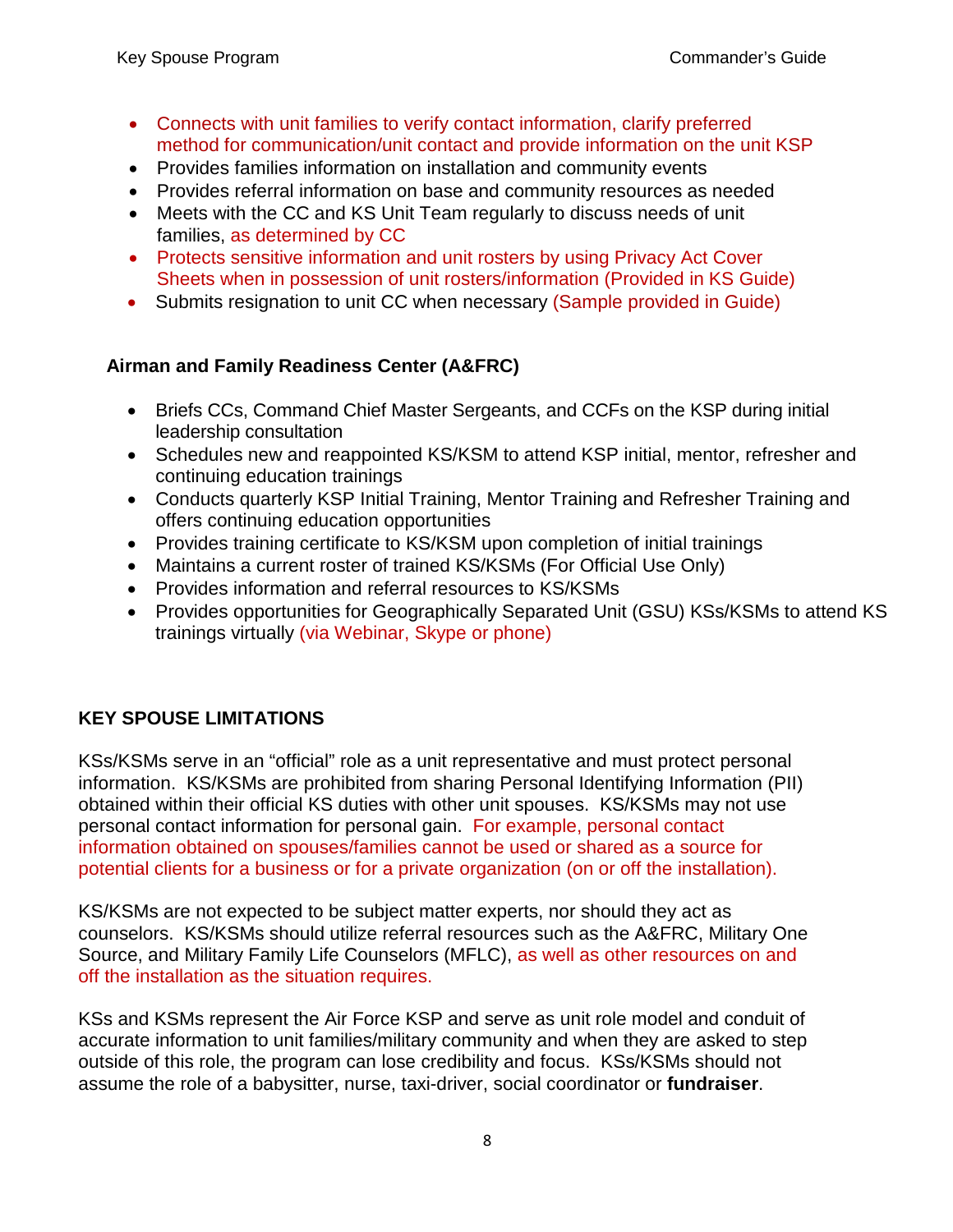## <span id="page-9-0"></span>**FUNDRAISING**

The KSP is not a private organization. It is an official unit readiness program as outlined in AFI-36-3009; thus, as an appropriated fund program, neither KSMs nor KSs are permitted to legally conduct fundraising activities. For example, as a KS/KSM you are not able to participate in fundraising activities through your unit Booster Club; however, as a family member of an active duty unit member you may participate in fundraising activities with the clear understanding you are NOT representing the KSP in any way.

The Force Support Squadron (FSS) Resource Management Office has oversight of private organizations and unofficial activity fundraising.

## <span id="page-9-1"></span>**INITIAL TRAINING**

KSP training is thorough, continuous and critical to the KS/KSM in effectively carrying out official duties, which begins with KSP Initial Training. Either prior to or following KSP Initial Training the KS/KSM should receive an orientation from their KS Unit Leadership Team that will set the foundation for the goals and objectives of the unit's KSP.

Currently, there are 3 "standardized trainings" offered within the KSP (Initial Training, Refresher Training and KSM Training). The local installation A&FRC is required to provide additional customized "continuing education" based on resources within the local community and the unique need, trends and mission of the installation.

Initial training is facilitated by the installation A&FRC for all newly appointed KSs and KSMs. Both KSs and KSMs cannot act in an official capacity until initial training has been completed. KSP Initial Training consists of eight (8) standardized modules and is approximately six (6) hours.

## **MODULES**

- 1. KS Overview
- 2. Communication
- 3. Generational Diversity
- 4. Social Media, Operations and Cyber Security
- 5. Deployment
- 6. Disaster Preparedness
- 7. Personally Identifiable Information/Privacy Act Information of 1974
- 8. Resilience

Module 8, will be facilitated by the installation's Community Support Coordinator (CSC) or a designated Master Resilience Trainer (MRT) selected by the installation CSC.

In addition to the eight (8) standardized modules, a one-time attendance of Heart Link is recommended for all KSs and KSMs to gain an understanding of the important role they play in recruiting and encouraging new Air Force spouses to attend Heart Link.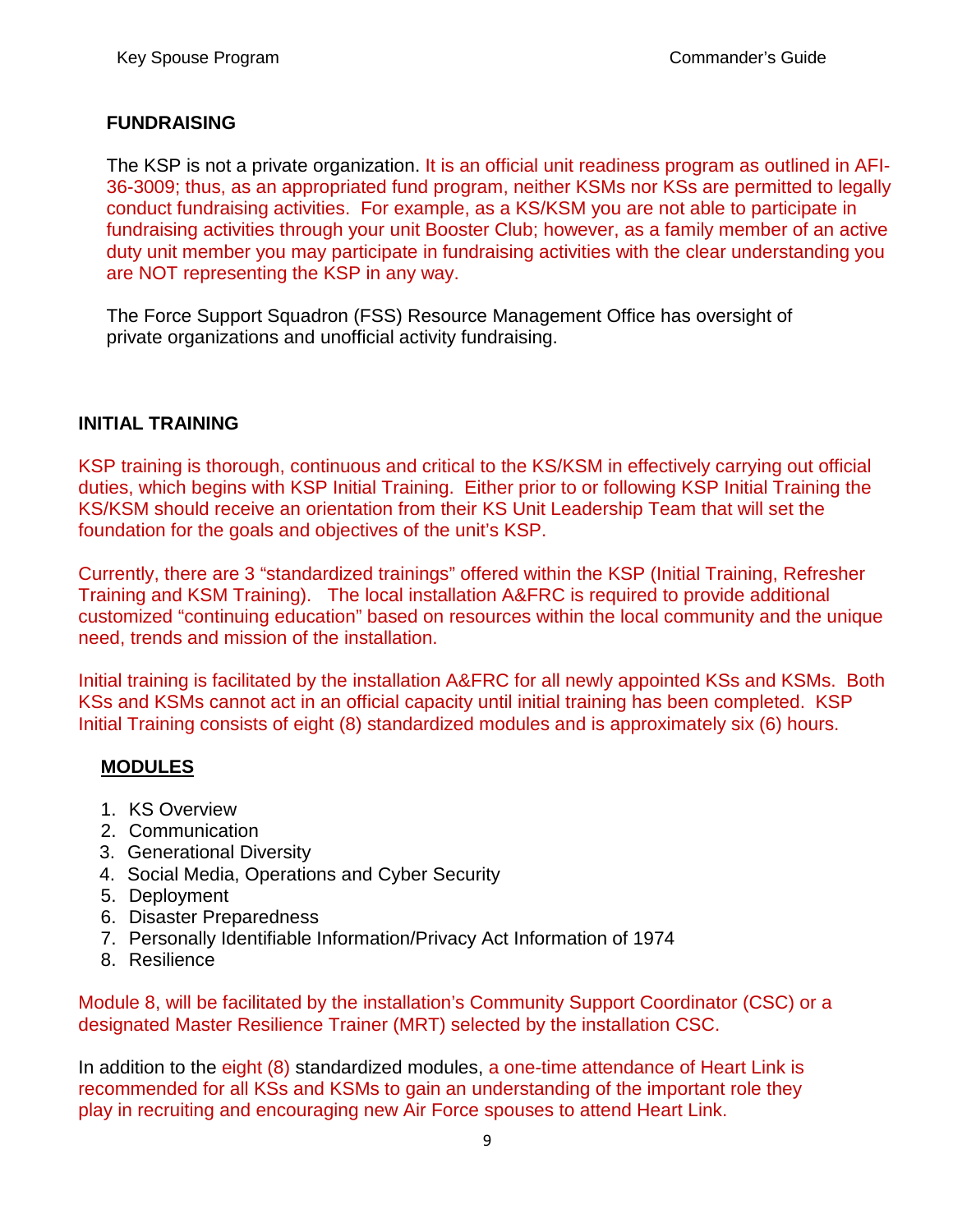A&FRCs on main operating bases (MOBs) will support geographically separated units (GSUs) KSs and KSMs. GSUs must coordinate with a MOB to:

- 1. Arrange for customized training for the GSU KSs/KSMs
- 2. Join/attend an existing scheduled classroom Key Spouse Training being conducted by the MOB via Skype or phone.

KS/KSMs are not required to re-accomplish initial training following a Permanent Change in Station (PCS). A one-hour standardized recurring refresher training (along with local trend and resource information) for both the KS and KSM must be accomplished at the new local A&FRC prior to functioning as a KS/KSM at the new duty location. **As a reminder, when PCSing to a new assignment KS/KSM should travel with their KS certificate of completion to show proof of KSP training to the inbound A&FRC.**

## <span id="page-10-0"></span>**CHILDCARE FOR STANDARDIZED KEY SPOUSE PROGRAM TRAININGS**

The Air Force Aid Society (AFAS) provides up to 12 hours of childcare, per child, in an Air Force certified Family Child Care home. Funding is via the AFAS "Child Care for Volunteers Program", using the following AFAS eligibility criteria: Spouses of active duty AF members to include Air National Guard and Reserve members activated under Title 10, USC for more than 15 days, engaged in volunteer activities that support base programs which benefit the Air Force community.

AFAS funded childcare may be used for the following KSP trainings: Initial Training (6 hours, onetime training for KSs and KSMs), Key Spouse Mentor Training (1 hour, one-time training for KSMs only) and Refresher Training (1-hour, recurring training only upon PCSing, should a KS or KSM decide to resume official duties via appointment letter by a unit commander).

## <span id="page-10-1"></span>**MENTOR TRAINING**

The newest of the three "standardized" KSP trainings is Mentor Training. This training can vary from 1-2 hours in length, depending upon class size and interaction during scenarios. Mentor Training is a one-time mandatory training for all new KSMs, effective April 2018. This training should be taken after KS Initial Training.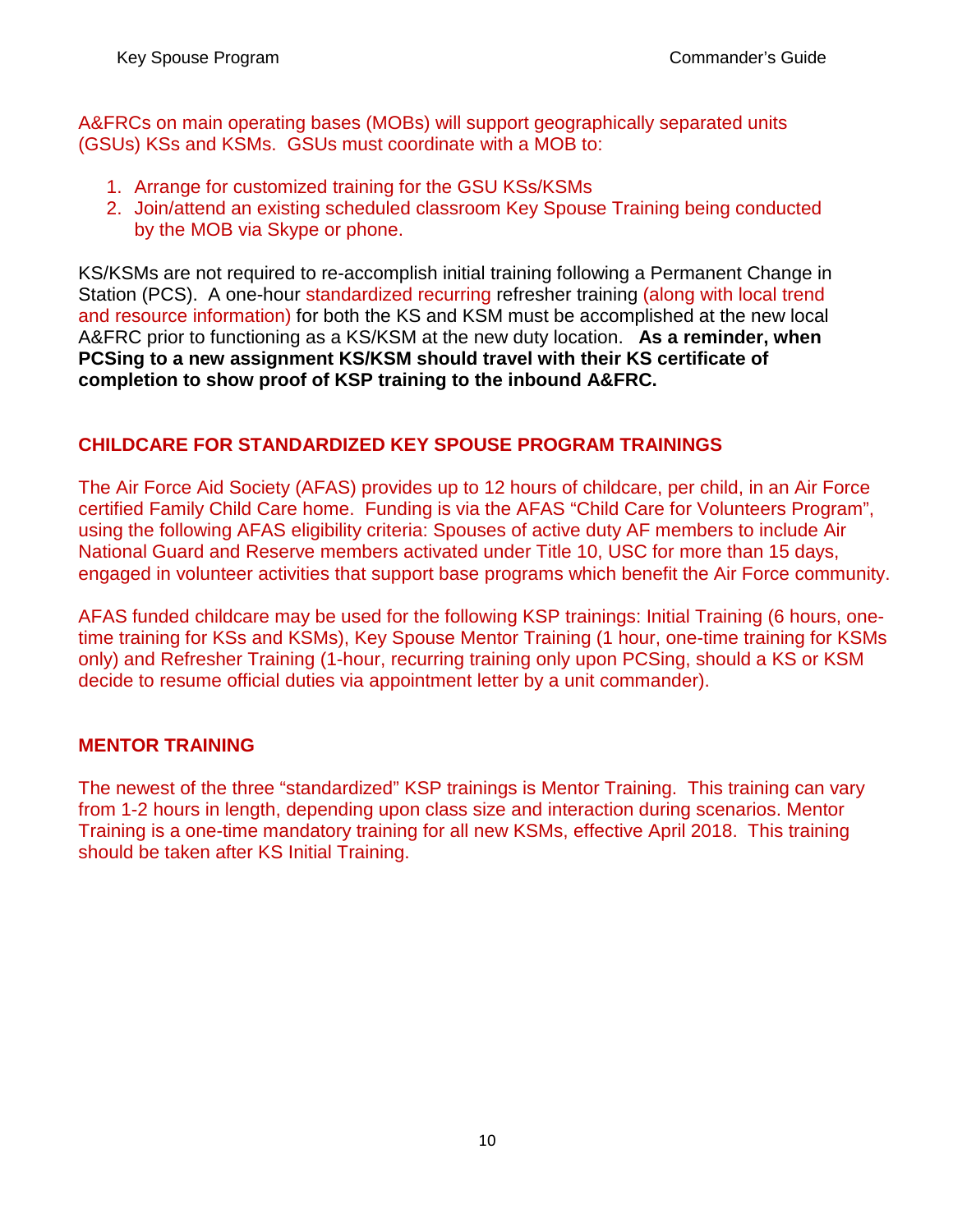## <span id="page-11-0"></span>**CONTINUING EDUCATION**

Installation A&FRCs provide opportunities for KSs/KSMs to receive continuing education. Continuing education topics are *NOT* limited to the topics below as installations may have unique needs based on their geographical location and mission. Continuing education trainings may be facilitated via traditional classroom/in-person training, as well as by using different types of platforms such as computer-based trainings (CBT), webinars, Skype, video, Podcasts, and via online Military OneSource Trainings.

Annual Requirements:

- Suicide Awareness
- Sexual Assault Prevention and Response (SAPR)

Suggested Continuing Education Topics:

- Heart Link
- AFRC and ANG 101 (where applicable)
- True Colors or Four Lenses, personality assessments
- Deployment Readiness
- Crisis and Disaster Response/Preparedness (with interactive scenarios)
- Evacuation Operations (with interactive scenarios)
- Air Force Personal Accountability and Assessment System (AFPAAS)
- Social Media
- Presentations by local companies/employers who hire military spouses
- Additional resilience training
- American Red Cross
- Cybersecurity
- Military OneSource Trainings/Podcasts (MFLC Program, Relationship Health, Family Wellness, TRICARE, Money Management, Spouse Education, and many more)
- Toastmasters (public speaking, communication and leadership Skills)
- Parliamentarian procedures/how to conduct a meeting/Robert's Rules for meetings
- Installation Agencies/Programs: Force Support Squadron/Flights: Legal Office: Public Affairs; A&FRC Programs (EFMP, TAP, PFR, RELO, Gold Star Families, etc.), Family Advocacy Office; New Parents Support; Alcohol and Drug Abuse Prevention and Treatment (ADAPT); Mental Health; Education Office; and Universities/Colleges.
- Local community agencies: Social Services; Employment Office; Food Banks; Women, Infants, and Children (WIC); Community Colleges/Universities, Chamber of Commerce; community center; police; and county sheriff.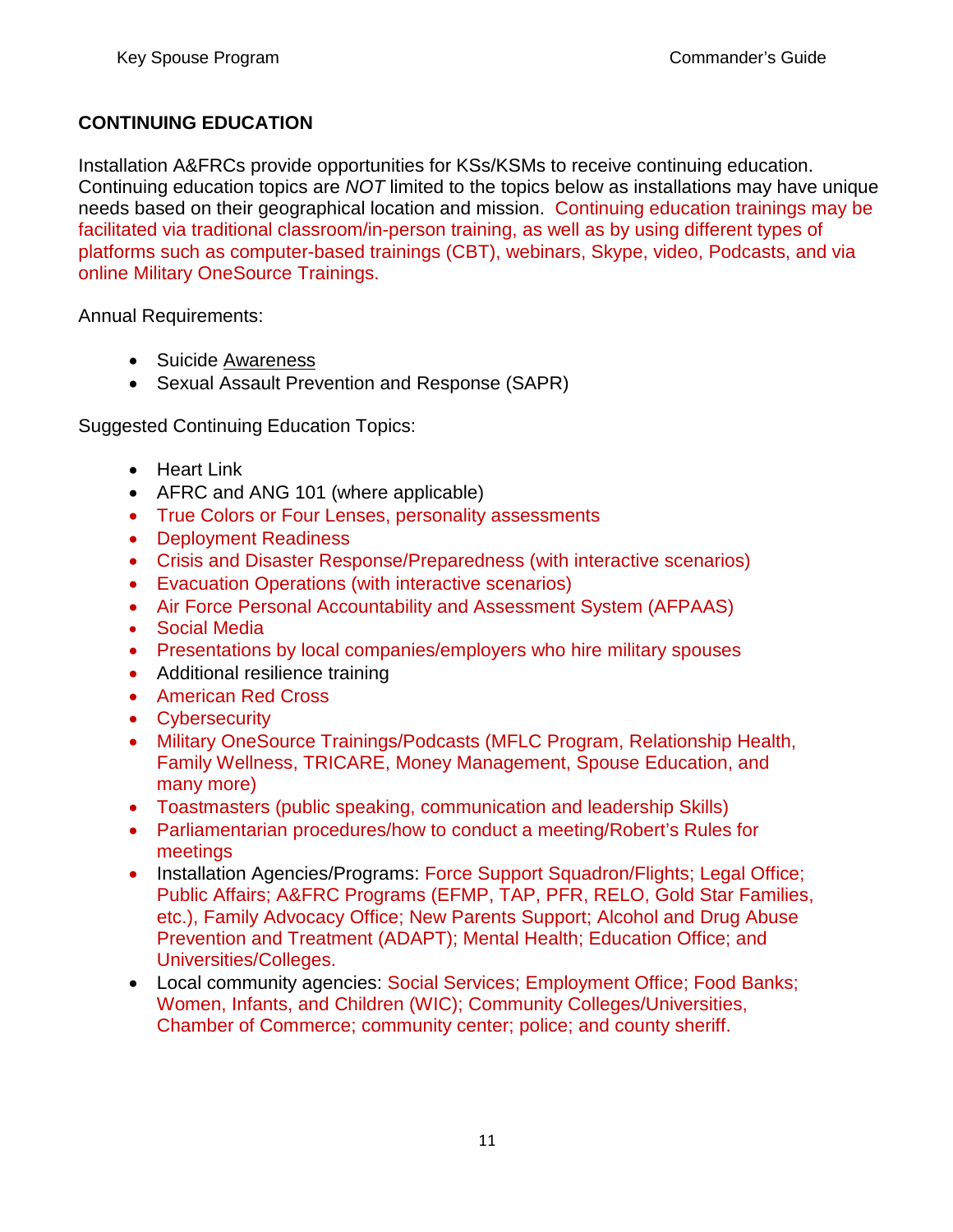## <span id="page-12-0"></span>**CONSIDERATIONS FOR IMPLEMENTATION OF AN EFFECTIVE KSP**

#### **Selecting a Key Spouse**

Ideal KS/KSM characteristics include:

- Positive attitude about the Air Force
- Ability to communicate and listen
- Passion, time and energy to do the job
- Organizational skills and attention to detail
- Ability to follow directions
- Trustworthy/discreet/reliable/loyal
- Dependability
- Outgoing, friendly and self-confident

## <span id="page-12-1"></span>**Steps to Take After Selecting a KS/KSM**

- Sign and send appointment letter to A&FRC (Appendix D)
- Refer KS/KSM to A&FRC to schedule Initial Training or one-hour Refresher Training (for KS/KSMs trained after 2015)
- Meet with KS/KSM to communicate expectations regarding vision for unit KSP and to discuss and clarify roles of unit KS Team
- Introduce KS/KSM to the unit
- Invite KSs/KSMs to CC calls, unit newcomer briefings, promotion ceremonies and other appropriate unit functions

#### <span id="page-12-2"></span>**Motivation and Recognition**

A highly motivated KS will provide extensive outreach to unit families. Below are some tips for recognizing and motivating KSs and KSMs:

- Express sincere, personal thanks for efforts and contributions
- Introduce KSs/KSMs during incoming briefings and unit, wing and community functions
- Respect opinions and suggestions
- Public hail and farewell for KSs/KSMs
- Consider presentation of a unit coin when deemed appropriate by CC
- Consider Volunteer Excellence Award (VEA) submission (contact installation A&FRC)
- Consider nomination for the Air Force Annual Key Spouse of the Year (KSOY) award (Nov/Dec timeframe) – See Appendix R

## <span id="page-12-3"></span>**ESTABLISH A COMMUNICATION PROCESS**

Communication is the key to program success. The CC, in concert with the Unit KS Leadership Team, will establish expectations for communication to unit leadership and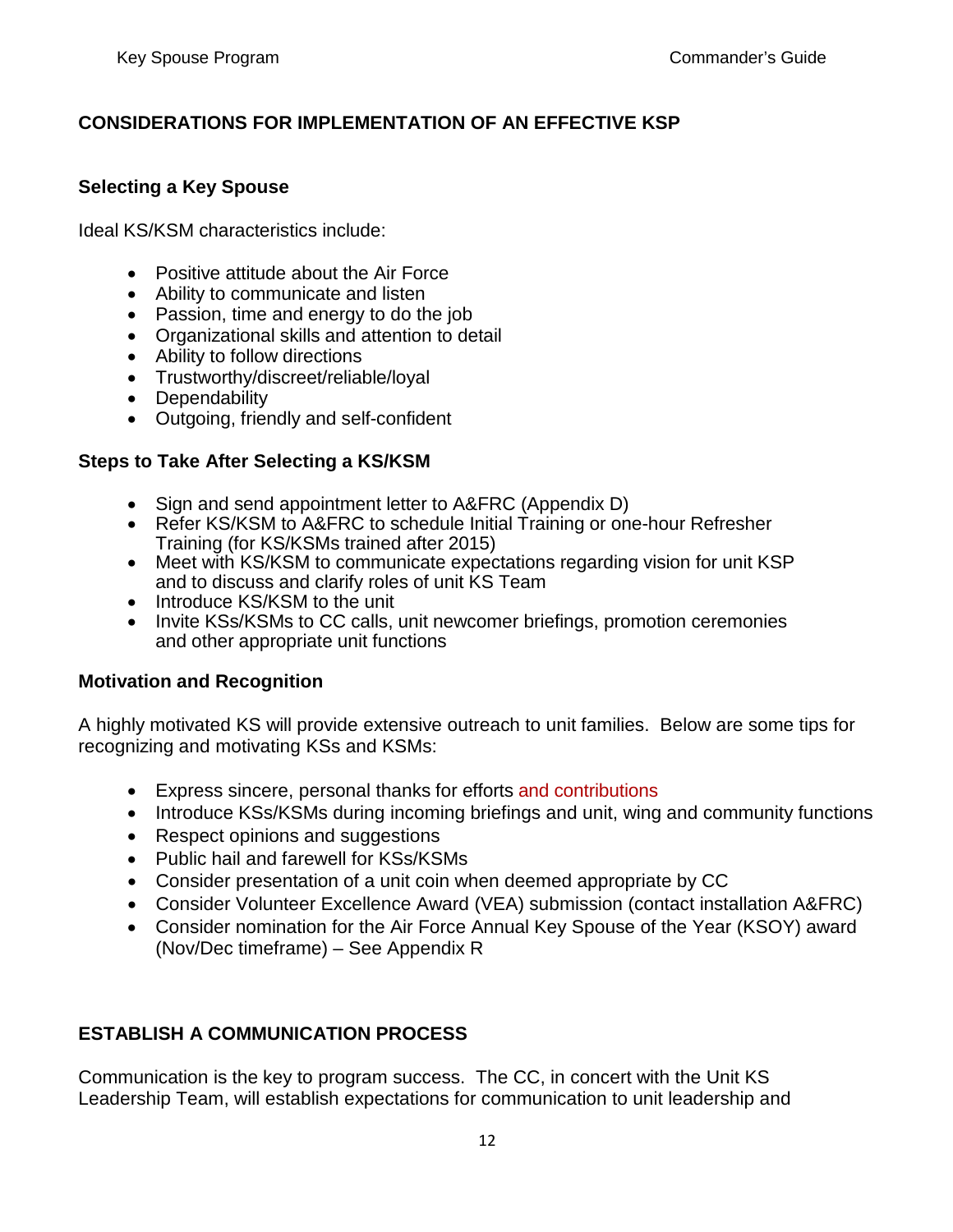the unit families. Communication considerations include:

- Meeting frequency (suggest at least quarterly)
- Unit communication plan/expectations
- Information flow, up/down chain
- Crisis/disaster communication plan
- Family notification procedures
- Logistical support required (typically KS works from home)
- Meeting space
- Use of telephone/computer if needed/required
- Grounds/procedures for dismissal or replacing KS volunteer(s)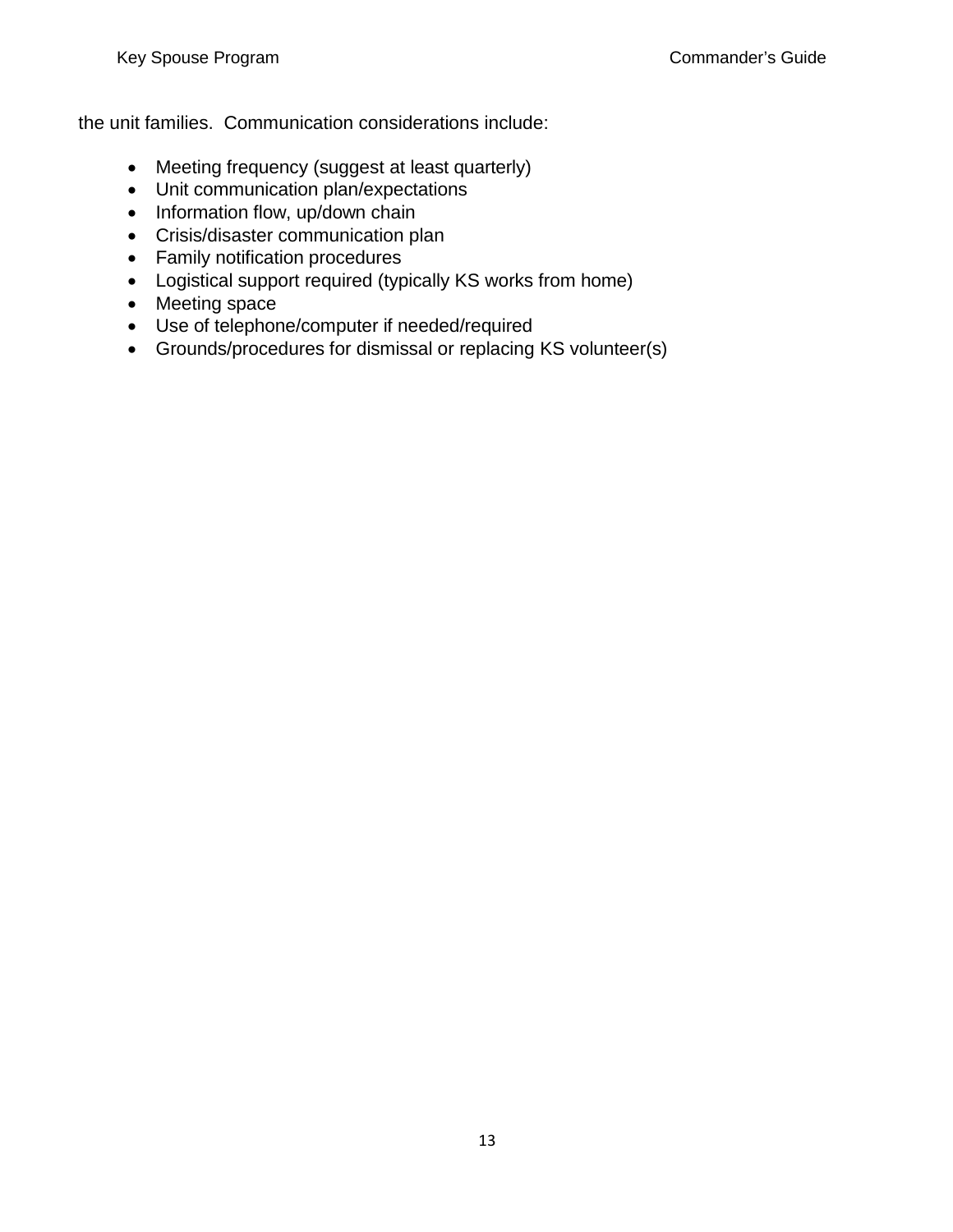#### <span id="page-14-0"></span>**Diagram 1: Team Communication**



#### <span id="page-14-1"></span>**COMMUNICATION FLOW**

The success of the KSP is dependent upon the concise flow of information. Quarterly meetings are recommended to establish expectations and monitor unit needs.

The flow of information is reciprocal between leadership and the KS. The KS, in turn, provides information to unit spouses via email, text, phone, newsletters, meetings, social media and other applicable forms of communication. The KS should take note of recurring requests or needs from unit spouses and relay trends or concerns back to unit leadership.

Additionally, to enhance communication across the installation, it is recommended unit KS teams meet regularly to share information.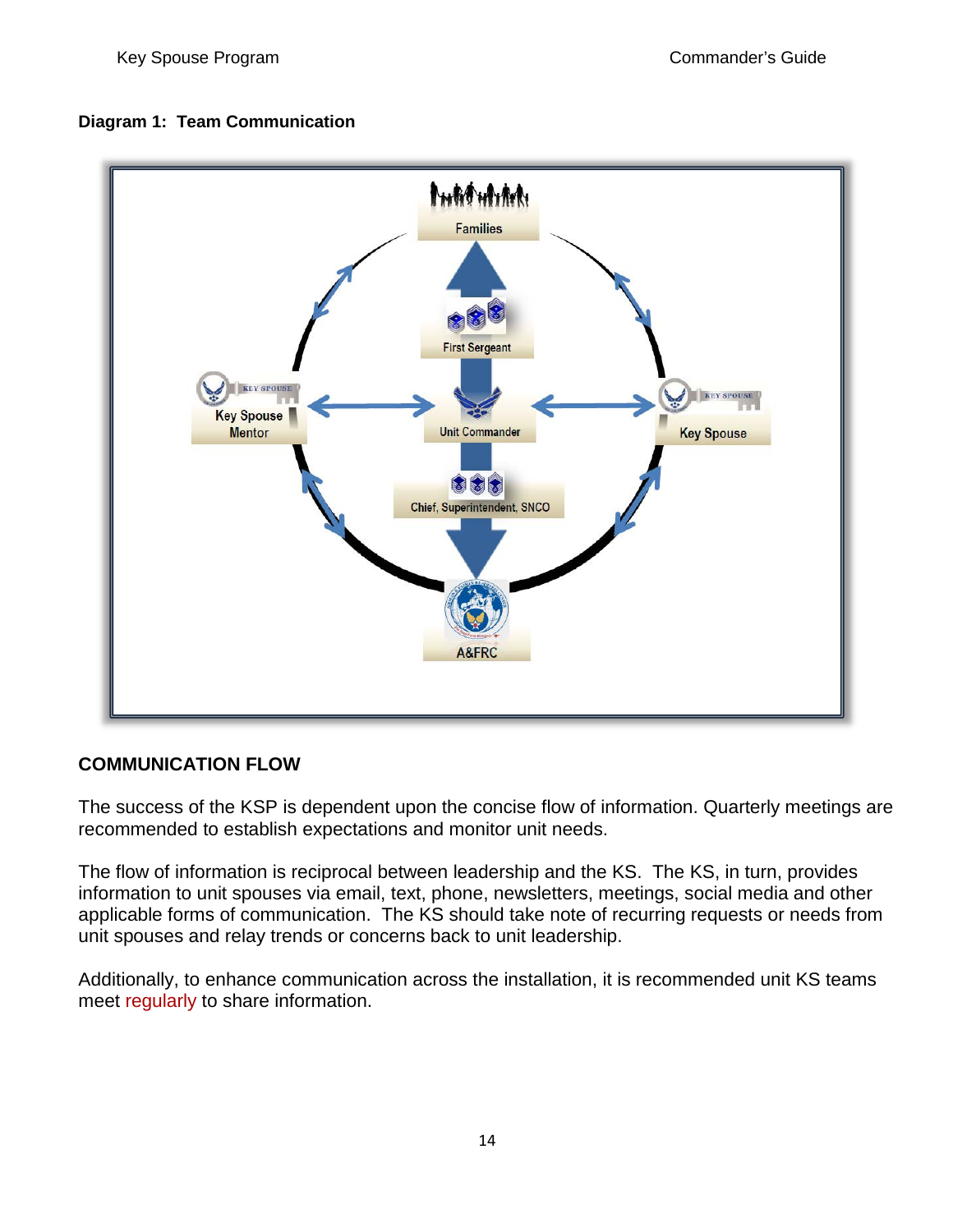## <span id="page-15-0"></span>**RE-APPOINTING/REPLACING A KEY SPOUSE OR KEY SPOUSE MENTOR**

New Unit CCs may re-appoint, in writing, trained KSs/KSMs and/or appoint new KSs/KSMs upon assumption of command. Consider replacing KSs/KSMs when:

- Performance is unsatisfactory
- Confidentiality, PII, Privacy Act, and/or Operations Security is breached
- Unable to follow through on assigned tasks
- Unwilling to participate in unit-specific events
- Loss of confidence and trust
- Poor match with unit KSP vision and expectations
- Burnout

All KS/KSM selections/appointments/firings should be documented and communicated in person.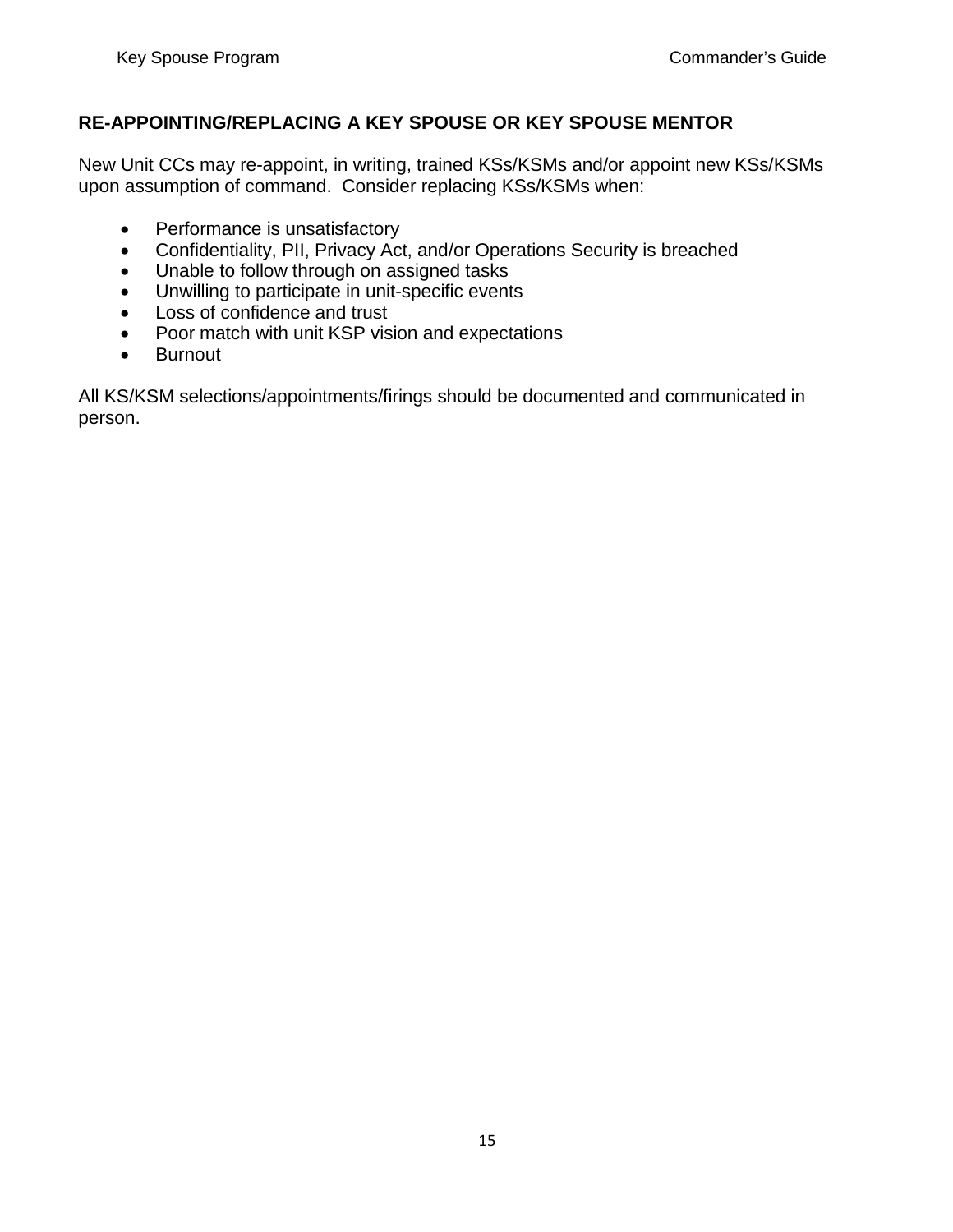## <span id="page-16-0"></span>**EXCEPTIONS TO THE FOLLOWING CHAIN OF COMMAND**

Both KSs and KSMs have been provided with the following guidance.

- 1. **Suicidal Ideation** (thinking about or planning suicide) **Call 911 immediately** and stay with the individual until help arrives. (Appendix H). Notify the unit CC after help is sought.
- 2. **Child Abuse/Neglect** If emergent call 911. If the victim is not at risk of imminent harm, contact your installation Family Advocacy Program (FAP) to report concerns. KSs/KSMs are *not* mandatory reporters of child abuse/neglect; however, in their trusted positions they *should* report all suspicions of child abuse/neglect to FAP and Unit CC.
- 3. **Sexual Assault** The KS/KSM should refer a victim of sexual assault to the installation Sexual Assault Response Coordinator (SARC) or a Victim Advocate (VA), via the installation Sexual Assault Prevention and Response (SAPR) office. Should the situation necessitate a warm hand-off of the victim to additional support agencies, the SARC or VA will ensure this occurs. The installation SARC or VA can also provide information on Reporting options (\*Unrestricted/\*\*Restricted). Assistance is available 24/7 via the SEXUAL ASSAULT HELPLINE number (877-995-5247) and website at: www.safehelpline.org (Appendix G).

The KS/KSM should not report a sexual assault directly to the unit leadership team as they are mandated reporters and doing so may remove the victim's option to file a **\*\***restricted report.

4. **\*\*\*Partner/Spouse Abuse** – **If emergent call 911.** If the victim is not at risk of imminent harm, in order to preserve an adult victim's right to the \*\*restricted reporting option for domestic abuse; KS/KSM *should* strongly encourage the victim to speak to a domestic abuse victim advocate (DAVA), a FAP provider, medical provider, or a Military OneSource (MOS) provider.

**\*\*\***Medical providers (including MOS) are **required** to refer the victim to FAP and the option for a \*\*restricted report is preserved.

**\*\*\*"***Direct reporting***"** of domestic abuse to law enforcement, commanders, unit leadership team or FAP **by the KS/KSM** could jeopardize the victim's **\*\***restricted reporting" option.

**\*Unrestricted Reporting:** Allows a sexual assault victim to disclose the details of his or her assault and receive medical treatment and counseling; Law enforcement will be notified. Unrestricted reporting is the same reporting option for any other crime reported in the military. The commander and first sergeant are notified to ensure the well-being of the service member and of a probable investigation. The SAPR office is still involved and provides all services requested. These services will continue through any legal processes.

**\*\*Restricted Reporting:** Allows a sexual assault victim to confidentially disclose the details of his or her assault and receive medical treatment and counseling; no investigation is initiated and the victim's command is not notified. A restricted report is between the survivor and the SARC, and all of the services offered by the SAPR Office are available.

**\*\*\*Statements above regarding Partner/Spouse Abuse have been provided by the Air Force Medical Operations Agency (AFMOA) and are in line with the KS and KSM volunteer roles.**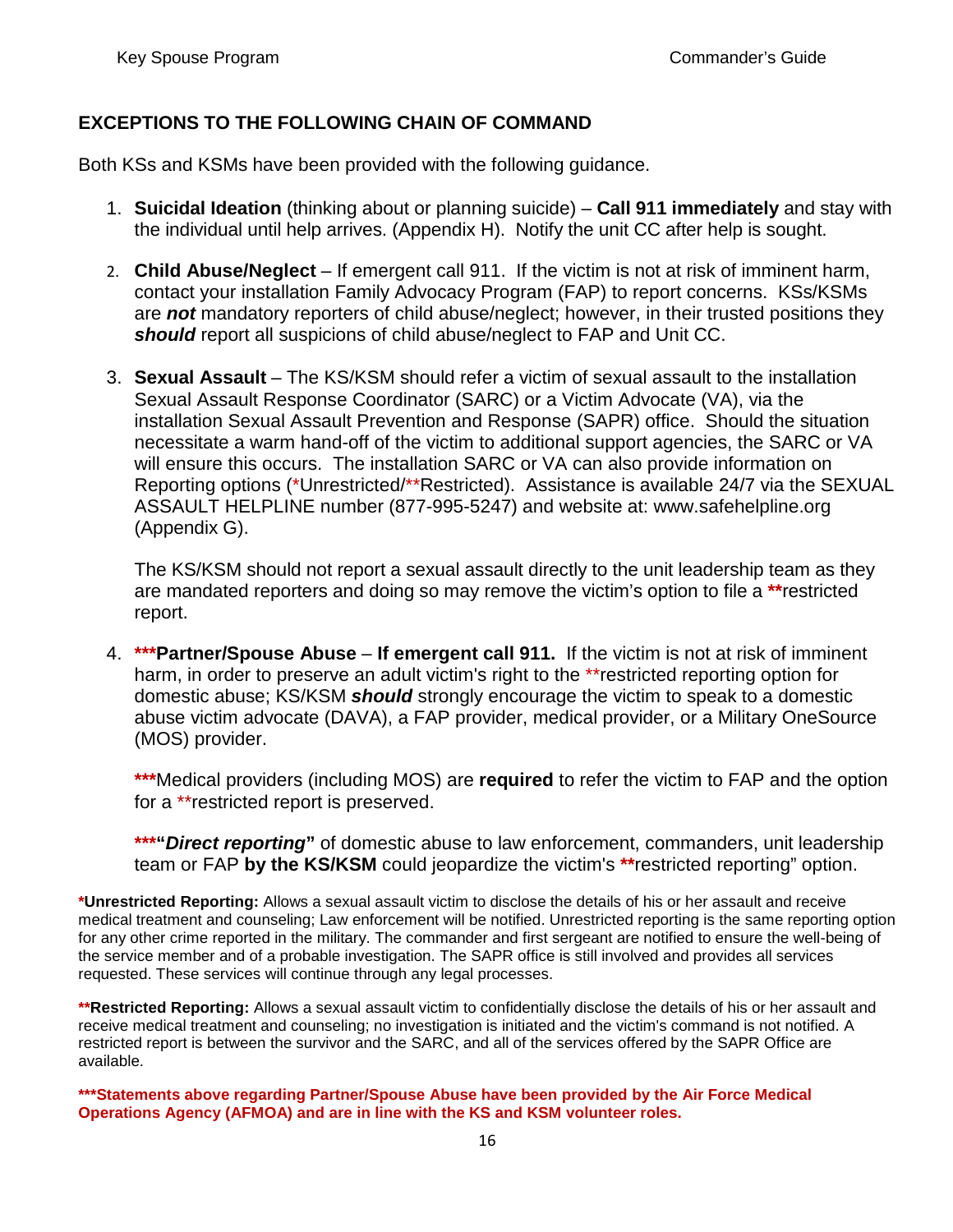## <span id="page-17-0"></span>**SUMMARY**

The KSP enhances mission and personal readiness by providing an avenue for two-way communication between unit leadership and families. The KSP has demonstrated success in strengthening units while building a sense of belonging and community.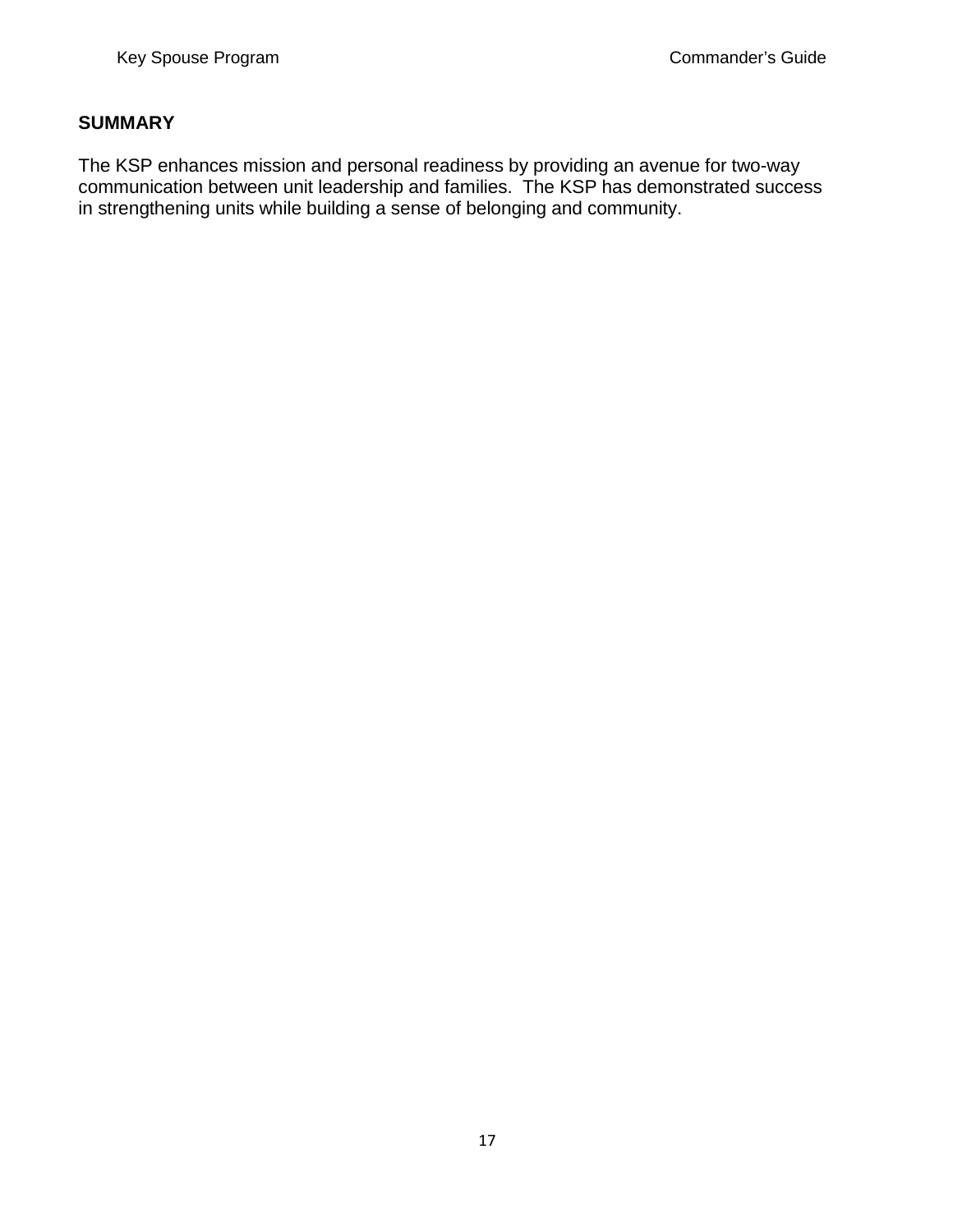## <span id="page-18-0"></span>**APPENDIX A - KEY SPOUSE (KS) POSITION DESCRIPTION**

The KS is a volunteer selected and appointed in writing by the Unit Commander (CC) to act as an official unit readiness representative. The KS serves as a trusted agent between unit leadership and families. The KS works with unit leadership and the Key Spouse Mentor (KSM) to plan, coordinate, and execute the unit KS program through two-way communication and community information and referral.

The KS serves as the focal point for communication with spouses/families and actively markets the program through visibility at unit commander's calls, unit or base events, and by deliberate communication through phone, e-mail or social networks. Through leadership and community connections, the KS effectively communicates unit information and community resources to families. The KS is an advocate for families.

Through two-way communication and a direct connection to unit leadership via deliberate and regular meetings and interactions, the KS (alongside the KSM) advocates for unit needs and concerns, and assists the commander in identifying unit strengths and challenges. All KSs/KSMs are volunteers and accountable to the CC (or designee), not another KS/KSM; thus both have equal status regardless of their experience level or time of service and one is not to be appointed as lead or supervisor over another.

In an official capacity, the KS collaborates with unit leadership to build or maintain a unit communication roster with basic family contact information needed to communicate with unit families. KS volunteers are, IAW 10 USC 1588, required to comply with the Privacy Act of 1974 (see 10 USC 1588(d) (C)), and as such, providing KSs with access to Privacy Act Information is not a prohibited disclosure as long as the disclosure is in connection with the performance of official duties as a Key Spouse; and information is protected by utilizing the Privacy Act of 1974 cover sheet.

## **KEY SPOUSE DUTIES AND RESPONSIBILITIES:**

- Provides peer-to-peer support to unit families
- Serves as communication link between unit leadership and families
- Offers information/referral to families on community agencies and resources
- Recruits and encourages new Air Force spouses to attend Heart Link
- Protects Personally Identifiable Information (PII) and complies IAW 10 USC 1588, with the Privacy Act of 1974 (see 10 USC 1588(d) (C))
- Will use Privacy Act of 1974 Cover Sheet
- Welcomes new families to the unit and cultivates relationships within the unit
- Actively participates in unit and installation functions
- Track volunteer hours and information disseminated
- Submit resignation to unit CC when necessary (Appendix F)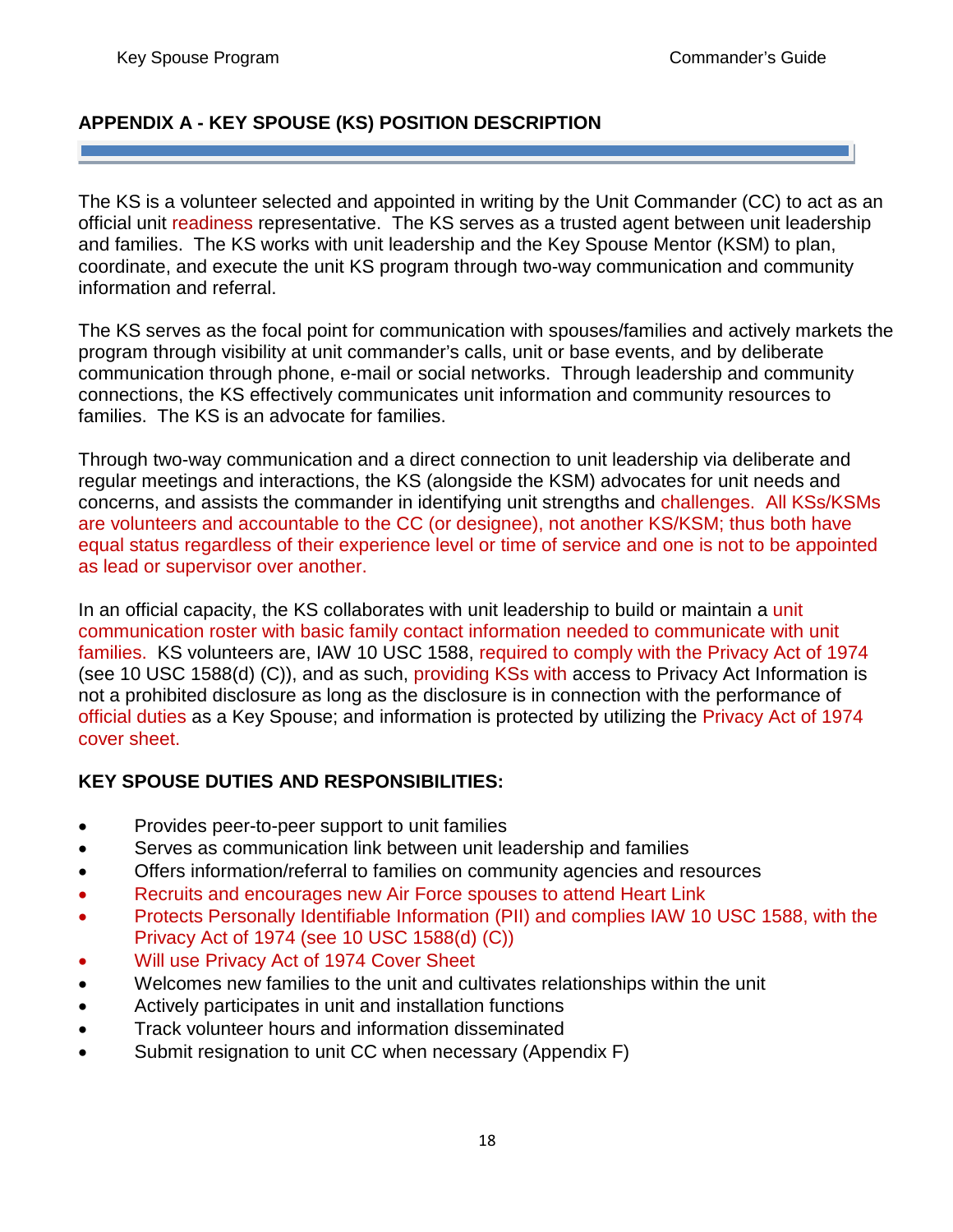**Desired Qualities:** Effective oral and written communication skills; ability to adhere to privacy and confidentiality guidelines; willingness and ability to complete required training; a positive outlook on the military lifestyle; willingness to support new and experienced military spouses; is empathetic and caring and has keen organizational skills and attention to detail.

## **Required Training:**

- 1. One-time completion of KSP standardized Initial Training (8 Modules, 6 hours)
- 2. Standardized Refresher Training (1-hour, required recurring training only upon PCSing), developed for KSs and KSMs returning to official KS/KSM duties (signed appointment letter by a unit commander) following a PCS to a new duty location
- 3. To remain current on community programs/resources for families, it is highly recommended that KSs participate in quarterly continuing education opportunities provided by the A&FRC.
- 4. Annual Suicide Awareness
- 5. Annual Sexual Assault Prevention and Response (SAPR) Training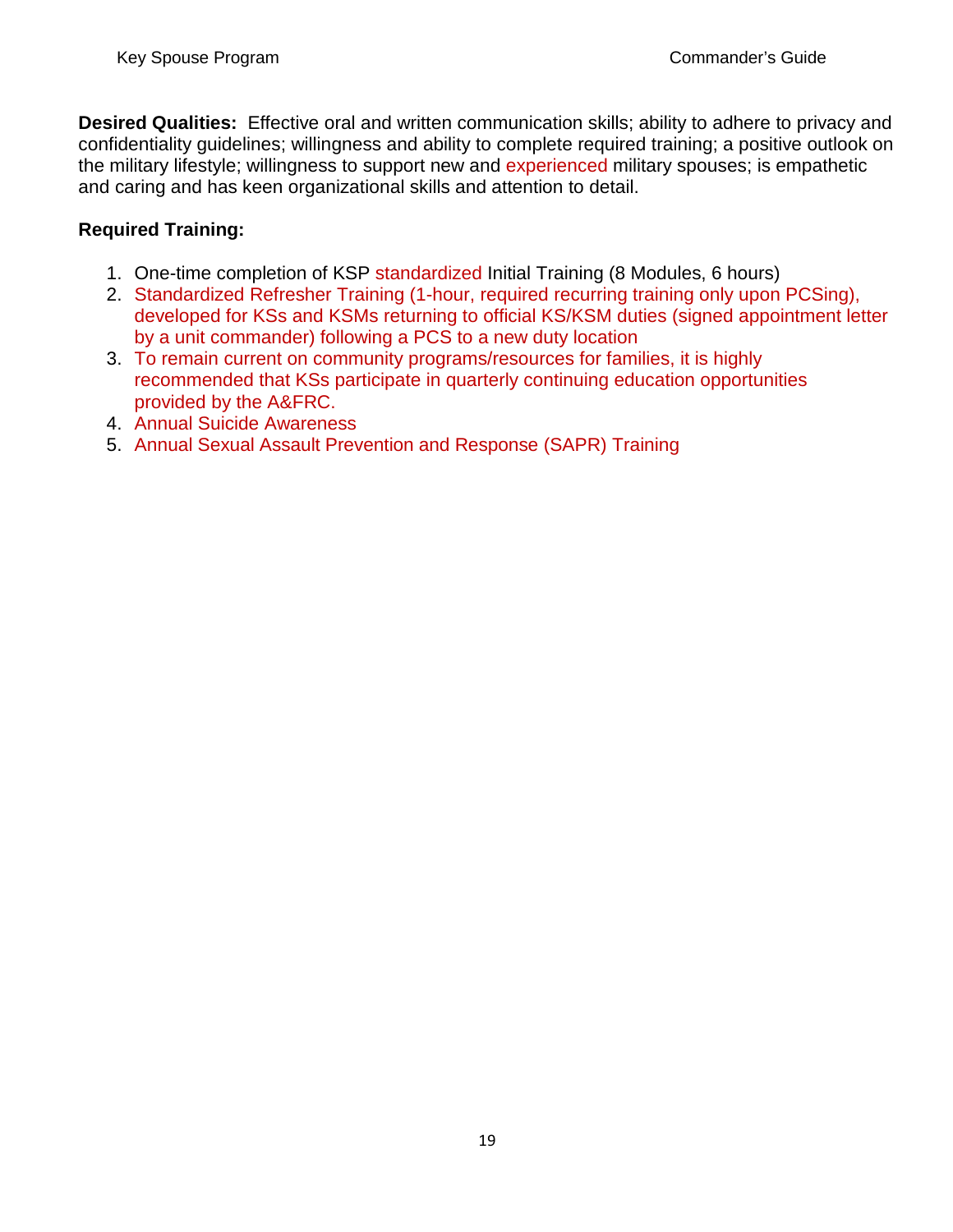## <span id="page-20-0"></span>**APPENDIX B - KEY SPOUSE MENTOR (KSM) POSITION DESCRIPTION**

The KSM is a volunteer, selected and appointed in writing by the unit (CC) to act as an official unit readiness representative. The unit CC may choose whomever he/she deems qualified to perform as a KSM. There is no requirement for a KSM to be the unit CC's spouse, nor a requirement for the KSM to have previously served as a Key Spouse (KS). The KSM serves as a trusted agent between unit leadership, its members and families. The KSM works with the Unit Leadership Team to plan, coordinate, and execute the unit Key Spouse Program (KSP).

A KSM is an effective representative and a knowledgeable role model for the KS Leadership Team and unit families. It is the KSM's years of personal first-hand experience of the military lifestyle and specialized skills of advocacy, influence, community awareness, Air Force connections, along with the Air Force's vision and priorities that make KSM volunteers ideal for this position.

Through two-way communication and a direct connection to unit leadership via deliberate and regular meetings and interactions, the KSM (alongside the KS) advocates for unit needs and concerns, and assists the CC in identifying unit strengths and challenges. All KSs/KSMs are volunteers and accountable to the CC (or designee), not another KS/KSM; thus both have equal status regardless of their experience level or time of service and one is not to be appointed as lead or supervisor over another.

KSM volunteers are, IAW 10 USC 1588, required to comply with the Privacy Act of 1974 (see 10 USC 1588(d) (C)), and as such, providing KSMs with access to Privacy Act Information is not a prohibited disclosure as long as the disclosure is in connection with the performance of official duties as a KSM; and information is protected by utilizing the Privacy Act of 1974 Cover Sheet (Appendix Q).

## **KEY SPOUSE MENTOR DUTIES AND RESPONSIBILITIES:**

- Mentor the unit KS(s) (share experiences, advise, provide support/encouragement).
- Actively participate in unit and installation functions.
- Offer information/referral to families on community agencies and resources.
- Protect personal identifying information (PII) and will comply, IAW 10 USC 1588, with the Privacy Act of 1974 (see 10 USC 1588(d) (C)); will use Privacy Act Cover Sheet (Appendix Q).
- Help unit leadership recognize and show appreciation to unit KS(s).
- Recruits and encourages new Air Force spouses to attend Heart Link.
- Track volunteer hours and information disseminated.
- Submit resignation to unit CC when necessary (Appendix J).

**Desired Qualities:** Exceptional oral and written communication skills; ability to plan and organize; has a high functioning knowledge of installation agencies, units, senior AF leadership and spouse networks, or can quickly establish a knowledge of; ability to work cooperatively with unit KS(s), Unit Leadership Team and installation KS/KSMs; can adhere to privacy and confidentiality guidelines; has ability to avoid conflict of interest; a positive outlook on the military lifestyle; ability and willingness to complete required training; possesses strong self-awareness; prepared to support new and experienced military spouses.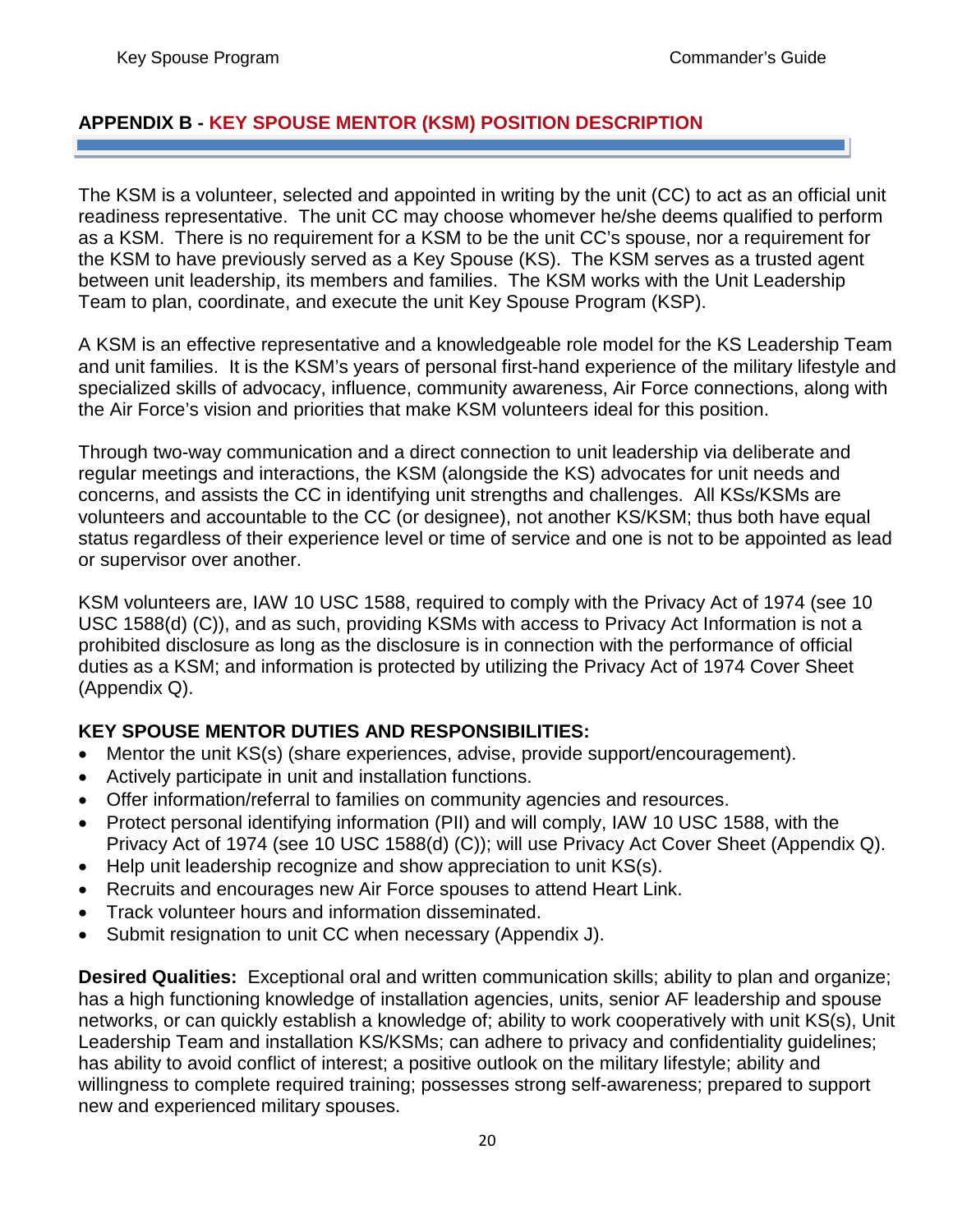## **Required Training:**

- 1. One-time completion of standardized KSP Initial Training (8 Modules, 6 hours)
- 2. One-time completion of standardized KSP Mentor Training (1 hour)
- 3. Standardized Refresher Training (1-hour, required recurring training only upon PCSing), developed for KSs and KSMs returning to official KS/KSM duties (signed appointment letter by a unit commander) following a PCS to a new duty location
- 4. To remain current on community programs/resources for families, it is highly recommended that KSMs participate in quarterly continuing education opportunities provided by the A&FRC
- 5. Annual Suicide Awareness Training
- 6. Annual Sexual Assault Prevention and Response (SAPR) Training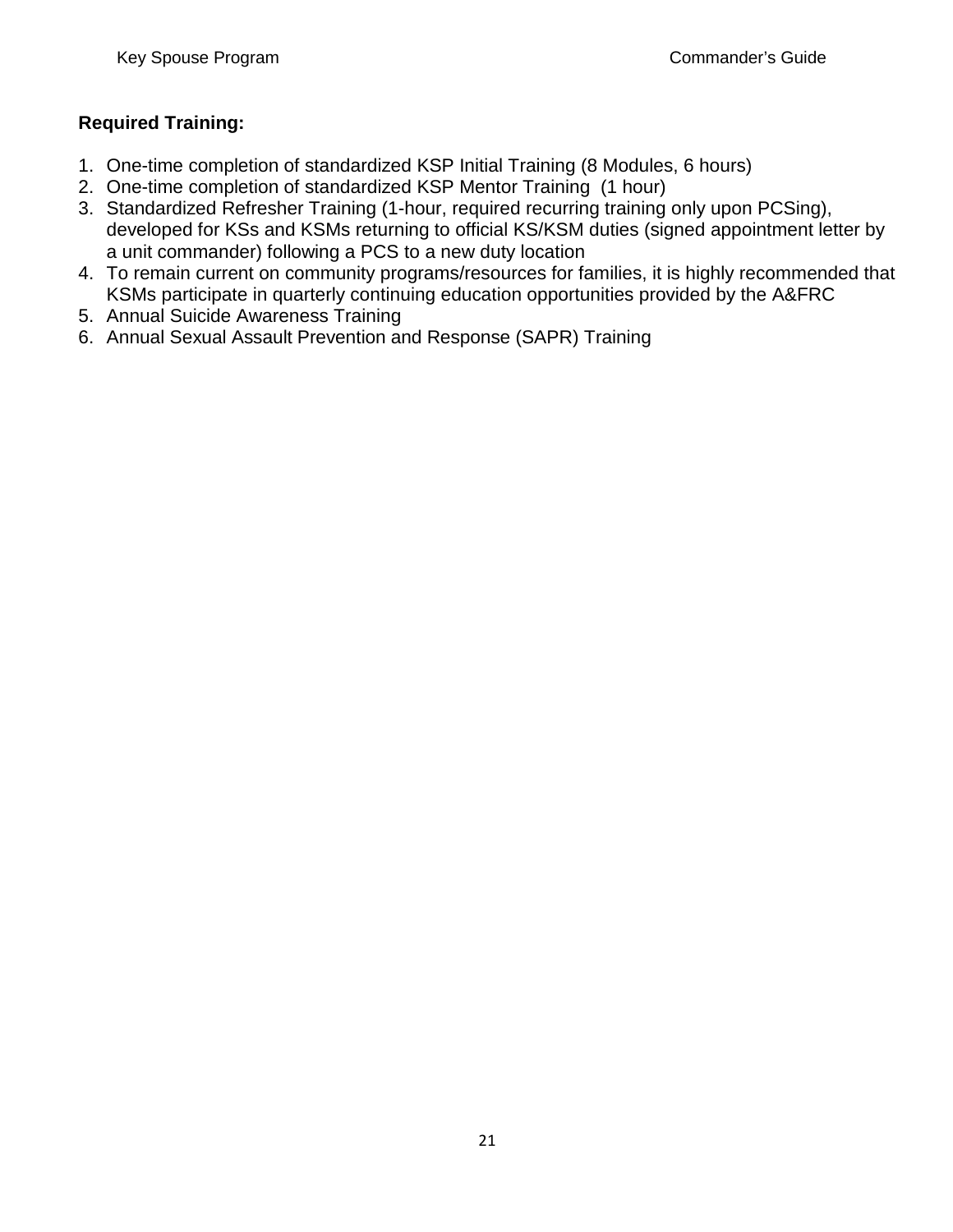## <span id="page-22-0"></span>**APPENDIX C - RECRUITMENT CONSIDERATIONS**

Recruitment of KSs/KSMs is critical to the KSP. CCs should consider turnover and training time in their recruitment plan. Below are some considerations for recruitment.

#### **Assessing unit needs**

How many KSs/KSMs do you need for your unit? Does the current number of KSs/KSMs meet your unit needs? How long has your KS/KSM been volunteering in this capacity? Do your KS/KSM applicants have full-time jobs? How much time do you expect your KS/KSM volunteer to provide? Does your current KS/KSM have recommendations? Does your CCF have recommendations of spouses for the KS/KSM position(s)? Is the current KS/KSM experienced? Do you want the KS to be actively involved in welcoming unit newcomers? How much does your unit know about the KSP? How involved are unit spouses/families in unit events? How supportive are unit members of their spouses/families getting more involved in the unit? Do you have a need for a KSM? Do you have any spouses who are operating as KSs/KSMs without a proper appointment letter or having received official training?

#### **Marketing**

What is the best way to market your KSP? Do you have a method to get information to spouses/family members? Do your military members take information home to share with spouses/family members?

How will your unit identify the KS?

How will the unit learn about the KSP?

Are you providing office supply items for your KS/KSM to perform their duties? Does your unit have/use social media or some other method to get information to families?

#### **Turnover**

Do you know when your current KS/KSM is scheduled to PCS? Can you build in overlap time to train new KS/KSM volunteer(s)?

#### **Assessing Applicants**

Do you prefer to have a resume from applicants? Will you ask for personal references? Have you considered what you will tell candidates who were not selected? Have you considered how you will engage or involve non-selected candidates in unit activities?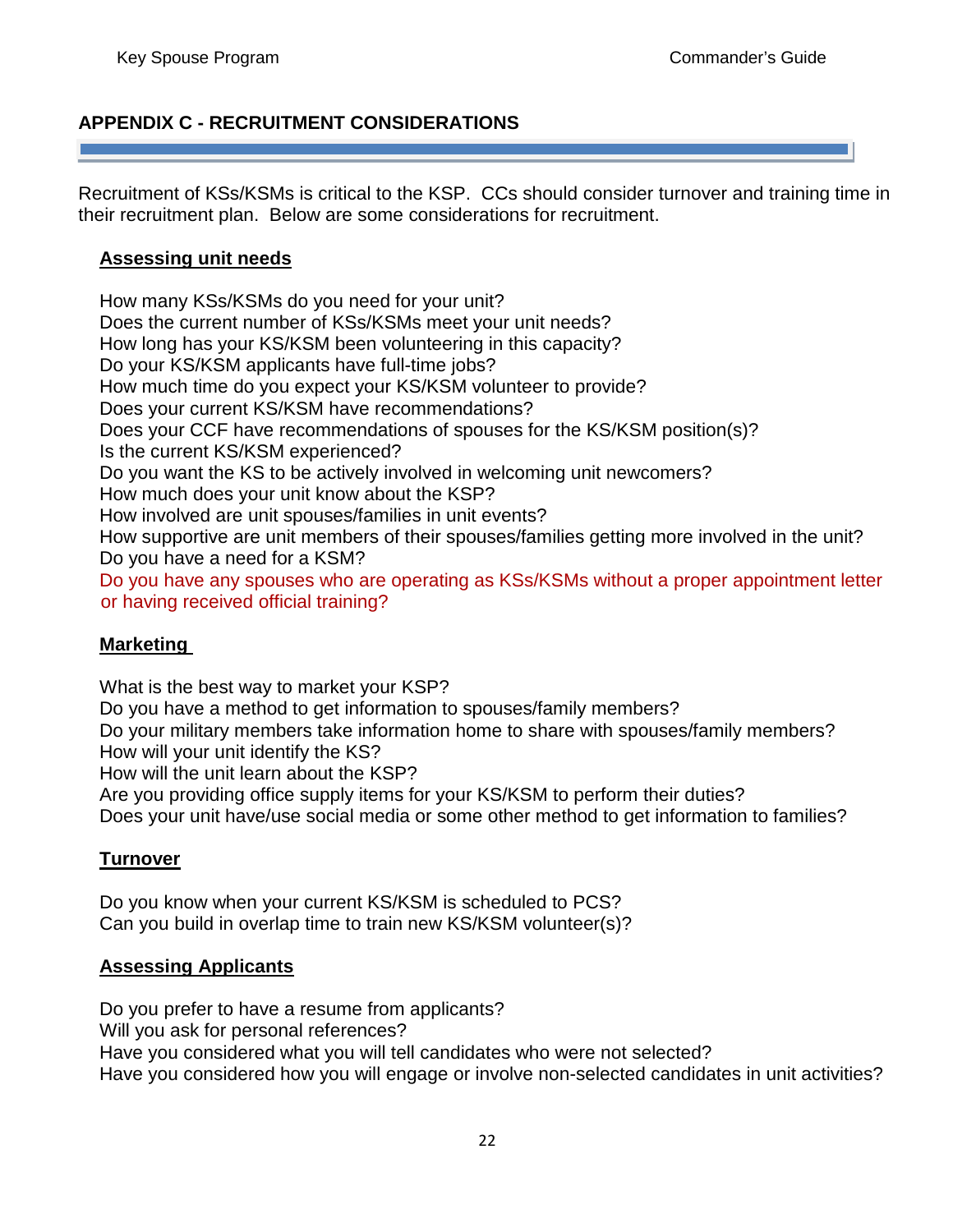## <span id="page-23-0"></span>**APPENDIX D - SAMPLE KS/KSM RECRUITMENT E-MAIL**

#### XXX Unit Spouses,

I am committed to supporting our unit families and want to ensure you are aware of an important unit program. The Key Spouse Program (KSP) is a vital link to connect our families to information and resources.

I am actively looking for qualified volunteers to join our Unit Key Spouse Team. KSs/KSMs receive free KSP Training through the Airman & Family Readiness Center (A&FRC). Continuing education training is also conducted to help keep skills and knowledge current. I am looking for motivated and energized volunteers who would like to join me in building a stronger AF community by supporting our unit families. Interested volunteers should contact myself or  $\qquad \qquad$  to discuss the duties and additional information about the position.

Sincerely,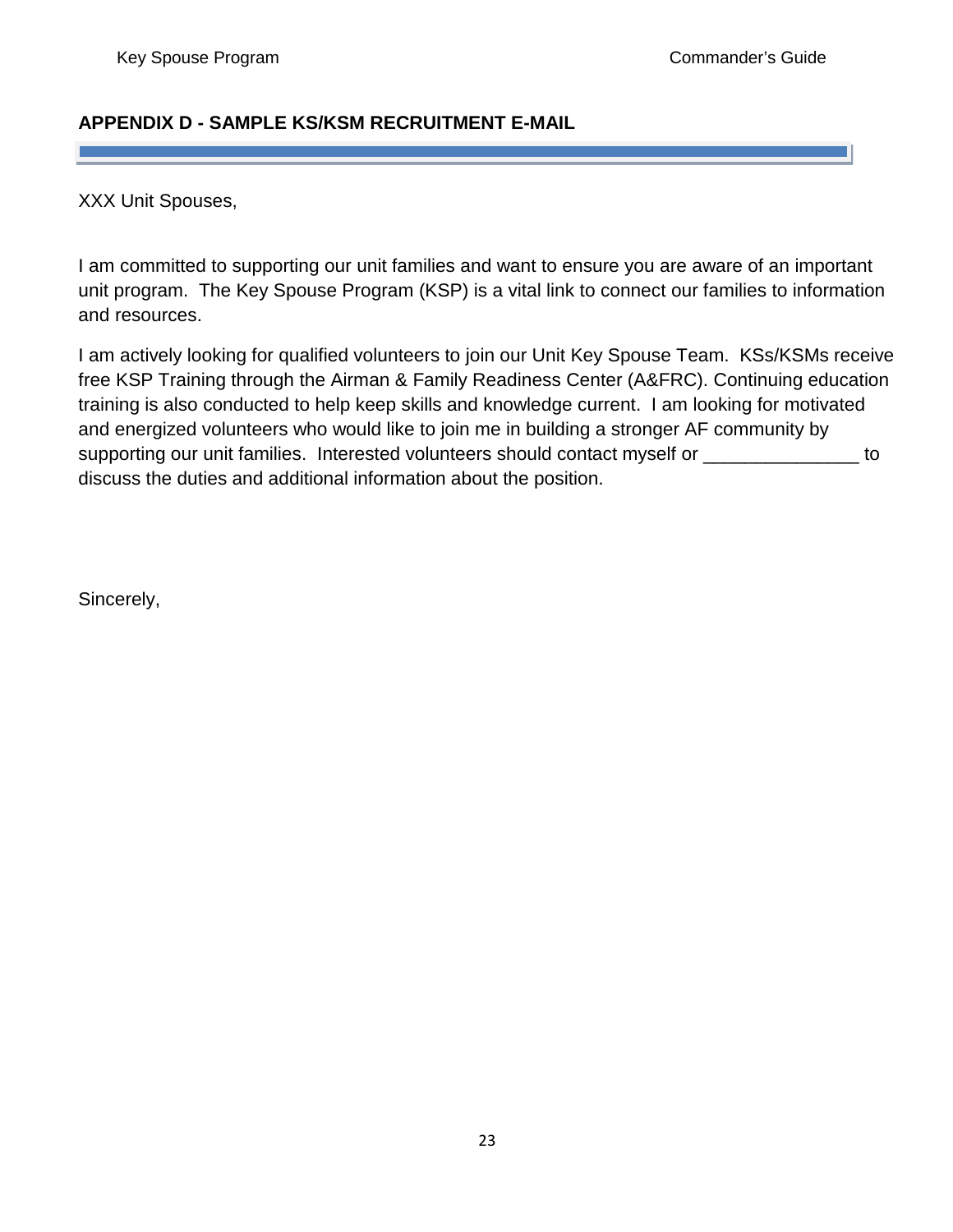## <span id="page-24-0"></span>**APPENDIX E - POSSIBLE KS/KSM INTERVIEW QUESTIONS**

The CC interview of KS/KSM applicants is an opportunity for the CC to ask questions to determine the potential of each candidate to serve as a KS. The list of questions below is meant to provide you with a starting point and is not all-inclusive.

#### **Getting to know the applicant**

Tell me about yourself. What do you consider your best strength? In what type of environment do you work best? What is one area you are currently working to improve? How would you describe your personality? How would your friends describe you? What is your most cherished AF experience? What do you consider your worst AF experience? And, what did you learn about yourself afterwards?

#### **Assessing Knowledge, Skills and Abilities**

What do you know about the KSP? What skills do you believe you would bring to the KSP? Describe your experience working with military spouses and/or families. Describe how you think a KS/KSM should build trust with unit spouses. Describe what a well-functioning KSP team looks like.

#### **Assessing Commitment**

Why do you want to be a KS/KSM? How much time do you think the KS/KSM position requires? Why are you interested in becoming a KS/KSM? Are you available to attend all the required KSP trainings?

#### **Assessing the applicant's views on the Key Spouse Program**

What do you think our unit spouses need from a KS/KSM? What do you think is the most valuable aspect of the KSP? What do you believe is the role of the KS/KSM? What resources do you feel a KS/KSM needs to be successful?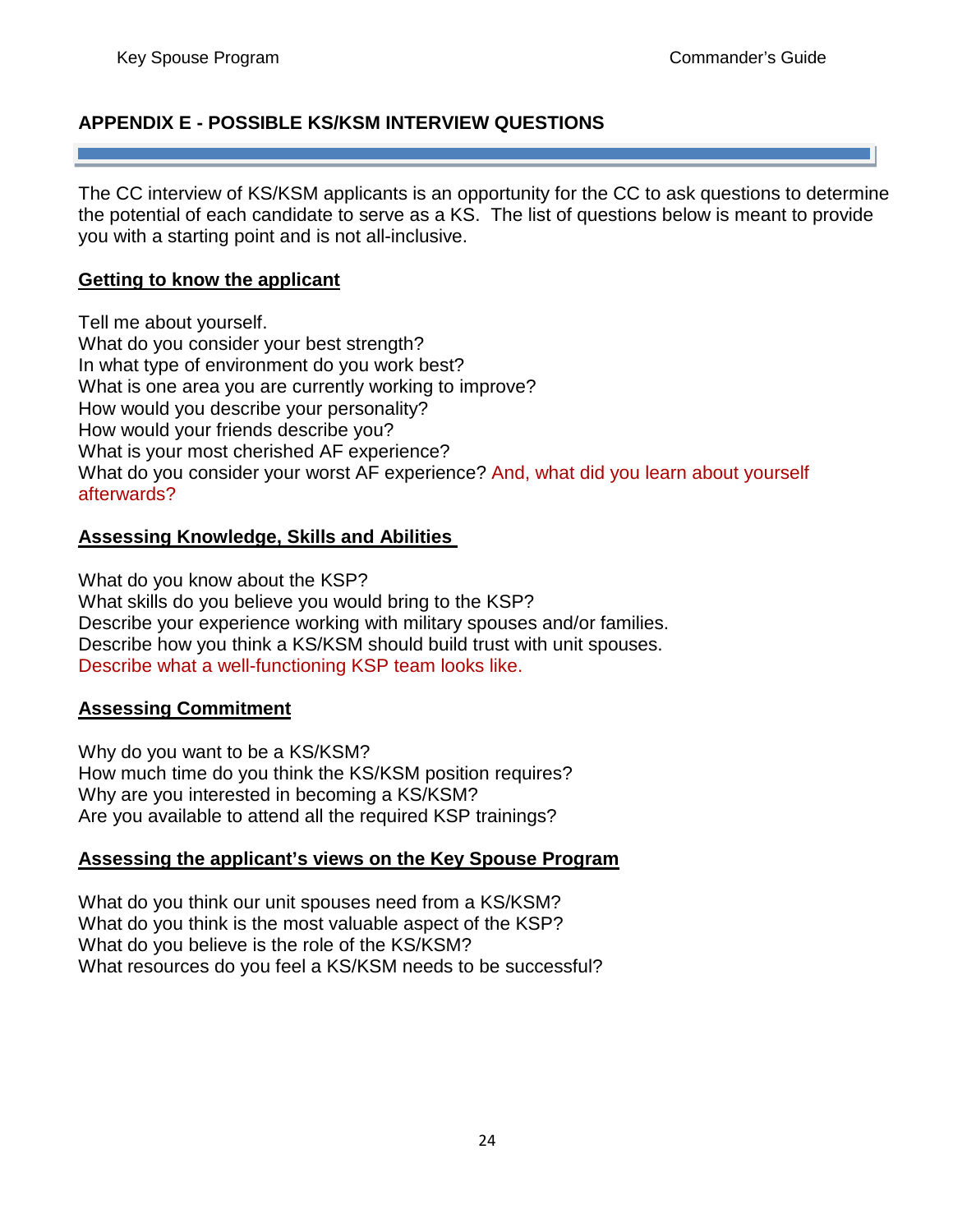## <span id="page-25-0"></span>**APPENDIX F - KEY SPOUSE APPOINTMENT LETTER**

## **Organizational Letterhead**

MEMORANDUM FOR (Name of Key Spouse)

FROM:  $($  /CC) Rank and Name

SUBJECT: Key Spouse (KS) Appointment

- 1. You have been appointed as Key Spouse for the (name of the unit).
- 2. As a Key Spouse representing our unit, you will be required to:
	- a. Complete eight (8) modules of Key Spouse Initial Training (approximately 6 hours)
	- b. If previously completed required Initial Training, then complete standardized Refresher Training (1 hour), designed for KSs and KSMs returning to official KS/KSM duties following a PCS to a new duty location
	- c. Attend continuing education opportunities to remain current on local resources and trends both on and off the installation, and relevant to the KSP
	- d. Complete Annual Training on Suicide Awareness and Sexual Assault Prevention and Response (SAPR)

All trainings are provided by the Airman and Family Readiness Center (A&FRC).

(Commander's signature block)

1<sup>st</sup> Ind,

I, \_\_\_\_\_\_\_\_\_\_\_\_\_\_\_\_\_\_\_\_\_\_\_\_\_\_, accept appointment as (name of unit) KS volunteer. The above named Key Spouse agrees to protect personally identifiable information (PII), adhere to the Privacy Act of 1974 and exercise Operations Security.

**\_\_\_\_\_\_\_\_\_\_\_\_\_\_\_\_\_\_\_\_\_\_\_\_ \_\_\_\_\_\_\_\_\_\_\_\_\_\_\_** Key Spouse Signature **Date** 

Cc: CCF/Chief/Superintendent

The above named KS completed Initial Key Spouse Training or Refresher Training.

\_\_\_\_\_\_\_\_\_\_\_\_\_\_\_\_\_\_\_\_\_\_\_\_\_\_ \_\_\_\_\_\_\_\_\_\_\_\_\_\_\_\_

A&FRC Staff Signature Date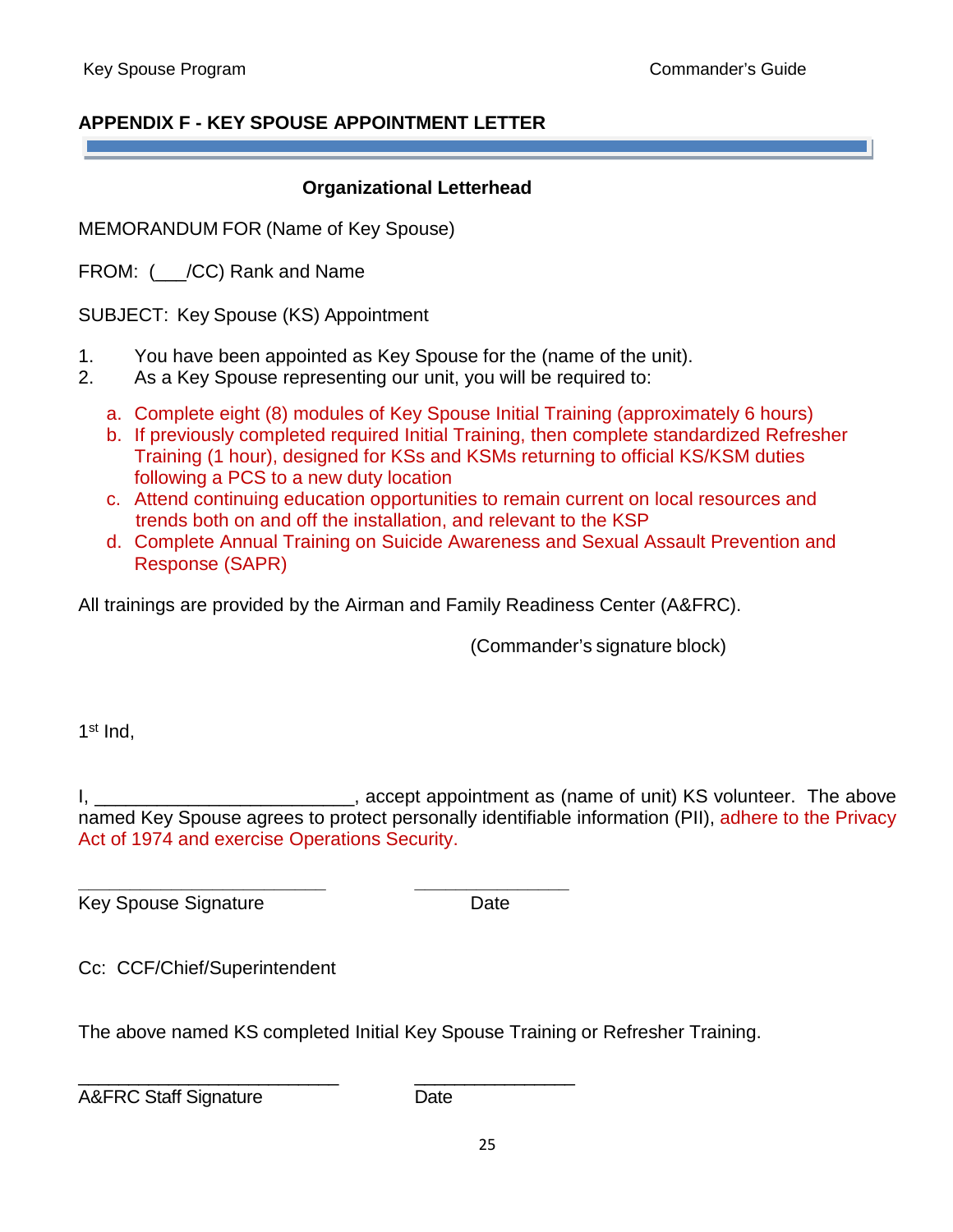## <span id="page-26-0"></span>**APPENDIX G - KEY SPOUSE MENTOR APPOINTMENT LETTER**

## **Organizational Letterhead**

MEMORANDUM FOR (Name of Key Spouse Mentor)

FROM:  $($  /CC) Rank and Name

SUBJECT: Key Spouse Mentor (KSM) Appointment

- 1. You have been appointed as a Key Spouse Mentor for the (name of the unit).
- 2. As a Key Spouse Mentor representing our unit, you will be required to:
	- a. Complete eight (8) modules of the KSP Initial Training (approximately 6 hours)
	- b. If previously completed required Initial Training, then complete standardized Refresher Training (1 hour), designed for KSs and KSMs returning to official KS/KSM duties following a PCS to a new duty location
	- c. Complete Mentor Training (1 hour), effective April 2018
	- d. Complete Annual Training on Suicide Awareness and Sexual Assault Prevention and Response (SAPR)
	- e. Also, to remain current on local resources and trends both on and off the installation, the A&FRC provides opportunities for KSMs to attend continuing education on various topics relevant to the KSP.

(Commander's signature block)

 $1<sup>st</sup>$  Ind.

I, Let a subset a subset appointment as (name of unit) KSM volunteer. The above named Key Spouse Mentor agrees to protect personally identifiable information (PII), adhere to the Privacy Act of 1974 and exercise Operations Security.

\_\_\_\_\_\_\_\_\_\_\_\_\_\_\_\_\_\_\_\_\_\_\_\_ \_\_\_\_\_\_\_\_\_\_\_\_\_\_\_ Key Spouse Mentor Signature Date

Cc: CCF/Chief/Superintendent

The above named KSM completed Initial KS, KSM and/or Refresher Training

\_\_\_\_\_\_\_\_\_\_\_\_\_\_\_\_\_\_\_\_\_\_\_\_\_\_ \_\_\_\_\_\_\_\_\_\_\_\_\_\_\_\_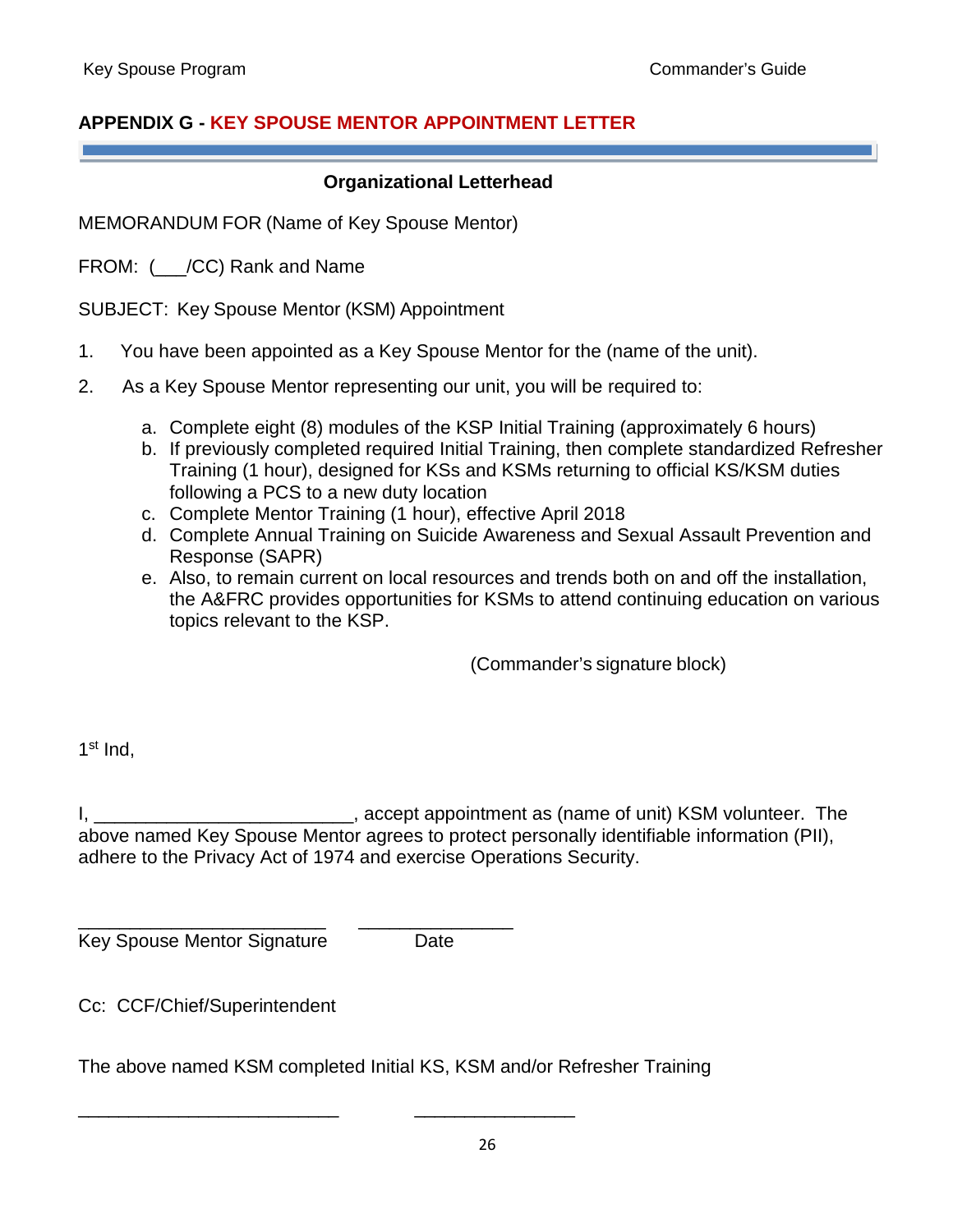A&FRC Staff Signature Date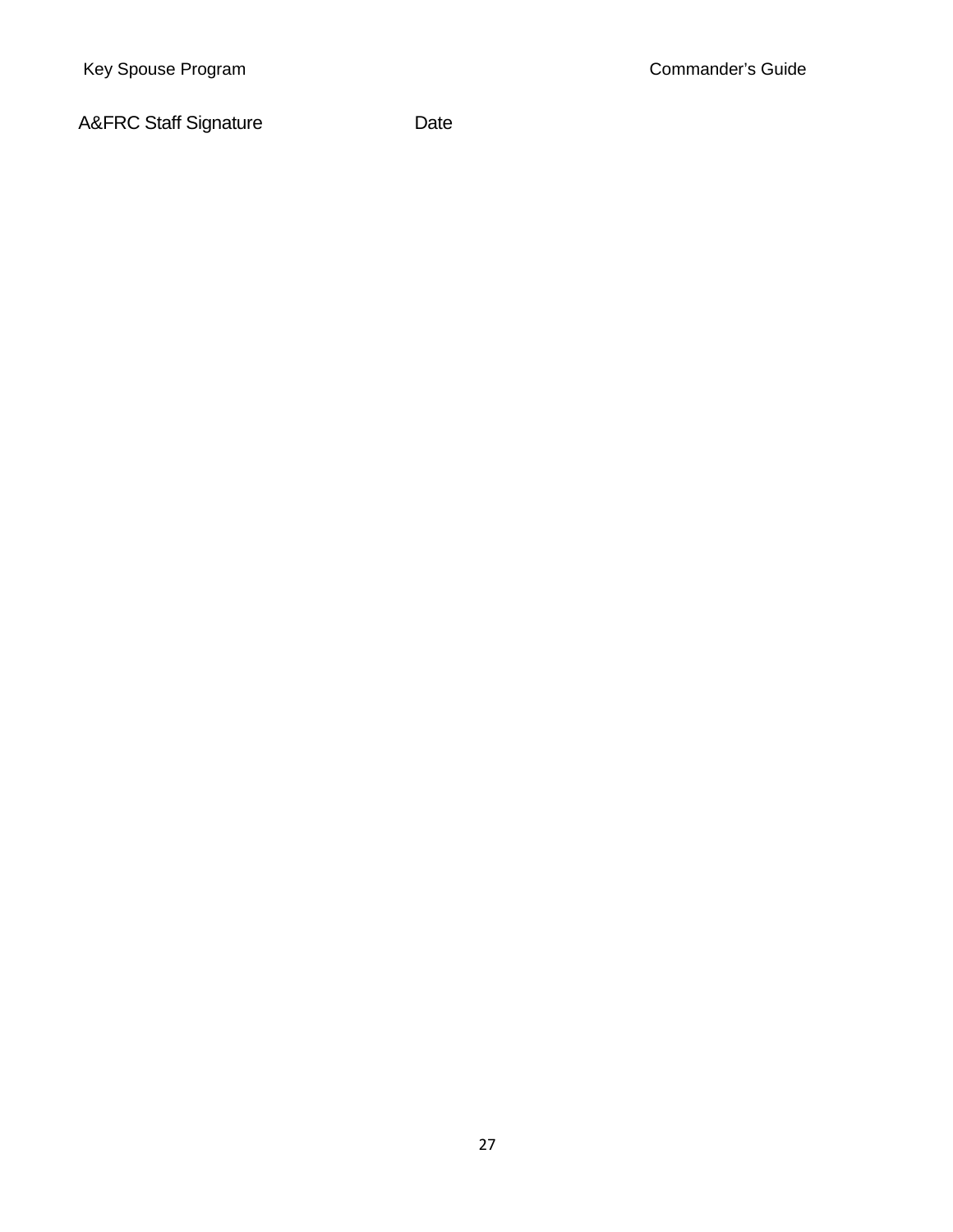## <span id="page-28-0"></span>**APPENDIX H - SAMPLE LETTER OF RESIGNATION**

DD MMM YY

Ĩ

MEMORANDUM FOR [Insert unit CC name]

FROM: [Insert KS/KSM Name]

SUBJECT: Key Spouse / Key Spouse Mentor Resignation Letter

1. I hereby resign my appointment as the KS/KSM for (insert unit name), effective (DDMMYY).

2. Please accept my heartfelt thanks for the opportunity to volunteer in this capacity and serve the men, women and families of the (insert unit name).

[KS/KSM signature block]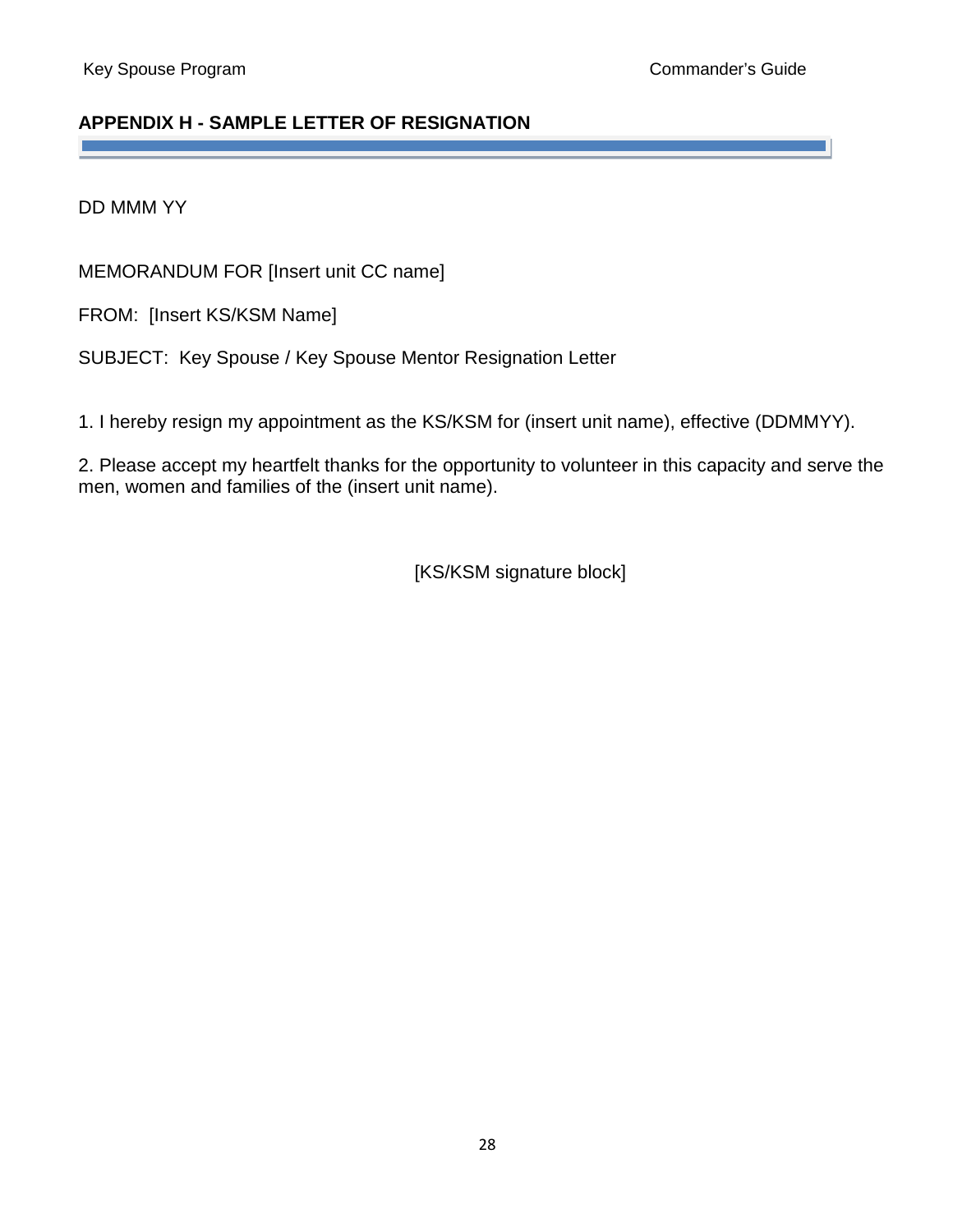## <span id="page-29-0"></span>**APPENDIX I - KS/KSM STATEMENT OF UNDERSTANDING (OPTIONAL)**

*The purpose of this document is to serve as an agenda for the initial meeting between the KS, CC, CCF, Chief, Superintendent and/or SNCO to certify that the KS/KSM understands and agrees on the guidelines and parameters of the program.* 

- 1. Discuss the unit mission and how it folds into the installation mission.
- 2. What are the CC/CCF/Chief/Superintendent/SNCO expectations/priorities for the KSP?
- 3. What is the role of the CCF, Chief, Superintendent or SNCO in the KSP?
- 4. Who are the POCs that the KS/KSM should call upon for information and support?
- 5. How often are rosters updated? How will KSs know if new families arrive?
- 6. What are the CC's expectations for a crisis response plan?
- 7. What types of situations does the CC want reported to him/her?
- 8. What administrative support is available?
- 9. Will the CC give the KS/KSM a tour of the unit with introductions to key service members?
- 10. How will the unit fund the program as needed for supplies and family activities?

I, \_\_\_\_\_\_\_\_\_\_\_\_\_\_\_\_\_\_\_\_\_\_\_\_\_\_\_\_\_\_understand and agree to the guidelines and parameters discussed in this document and promise to abide by them.

\_\_\_\_\_\_\_\_\_\_\_\_\_\_\_\_\_\_\_\_\_\_\_\_\_\_\_\_\_\_\_\_\_\_\_\_\_\_\_\_ \_\_\_\_\_\_\_\_\_\_\_\_\_\_\_\_\_\_\_ Key Spouse / Key Spouse Mentor Signature Date

\_\_\_\_\_\_\_\_\_\_\_\_\_\_\_\_\_\_\_\_\_\_\_\_\_\_\_\_\_\_\_\_\_\_\_\_\_\_\_\_ \_\_\_\_\_\_\_\_\_\_\_\_\_\_\_\_\_\_\_ CC Signature Date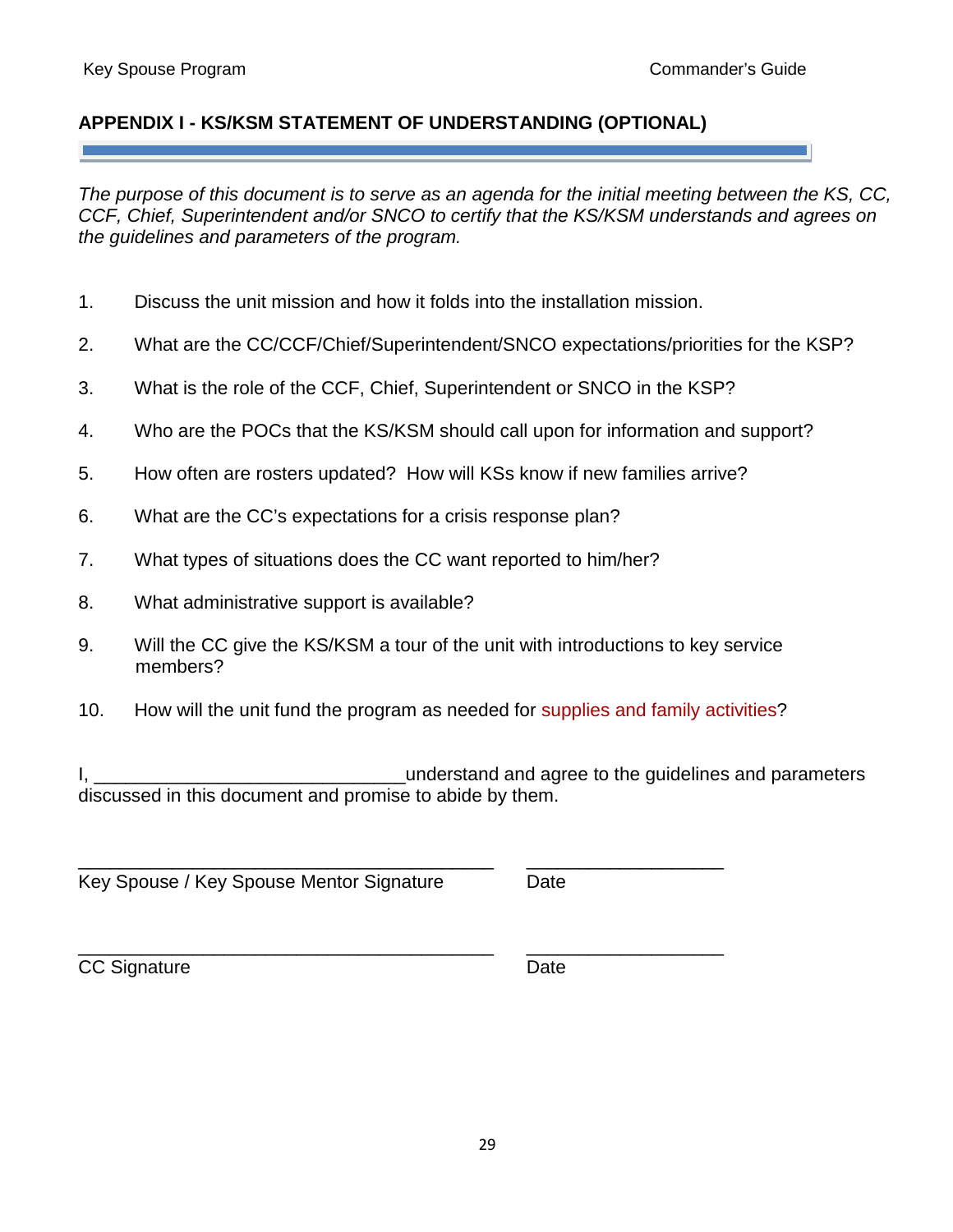## <span id="page-30-0"></span>**APPENDIX J - PERSONALLY IDENTIFIABLE INFORMATION (PII)**

Information contained within Appendix J (Appendix 2 in the KS/KSM Guides) was created and provided by Air Force Personnel Center/Freedom of Information Act/Privacy Act, (FOIA/PA) Office (AFPC/DSMEF) to insure current and accurate information on PII and Privacy Act of 1974 has been provided to Key Spouses and Key Spouse Mentors for a clear understanding and responsibility to adhere to these programs within.

It is everyone's duty and obligation to ensure PII is properly collected, accessed, used, shared and disposed of within the Air Force (AF) workplace at all times. PII is defined as any information about an individual maintained by an agency that can be used to distinguish or trace an individual's identity, such as their name, social security number, date and place of birth, mother's maiden name, biometric records, etc.

Protecting PII is a responsibility of every active duty AF member, DoD civilian, DoD contractor and volunteers. Loss of PII poses a risk to personnel as well as the security of our installations and systems.

#### **In order to safeguard PII, sending PII to a personal e-mail account is strictly prohibited. All e-mails containing PII or other sensitive information must be encrypted.**

DoD 5400.11-R, *DoD Privacy Program* and AFI 33-332, *Air Force Privacy and Civil Liberties Program* establish requirements for safeguarding PII.

The majority of the privacy breaches result from persons emailing (or transporting) official files that contain PII. The predominant number of breaches resulted from emailing "alpha-type" rosters often times with ranks, social security numbers, and organizations from our .mil to a .com network (e.g., Gmail). **AFI 33-332 prohibits emailing or transferring any PII from .mil to .com networks.** This will further restrict the use of the PII we collect on our Airmen to the official DoD or Air Force systems that support managing the force (e.g., finance, training, readiness, etc.). Requirements to remotely, electronically access this type of information must rely on AF-provided virtual private networks or similar secure services.

Alternate means are available to transmit PII or other sensitive information when email encryption is not possible.

These include the following:

- Regular mail
- Hand delivery
- DoD-approved file exchange capability, such as the Safe Access File Exchange, which can be found at the following website: [https://safe.amrdec.army.mil/safe/Welcome.aspx.](https://safe.amrdec.army.mil/safe/Welcome.aspx)

## **When Transmitting PII via e-mail:**

• Emails containing PII information, which require a FOUO protective marking, can only be sent using a CAC (Common Access Card) enabled e-mail account to another CACenabled/protected email account. Thus, FOUO information CANNOT be sent to KSS/KSMs g-mail, Hotmail, accounts.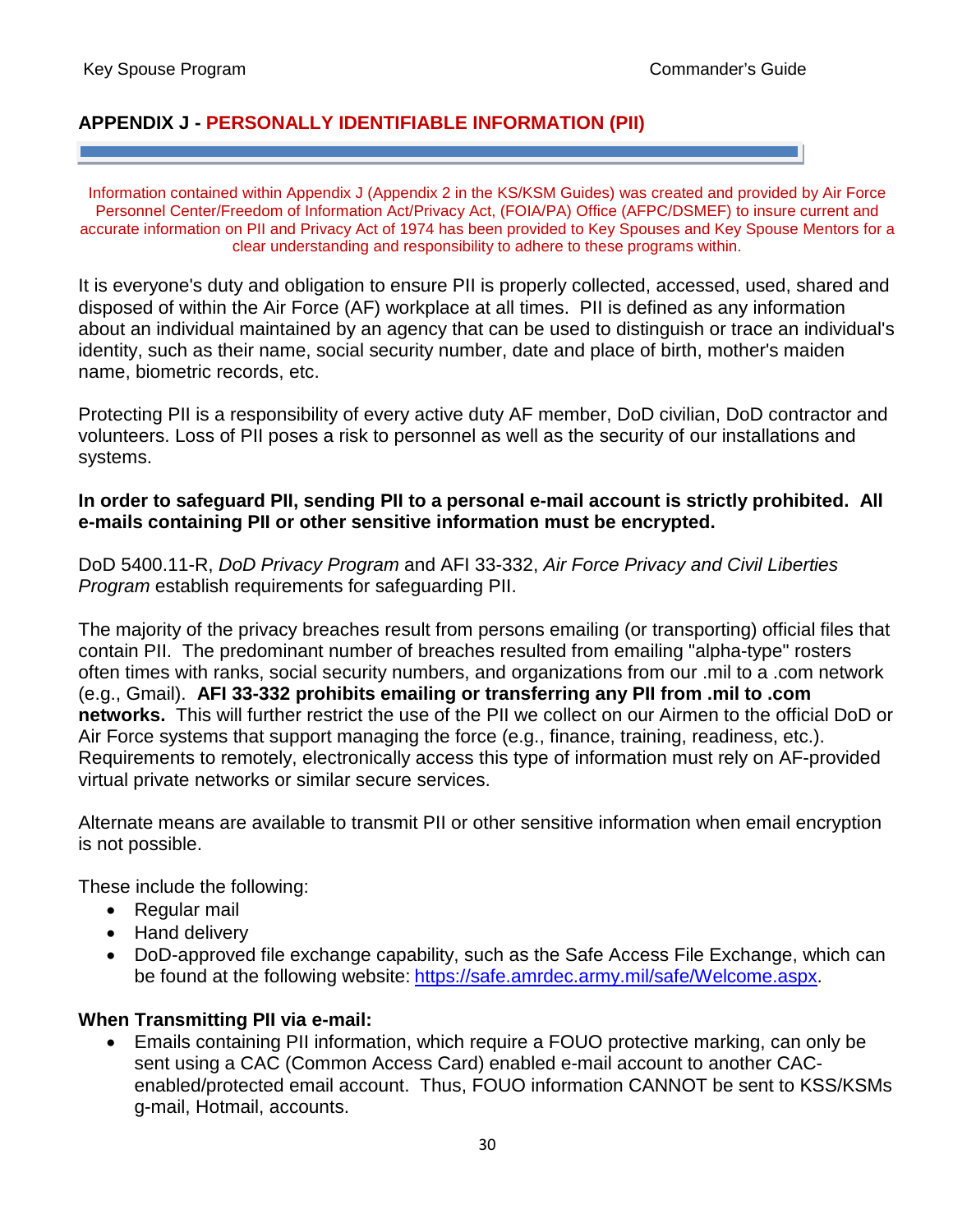- Ensure recipient(s) have official need to know
- Digitally sign & encrypt
- Place "FOUO" at beginning of "subject line"
- Begin emails with:

"This e-mail contains FOR OFFICIAL USE ONLY (FOUO) information which must be protected under the Freedom of Information Act (5 U.S.C 552) and/or the Privacy Act of 1974 (5 U.S.C. 552a). Unauthorized disclosure or misuse of this PERSONAL INFORMATION may result in disciplinary action, criminal and/or civil penalties. Further distribution is prohibited without the approval of the author of this message unless the recipient has a need to know in the performance of official duties. If you have received this message in error, please notify the sender and delete all copies of this message."

**DO NOT** place above FOUO statement within "signature blocks"

## **DO NOT indiscriminately apply FOUO statements to emails:**

• Use only when transmitting PII

**DO NOT** send unencrypted emails containing PII to distribution or group e-mail addresses

Individuals requiring access to PII via a government issued computer in order to accomplish their official duties from home or TDY should contact their local Information Management Office or Local Communications Squadron.

Information that **Requires Protection** (do not release outside DoD without written consent from each individual). Written consents must be maintained for 6 years.

- Lists of names (two names, line and blocks charts, directories, rosters, etc., are a list)
- Marital status (single, divorced, widowed, separated)
- Number, name, existence and sex of family members
- Civilian educational degrees and major areas of study (unless positive educational requirement for employment)
- School and year of graduation
- Home of record (city and state MAY be releasable, street address no)
- Home address and phone (includes individually assigned home & work email addresses, and cell, home & work numbers)
- Age and date of birth (year)
- Present or future assignments for overseas or for routinely deployable or sensitive units (RDU)
- Office and unit address and duty phone for overseas or for RDU units, all persons below O-7 rank
- Race/ethnic origin, religion
- Educational level (unless positive educational requirement for employment)
- Social Security Number and/or DoD Identification Number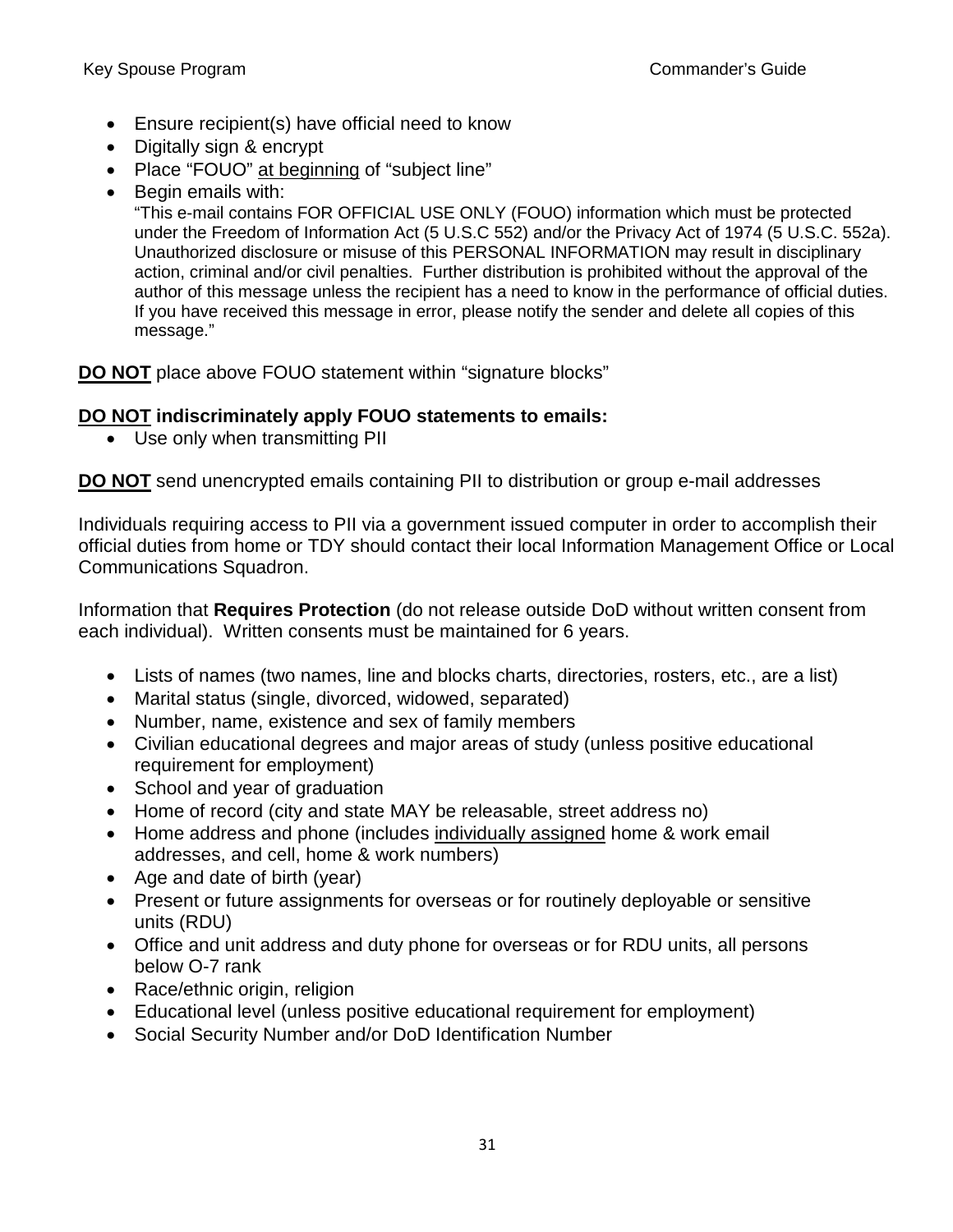**Normally Releasable** personal information normally releasable to the public (written consent not required)

- Name of O-7 rank or above. DoD "names policy" directs withholding names below O-7/SES
- Rank
- Grade
- Air Force Specialty Code (AFSC)
- Military Pay (including base pay, special pay, all allowances except Basic Allowance for Quarters and Variable Housing Allowance)
- Gross salary only for civilians (no breakouts, time off or cash awards)
- Past duty assignments, unless sensitive or classified
- Present and future approved and announced stateside assignments
- Position title
- Office, unit address, office workflow box address and office (group) duty phone number (CONUS only)
- Date of rank (individual, not list of names)
- Entered on active duty date (individual, not list of names)
- Pay date (individual, not list of names)
- Source of commission
- Professional military education
- Promotion sequence number (individual, not list of names)
- Military awards and decorations
- Duty status of active, retired or reserve
- Active duty official attendance at technical, scientific or professional meetings
- Biographies and photos of key personnel
- Date of retirement or separation

**Bottom Line: Key Spouses/Key Spouse Mentors should exercise caution in the type of data they collect on active duty (AD) members and their families. Only basic contact information is needed to develop a "Communication Roster" to accomplish the primary duties of a KS/KSM.** 

**KSs/KSMs should NOT create "localized forms" used to collect PII data without the review of their local legal office Judge Advocate to ensure data is being properly collected, accessed, used, shared and disposed of within the AF workplace in order to meet PII and Privacy Act requirements.** 

**As volunteers you will not typically have access to DoD/government computers/networks (via Common Access Cards - CAC), therefore you are NOT able to receive nor send e-mails with the FOUO or PII designation using non-government computers. There are ways to obtain and properly handle this type of information and your unit KS Team should help you work through all this so KS/KSM duties can be accomplished.**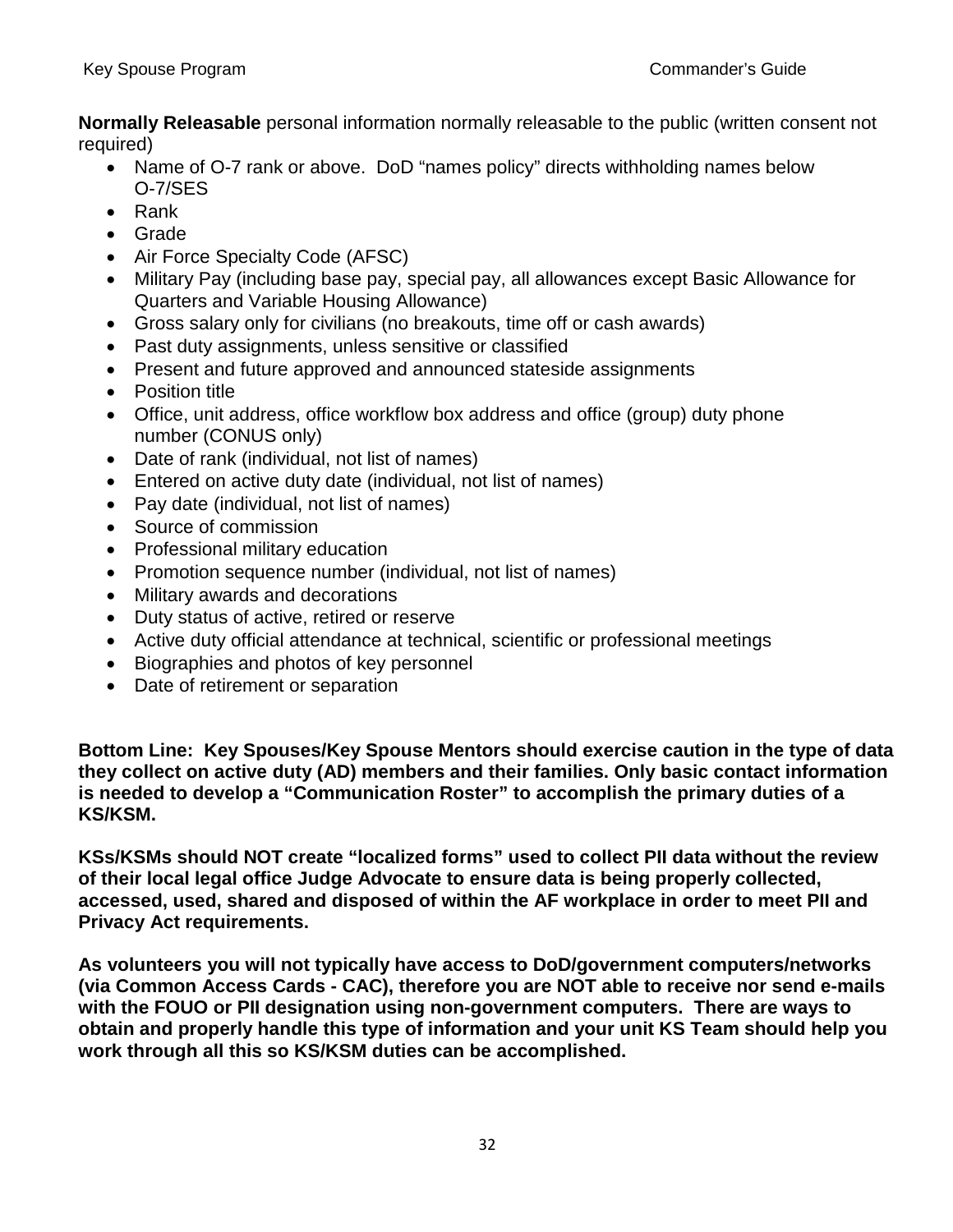## <span id="page-33-0"></span>**APPENDIX K - OPERATIONS SECURITY (OPSEC)**

## **Operations Security Guidance for Family Members**

As a family member of the military community, you are a vital player in our success and we could not do our job without your support. You may not know it, but you also play a crucial role in ensuring your loved ones' safety just by what you know of the military's day-to-day operations. You can protect your loved ones by protecting the information that you know. In the military this is known as "Operations Security" or OPSEC.

**What is OPSEC?** OPSEC is keeping potential adversaries from discovering critical Department of Defense information. As the name suggests it protects US operations – planned, in-progress and completed. Success depends on secrecy and surprise so the military can accomplish the mission more quickly and with less risk. Enemies of freedom want this information, and they are not just after the military member to get it. They want you, the family member.

**Unofficial Websites:** The posting of pictures and information that is pertinent to your loved one's military unit to personal or family websites has the potential to jeopardize their safety and that of the entire unit. The bottom line is to use common sense and keep your loved ones safe on the front lines.

There are many countries and organizations that would like to harm Americans and degrade US influence in the world. It is possible and not unprecedented for spouses and family members of US military personnel to be targeted for intelligence collection.

- **Be Alert**. Foreign Governments and organizations can collect significant amounts of useful information by using spies. A foreign agent may use a variety of approaches to befriend someone and get sensitive information. This sensitive information can be critical to the success of a terrorist or spy, and consequently deadly to Americans.
- **Be Careful**. There may be times when your spouse cannot talk about the specifics for his or her job. It is very important to conceal and protect certain information such as flight schedules, ship movements, temporary duty locations and installation activities, just to name a few. Something as simple as a phone discussion concerning where your spouse is going on temporary duty or deploying can be very useful to US adversaries.
- **Protecting Critical Information**. Even though this information may not be secret, it is what the Department of Defense calls "critical information." Critical information deals with specific facts about military intentions, capabilities, operations or activities. If an adversary knew this detailed information, US mission accomplishment and personnel safety could be jeopardized. It must be protected to ensure an adversary doesn't gain a significant advantage. By being a member of the military family, you will often know some bits of critical information. Do not discuss them outside of your immediate family and especially not over the telephone.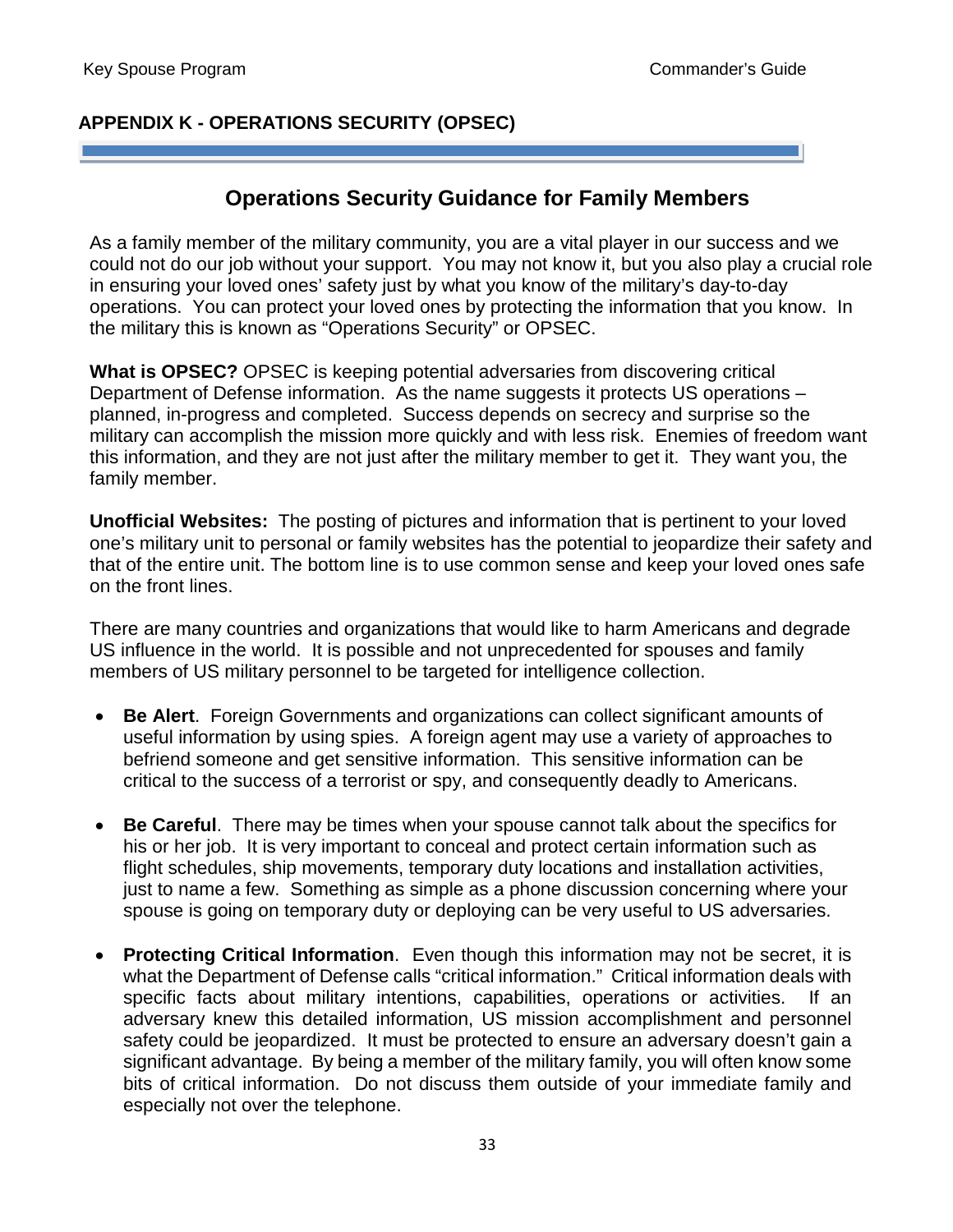## <span id="page-34-0"></span>**APPENDIX L - SUPPORTING FAMILIES DURING DEPLOYMENT**

The AF lifestyle is punctuated by separations due to deployments, mobilizations, TDYs, remotes or crisis situations. Whether family separations are planned or unexpected, the KS assists families by keeping the lines of communication open and providing assistance in finding resource information. The active duty A&FRC Readiness NCO can provide additional resources for each stage and a calendar of on-going and/or monthly activities available.

## **STAGE 1: PRE-DEPLOYMENT**

- Typically 4 to 6 weeks before the member deploys
- Both military member and spouse may fear separation
- Remaining spouse may feel resentment and frustration
- The member and spouse may experience physical and mental exhaustion
- May experience depression or physical problems
- Spouse may become distant and withdraw
- Feelings of disorganization and sadness are common
- Children may react by withdrawing or misbehaving

## **STAGE 2: DEPLOYMENT**

- Once a routine is established there is relative calmness
- It is common for a sense of emptiness to set in during separation
- Old routines are gone and are replaced with new ones
- Spouses may begin to feel confident with success in handling everything
- Setbacks may occur due to additional stressors

## **STAGE 3: RE-DEPLOYMENT (PREPARATION FOR RETURN TO HOME STATION)**

- The transition from the deployed environment (30 days prior to reintegration) to family and workplace
- Member will receive opportunities to prepare for return at deployed location (reintegration education and information)
- Family members receive opportunities for education & information on reintegration through base helping agencies
- Getting the house and family ready for the member's return may be exhausting
- Members and spouses will have expectation about the return and both will have expectations (roles & responsibilities, parenting, rest/relaxation, intimacy)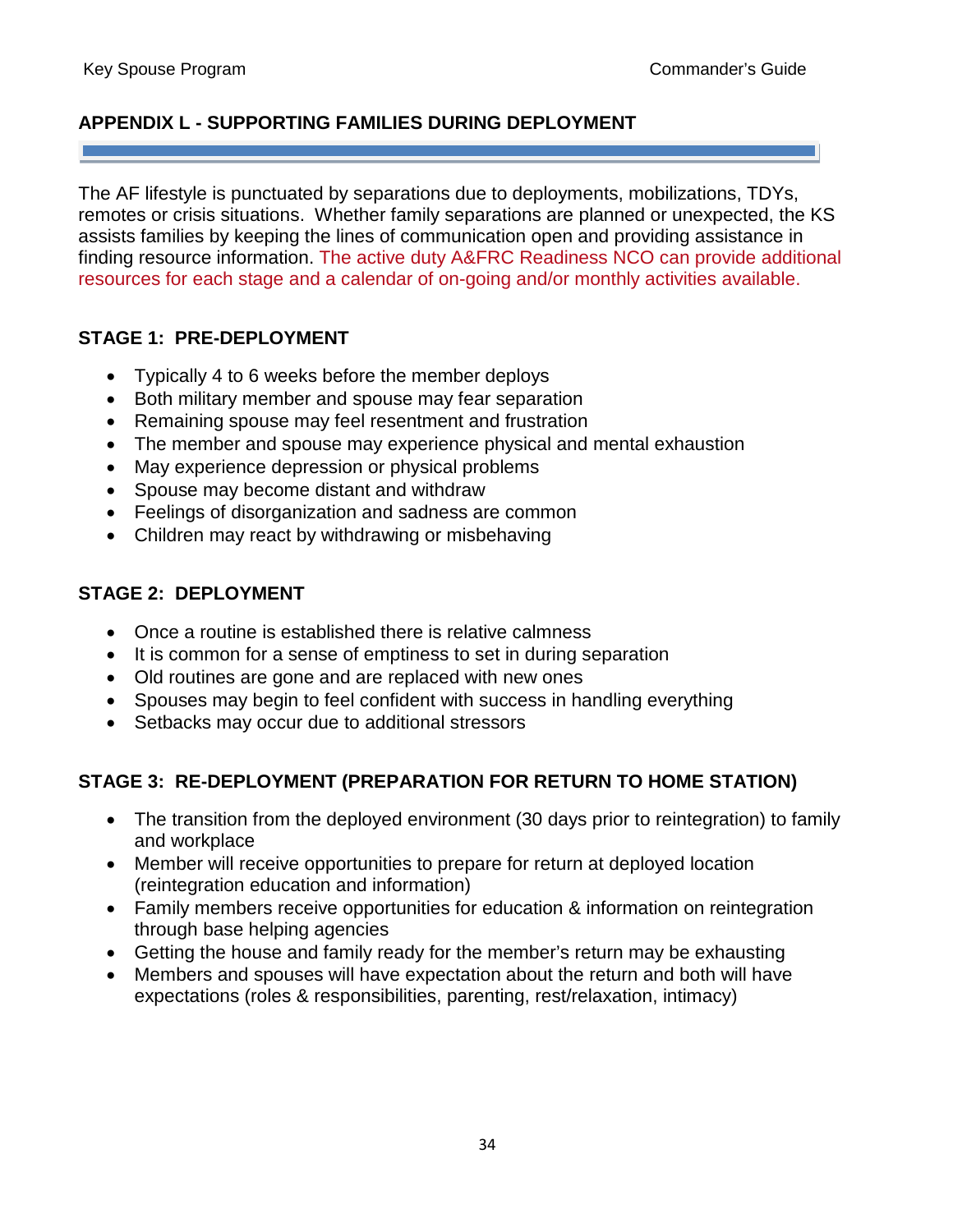## **STAGE 4: REUNION/REINTEGRATION (POST-DEPLOYMENT)**

- This stage can be the most difficult
- Members may be exhausted from their deployment
- Members and spouses may experiences differences between homecoming expectations and homecoming realities (responsibilities, parenting, relaxation, intimacy)
- Communication is the key to reintegration
- Much work will need to be done to reestablish the expectations
- It is common for spouses to gain a greater sense of independence during deployment
- There may be tension when reestablishing roles and expectations

## **DEPLOYMENT CYCLE FOR NATIONAL GUARD AND RESERVE**

The deployment cycle for National Guard and Reserve service members is similar to that of active duty service members, with slight differences at the beginning and end of the cycle. It is important to know that Individual Augmentee (IA) deployment happens when the service member deploys individually or with a small group from a different unit. These members usually have shorter notification times, lack specific information concerning their deployment and are often deployed to areas that present communication challenges. This can cause additional stressors to the ones listed above. The Key Spouse training will address this.

## **STAGE 1: PRE-DEPLOYMENT (Same as AD)**

## **STAGE 2: DEPLOYMENT (Same as AD)**

**STAGE 3: POST DEPLOYMENT (Preparation for return to home station for emotional or physical issues as a result of the deployment)**

**STAGE 4: DEMOBILIZATION (Preparation for return to home station for personnel and equipment in preparation for return to non-active duty status)**

**STAGE 5: REINTEGRATION (Same as AD)**

## **HELPFUL TIPS BEFORE TDY/DEPLOYMENT**

- Organize documents
- Utilize a deployment checklist
- Obtain a Power of Attorney
- Update wills and benefits (Service Member's Group Life Insurance SGLI)
- Review/update Family Care Plan
- Outline family and household responsibilities
- Plan vehicle/household maintenance
- Discuss finances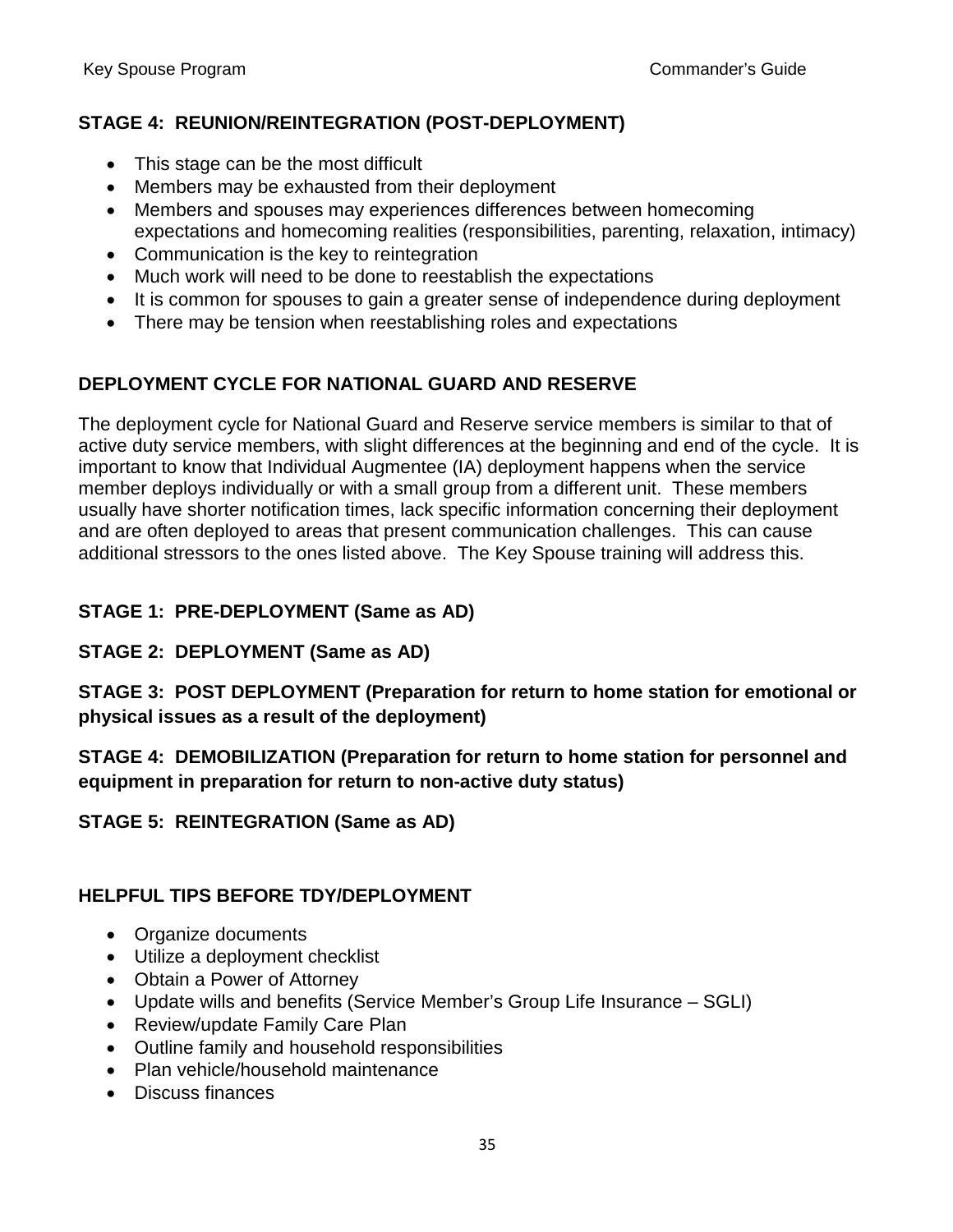- Determine child/family member/pet care
- Notify the school
- Determine a communication plan (Skype, phone, text, email frequency)
- Plan for special occasions (birthdays, holidays, graduations, etc.)

## **HELPFUL TIPS FOR PARENTING DURING DEPLOYMENT**

- Keep children informed
- Maintain a stable environment
- Establish a routine/be consistent
- Foster a sense of security
- Engage children in family reintegration activities
- Maintain virtual connection to the deployed parent
- Include deployed parent in special events

## **HELPFUL TIPS FOR REUNION/REINTEGRATION**

- Be flexible and adapt to changes in plans
- Involve everyone in planning the reunion
- Take it slow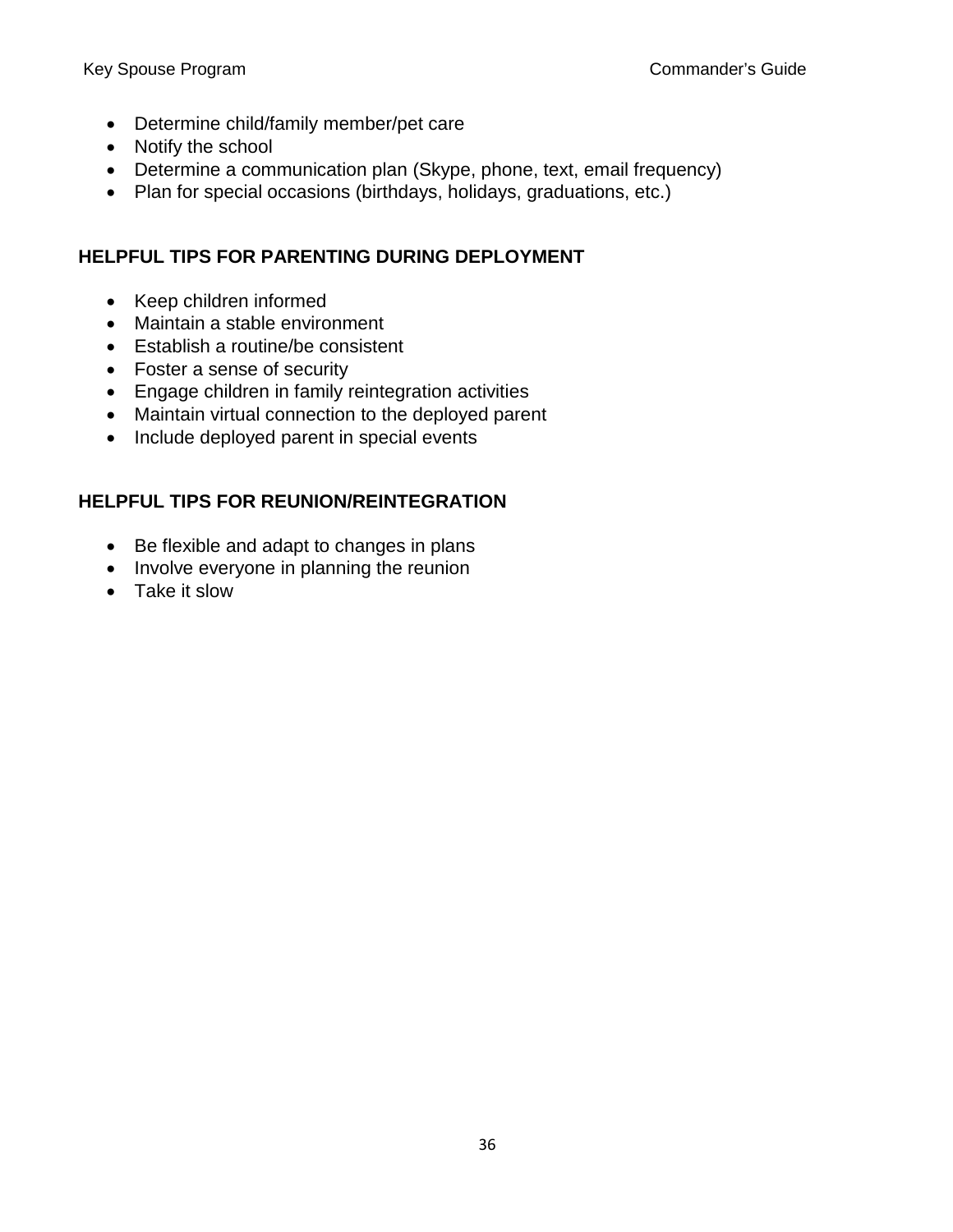## <span id="page-37-0"></span>**APPENDIX M - NATURAL AND MANMADE DISASTERS**

A significant catastrophic event, either natural or man-made, has the potential to damage or destroy an Air Force installation and surrounding communities and impact military members and their families. A catastrophic event could produce mass casualties and displace members and their families from their homes, schools, and places of employment. Community services normally available could be disrupted or rendered incapable of supporting recovery. The A&FRC is a focal point for helping the installation community address, prepare for, and respond to crisis situations.

A Wing Commander may activate the Emergency Family Assistance Center (EFAC) in situations where the anticipated needs are beyond the capability of the agencies primarily tasked to provide immediate crisis intervention. The EFAC operates 24/7 and is staffed by (but not limited to) the A&FRC, Medical Group, Mental Health, Chaplain, Finance, Legal and volunteers.

Upon activation the EFAC activities are coordinated by the A&FRC. The EFAC is a consolidated staging area where members and their families can obtain disaster relief and support, to include: information and referral related to medical, housing, financial assistance, counseling, spiritual support and crisis information updates.

Unit commanders should discuss the role of both Key Spouse Mentor and Key Spouse in crisis response. This should include possible scenarios dealing with the possibility of power outages, cell phone outages, acts of nature or terrorism, mass casualty, and evacuations. The Unit KS Team should discuss and formulate a unit plan of action. The KS may be inundated with calls from unit spouses/families searching for information. It is essential that rumors on injuries, fatalities or damages ARE NOT confirmed by the Key Spouse Mentor or Key Spouse. The installation Public Affairs office will coordinate with Wing leadership on the release of official information and statements.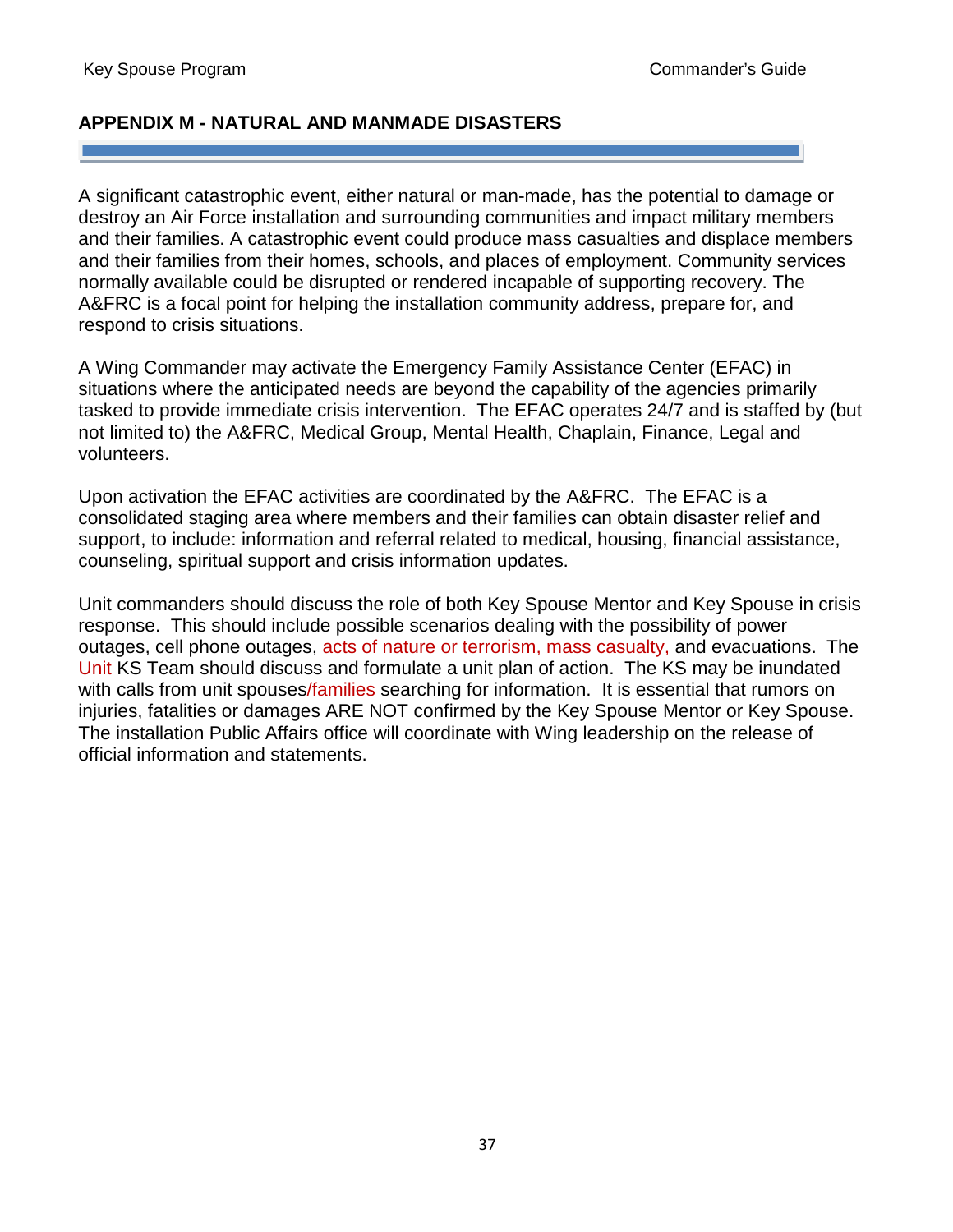## <span id="page-38-0"></span>**APPENDIX N - AIR FORCE PERSONNEL ACCOUNTABILITY AND ASSESSMENT SYSTEM (AFPAAS)**

## **What is AFPAAS?**

AFPAAS is the Air Force Personnel Accountability and Assessment System. It is accessed through a user-friendly website designed to help Air Force personnel and their families who are directly affected by a widespread catastrophic event such as wildfires, hurricanes, floods and earthquakes.

## **Why is AFPAAS Important?**

AFPAAS has two sides: the Personnel Accountability Element and Needs Assessment Capability.

## **1. Accountability**

- Enables Air Force leadership and authorities to account accurately for all assigned personnel and their family members, as well as make better decisions in supporting you and your family, maintaining military readiness, and preserving National Security during a disaster
- Allows you to report your current and/or displaced location in the case of an evacuation, and update emergency personal contact information
- Completing the accountability portion of AFPAAS is mandatory when directed by AF leadership; however, it is recommended members and their families provide regular updates as needed

#### **2. Needs Assessment**

- Completing a needs assessment helps the AF know how you are doing and what type of type of assistance, if any, you are requesting. The needs assessment allows families to identify their needs, including, but not limited to medical, missing family locator, transportation, housing; personal property, and financial assistance.
- The AFPAAS needs assessment capability allows A&FRC Case Managers assist in recovering from a crisis and coordinate with applicable agencies in responding to needs.

#### **Who Can Use AFPAAS?**

AFPAAS is available to all Air Force affiliated personnel and their family members. This includes active duty, Select Reserve, DAF and NAF civilians, AF OCONUS contractors, and their family members, including personnel on temporary duty status, on leave or on a pass in the affected area.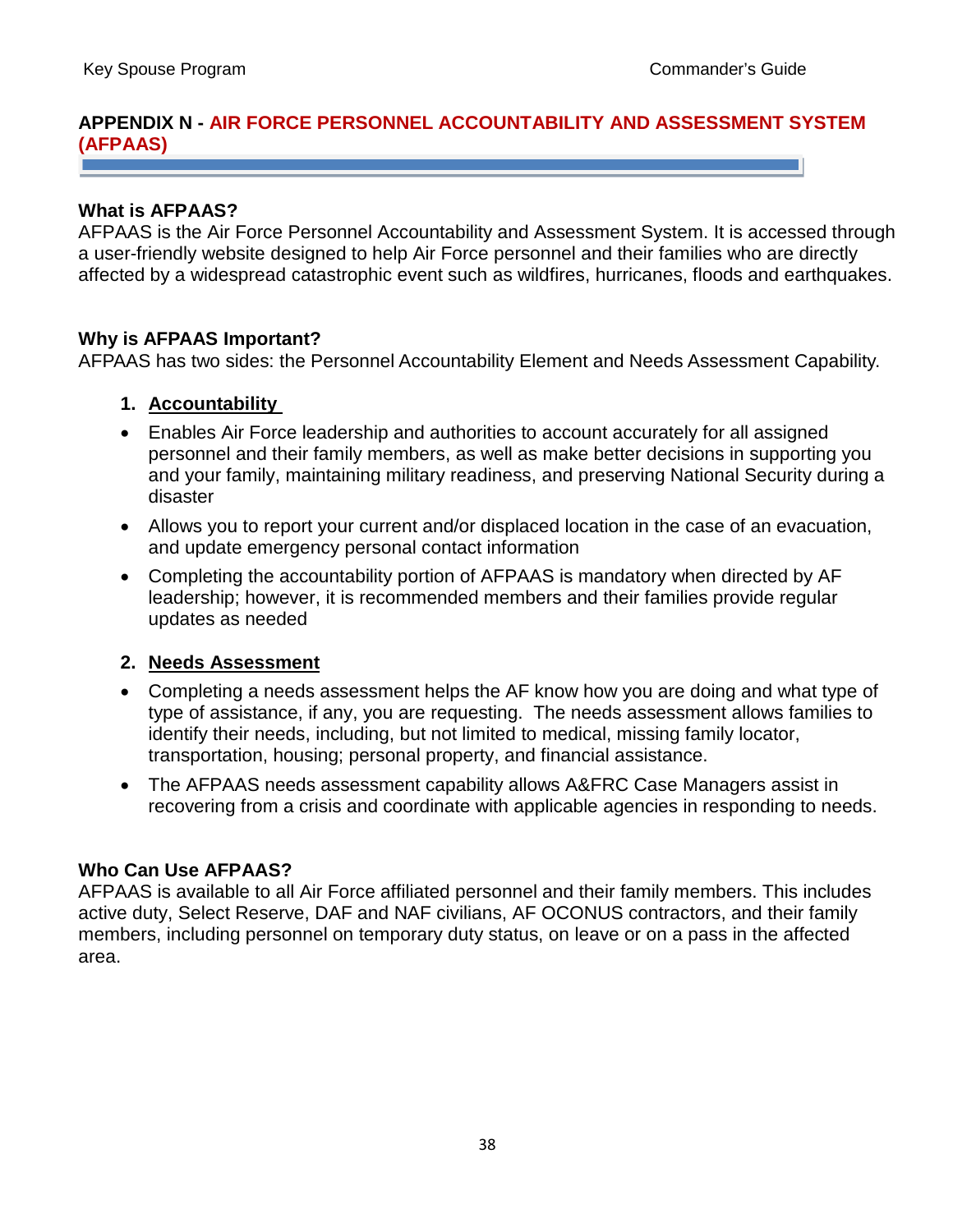#### **How Can You Access AFPAAS?**

AFPAAS requires you to have access to the public Internet, using a personal or public computer, or a smartphone with access to the Internet.



## **How Do You Log In To AFPAAS?**

To access AFPAAS you will need to go to [https://afpaas.af.mil.](https://afpaas.af.mil/) You may log in using your Common Access Card (CAC) or Username and Password. The username is the sponsor's military email address. The password is the sponsor's Date of Birth and last 4 of their SSN. Please note that this is the default username and password.

If you have you have difficulties with the username/password, you will be able to reset to the default by clicking the link, "I don't know my username/password."

| <b>Select Login Method</b>                                                                                                              |
|-----------------------------------------------------------------------------------------------------------------------------------------|
| $\circlearrowright$ Common Access Card (CAC)<br>Isername and Password                                                                   |
| I don't know my password and/or username                                                                                                |
| Email:                                                                                                                                  |
| (e.g., Sponsor's .mil addr)                                                                                                             |
| Password:                                                                                                                               |
| (YYYYMMDDXXXX, e.g.,<br>197602294321)                                                                                                   |
| Initial password is the sponsor's Date of Birth and<br>last 4 of their SSN (Foreign Nationals use 0000 for<br>the last 4 of their SSN). |

For more detailed instructions on how to access AFPAAS please utilize the AFPAAS Airman User Guide v.2.0 located in the AFPAAS "Help" tab via **[https://afpaas.af.mil](https://afpaas.af.mil/)**.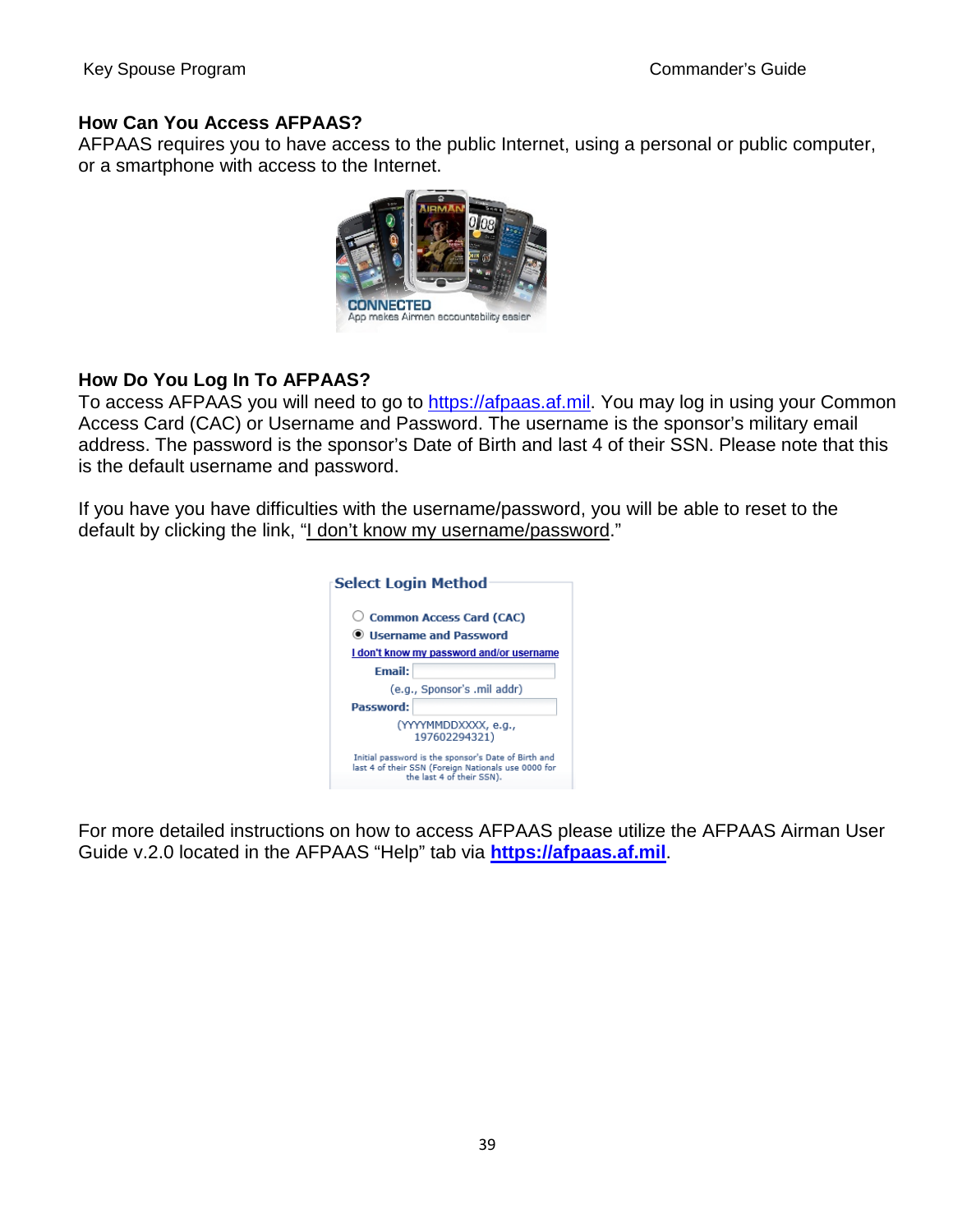## <span id="page-40-0"></span>**APPENDIX O - SUICIDE PREVENTION AWARENESS**

A person at acute risk for suicidal behavior most often will show warning signs, such as: threatening or talking of wanting to hurt or kill him/herself; looking for ways to kill him/herself by seeking access to firearms, pills, or other means; and/or talking or writing about death, dying or suicide. **If at risk behaviors are observed, seek help as soon as possible by contacting a mental health professional or calling 1-800-273-TALK (8255) for a referral.**

#### **Website Resources:**

[https://suicidepreventionlifeline.org](https://suicidepreventionlifeline.org/) <http://www.dspo.mil/> <http://www.wingmanonline.org/Home> <https://afsp.org/>

Warning Signs include:

- Increased substance (alcohol or drug) use
- Dramatic mood changes
- No reason to live
- No sense of purpose in life
- Anxiety/agitation/hopelessness
- Unable to sleep or sleeping all the time,
- Feeling trapped (like there is no way out)
- Withdrawing from friends, family and society
- Rage, uncontrolled anger, seeking revenge acting reckless or engaging in risky activities, seemingly without thinking

A Key Spouse / Key Spouse Mentor should take immediate action to inform the appropriate authority if someone exhibits or discloses suicidal ideation. If a KS/KSM receives a crisis call, it is vital to:

- Remain calm and focused
- Get the person's name, location, and phone number
- Keep the caller on the phone while someone else calls the police
- Call or have someone else call 9-1-1
- Reassure the victim that assistance is on the way
- Stay on the phone until help arrives
- Contact the commander/unit leadership
- Always take the threat of suicide seriously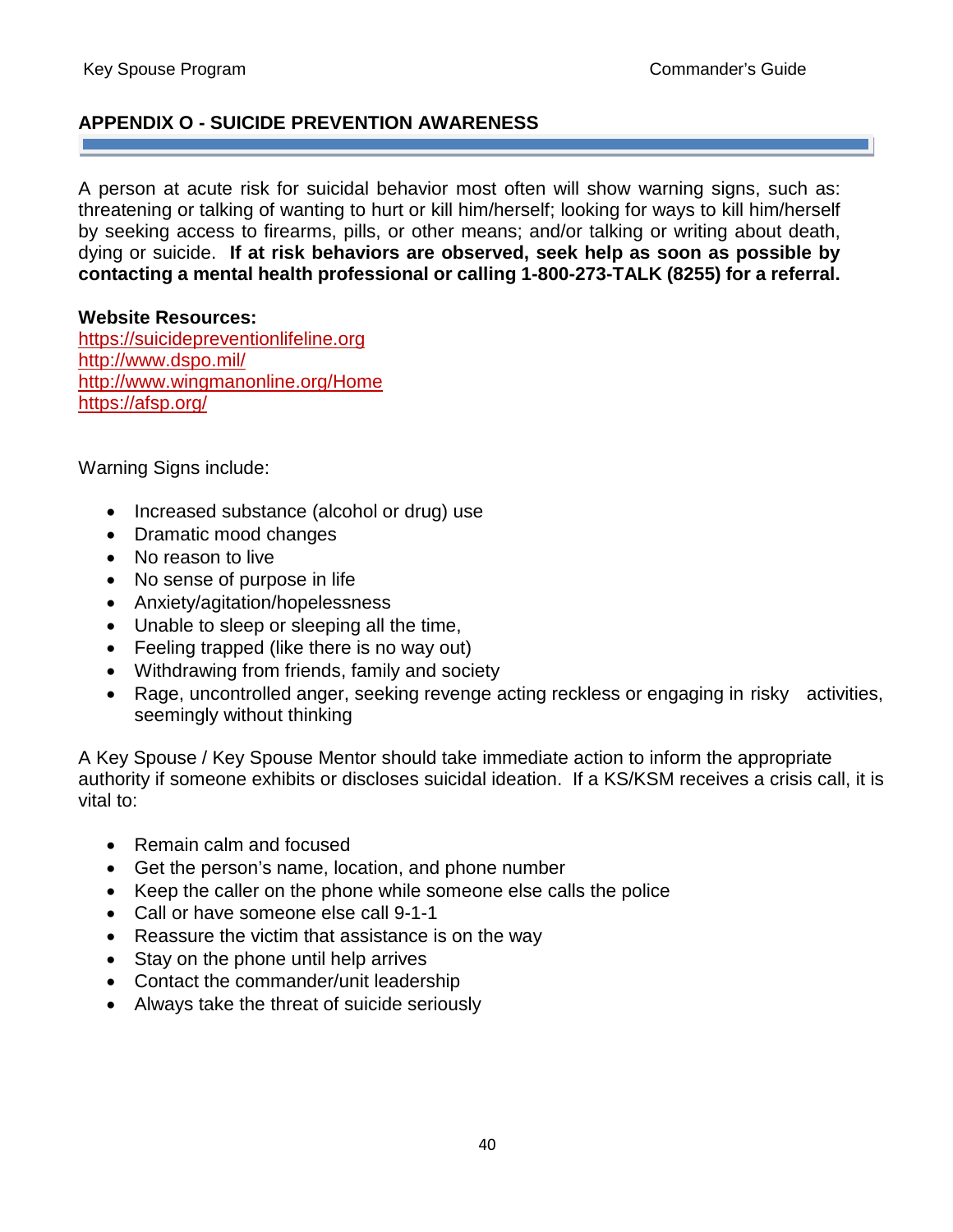## <span id="page-41-0"></span>**APPENDIX P - RESOURCES**

#### **Air Force Aid Society (AFAS)**

The official charity of the Air Force provides educational and financial assistance, including emergency loans and grants to Air Force members. [www.afas.org/](http://www.afas.org/)

#### **Air Force Personal Accountability and Assessment System (AFPAAS)**

Manages and monitors the recovery process for personnel and their families affected and/or scattered by a wide-spread catastrophic event.<https://afpaas.af.mil/>

#### **Air Force Wingman Online-Suicide Prevention**

Offers videos, helping resources, discussion starters and leadership tools to recognize individuals in need of help. <http://www.wingmanonline.org/Home>

#### **American Academy of Child and Adolescent Psychiatry**

The mission of AACAP is the promotion of the healthy development of children, adolescents and families through advocacy, education and research. [www.aacap.org](http://www.aacap.org/)

#### **American Foundation for Suicide Prevention**

Established in 1987, the American Foundation for Suicide Prevention (AFSP) is a voluntary health organization that gives those affected by suicide a nationwide community empowered by research, education and advocacy to take action against this leading cause of death.<https://afsp.org/>

#### **American Red Cross (ARC)**

The ARC provides services to military members and their families including emergency communications, financial assistance and disaster preparedness. [www.redcross.org](http://www.redcross.org/)

#### **Blended Retirement System (BRS)**

The BRS is a new military retirement system that blends a defined benefit annuity with a defined contribution plan through the Thrift Savings Plan (TSP). <http://militarypay.defense.gov/BlendedRetirement/>

#### **Defense Suicide Prevention Office**

The Defense Suicide Prevention Office (DSPO) provides advocacy, program oversight and policy for Department of Defense suicide prevention, intervention and postvention efforts to reduce suicidal behaviors in Service members, civilians and their families. Military/Veterans Crisis Line: 1-800-273-8255 **<http://www.dspo.mil/>**

#### **DoD Safe Helpline**

A crisis support service for the DoD community affected by sexual assault. The service is confidential, anonymous, secure and available 24/7. Telephone Helpline 877-995-5247 <https://safehelpline.org/>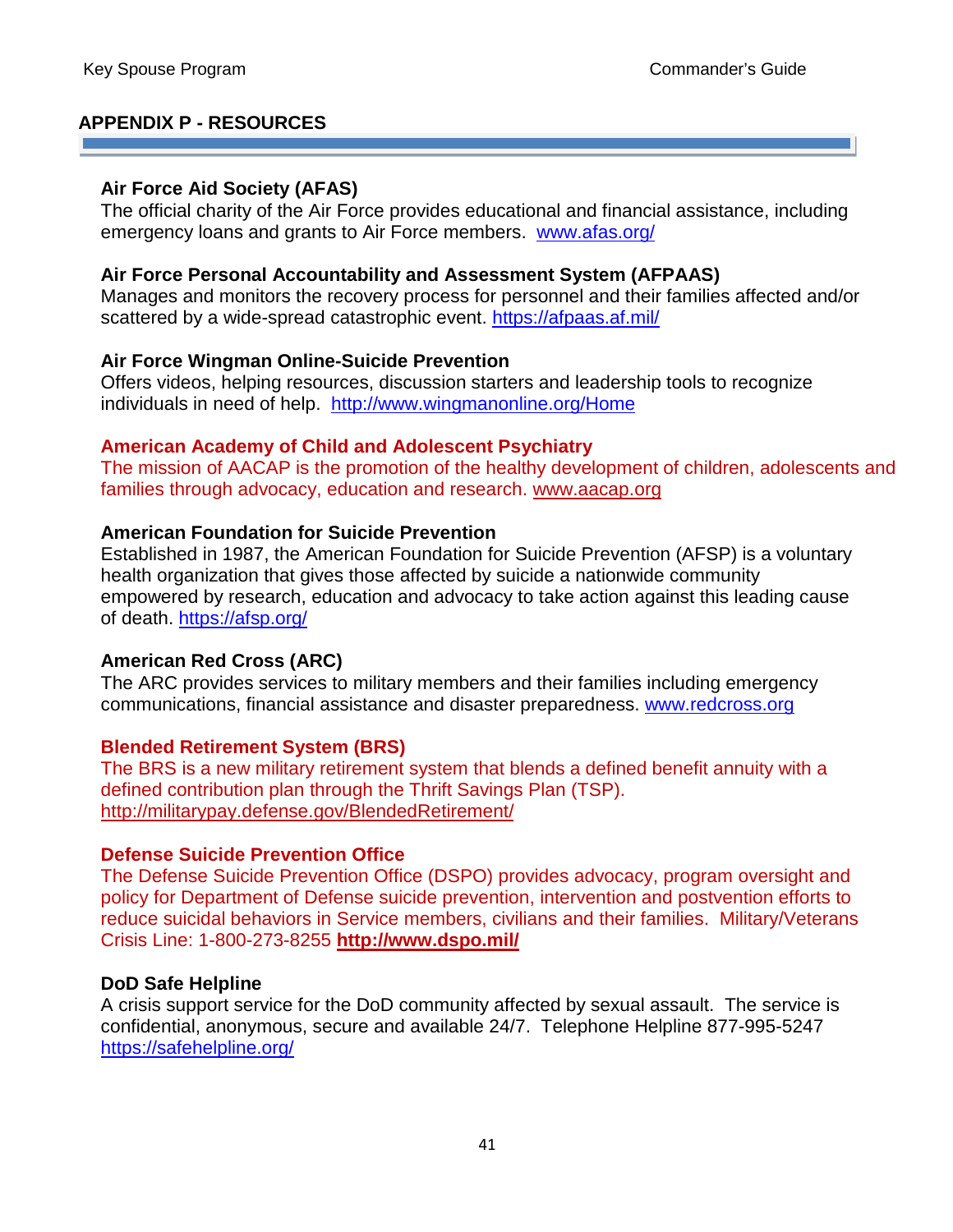## **Employee Assistance Program (EAP) WorkLife4You**

Provides Air Force civilians and their family members with valuable information, educational materials, resources and self-assessments on key behavioral health topics, including depression, anxiety, alcohol abuse, relationship issues and health and wellness, to help employees live healthy and work well. 1-800-222-0364, [http://www.FOH4You.com,](http://www.foh4you.com/) Registration Code: USAF

#### **Exceptional Family Member Program (EFMP)**

EFMP works with military families with special needs to address their unique medical and educational needs through the AF's integrated three component process. EFMP-Medical, EFMP-Assignments and EFMP-Family Support work as a team toward a common goal of providing comprehensive and coordinated support to families. <http://www.militaryonesource.mil/efmp>

#### **EX-POSE: Ex-Partners of Service Members for Equality**

A national, non-profit, volunteer organization composed of former military spouses and the primary information resource for spouses facing separation and/or divorce from a military service member. EX-POSE promotes the interests of former spouses of all Armed Services personnel and educates ex-partners and the public on issues of separation and divorce from military service members. **<http://ex-pose.org/>**

## **Federal Emergency Management Agency (FEMA)**

FEMA provides the most current and up-to-date disaster preparedness information available. <http://www.fema.gov/>

#### **Macho Spouse**

Online resource and informational hub for male military spouses; a positive, pro-active project designed to help guys deal with current military life issues through the use of video, online networking and communication. [www.malemilspouse.com](http://www.malemilspouse.com/)

## **Military OneSource (MOS)**

A confidential DoD funded program providing comprehensive information on every aspect of military life at no cost to active duty, National Guard, and Reserve members, and their families. [www.militaryonesource.mil](http://www.militaryonesource.mil/) ; 1-800-342-9647

#### **National Alliance on Mental Illness (NAMI)**

NAMI is a non-profit, self-help, support and advocacy organization of individuals with mental disorders and their families. [www.nami.org](http://www.nami.org/)

#### **National Military Family Association (NMFA)**

Information and resources, including articles and links for military families. [www.militaryfamily.org](http://www.militaryfamily.org/)

#### **National Suicide Prevention Lifeline**

This hotline is available 24 hours a day. Calls are free and confidential, 24 hours a day, 7 days a week. 1-800-273-TALK (8255)<https://suicidepreventionlifeline.org/>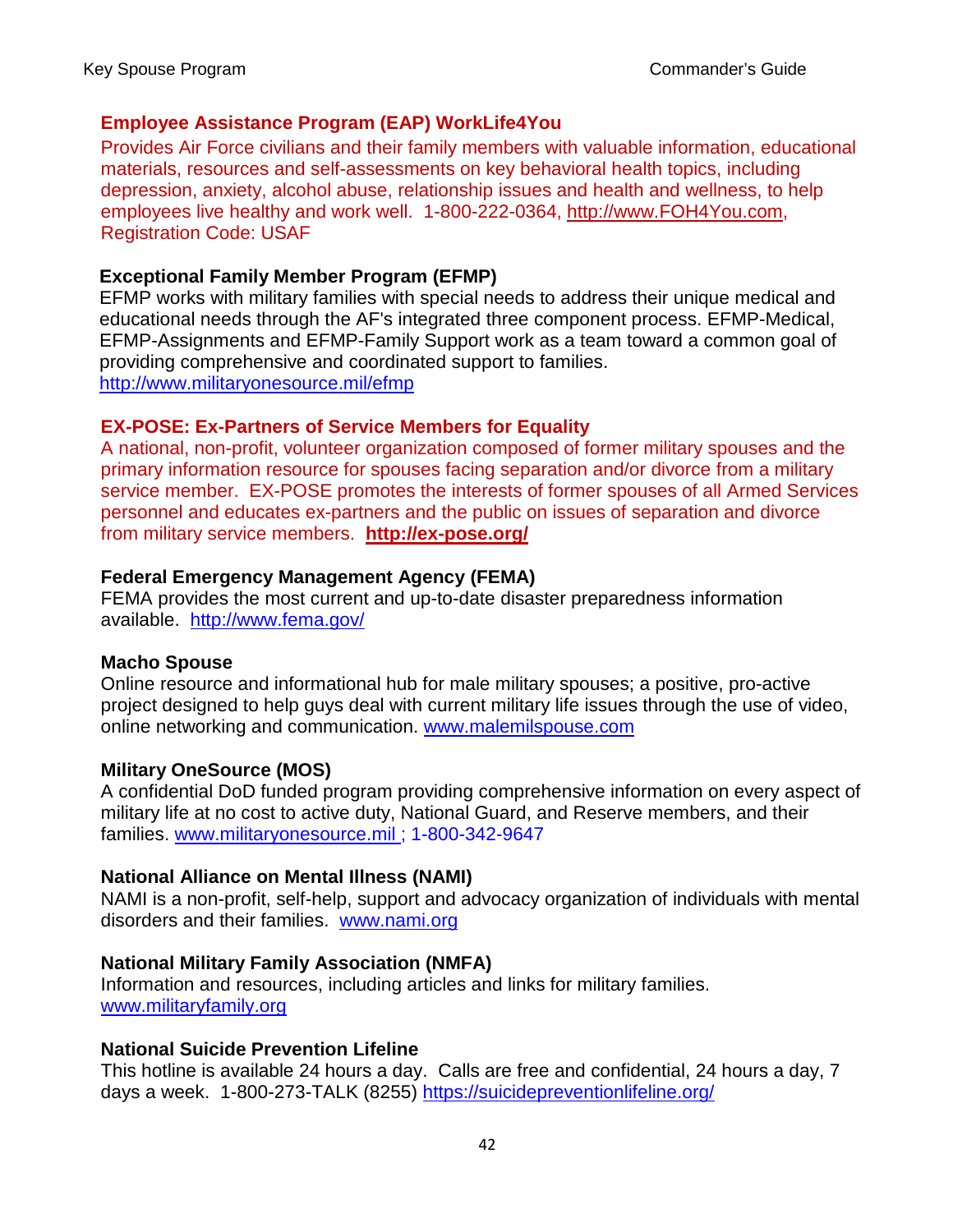## **Ready.Gov**

This Department of Homeland Security site provides information on how to be informed, plan ahead and take action when it comes to Emergency Alerts, Active Shooter, Bioterrorism, Chemical Emergencies, Cybersecurity, Drought, Earthquakes, Explosions, Extreme Heat, Floods, Hazardous Materials Incidents, Home Fires, Household Chemical Emergencies, Hurricanes, Landslides & Debris Flow, Nuclear Explosion, Nuclear Power Plants, Pandemic, Power Outages, Radiological Dispersion Device, Severe Weather, Thunderstorms & Lightning, Tornados, Tsunamis, Volcanos, Wildfires and Winter Weather. <https://www.ready.gov/>- For Air Force Specific resources: <http://www.beready.af.mil/>

## **S.A.F.E. Alternatives**

This website provides information about self-injury and treatment information. S.A.F.E. information line: 1-800-DONTCUT® (366-8288) [www.selfinjury.com](http://www.selfinjury.com/)

## **Servicemembers' Group Life Insurance** (**SGLI)**

Low cost group term life insurance for service members on active duty, ready reservists, members of the National Guard, members of the Commissioned Corps of the National Oceanic and Atmospheric Administration and the Public Health Service, cadets and midshipmen of the four service academies and members of the Reserve Officer Training Corps.

## **Spouse Education and Career Opportunities (SECO)**

DOD program which delivers a comprehensive education and career solution for military spouses pursuing training, jobs and sustainable careers by providing career services and connecting them to employers seeking employees with the 21<sup>st</sup> century workforce skill sets possessed by military spouses. [https://myseco.militaryonesource.mil](https://myseco.militaryonesource.mil/)

## **Tragedy Assistance Program for Survivors (TAPS)**

An organization that is dedicated to supporting anyone and everyone who has ever been affected by a service member's death that occurred on active duty. TAPS provides, at no cost to the survivor, a national peer support network, grief-counseling referral service, crisis intervention (24 hours a day) and case worker assistance. You may call 1-800-368-TAPS (8277) to speak with a TAPS counselor. They also publish a quarterly newsletter. <http://www.taps.org/>

## **The Defense Center of Excellence (DCoE)**

Provides personalized consultation 24/7 to help service members, veterans, families, caregivers and health care providers access psychological health and information and resources.<http://t2health.dcoe.mil/>

## **The Military Crisis Line (MCL)**

The MCL is staffed by caring, qualified responders from the VA who relate to service members and their loved ones' experiences and challenges. 1-800-273-8255 <http://www.dspo.mil/>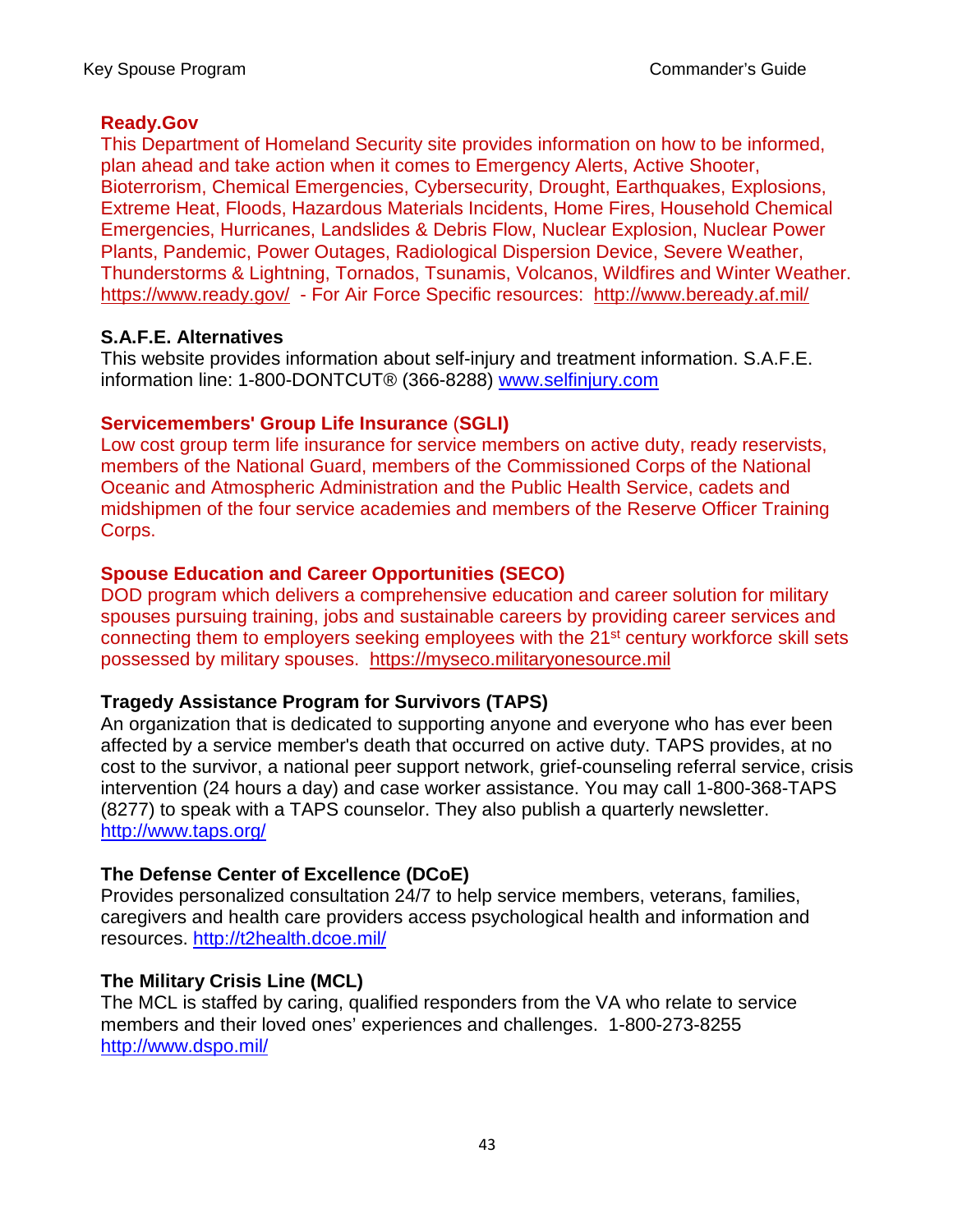## **TRICARE**

The health care program of the United States Department of Defense Military Health System. TRICARE provides health benefits for U.S Armed Forces military personnel, military retirees and their dependents, including some members of the Reserve Component. <https://www.tricare.mil/>

#### **vRED Form**

This extremely important form (DD Form 93, Record of Emergency Data) is the official source document required by law for Airmen to provide emergency contact information and beneficiary designations to the AF. It shows the names and addresses of spouse, children, parents and any other person(s) the Airman would like notified in the event of a casualty. To keep this document current, Airmen receive an annual e-mail reminder in their birth month to update their vRed via the virtual Military Personnel Flight (MPF) on the AF Portal. Anytime an Airman goes through major changes in their life, this document should be updated.

## **Volunteer Logical Access Credential (VoLAC)**

An access card for the sole purpose of allowing volunteers to access DoD computers / networks. VoLAC cannot be used from non-DoD or home computers. The volunteer's unit must request a network account on behalf of their volunteer. The complete process is outlined in the CC KSP Guide, as the unit CC must authorize/approve VoLAC for unit volunteers.

## **White House Veteran's Administration (VA) Hotline**

VA's first non-clinical, non-emergency, around-the-clock call center with live agents answering veteran's needs and concerns 24-hours a day, 365 days a year. 1-855-948-2311

## **Yellow Ribbon Reintegration Program**

Deployment cycle information, resources, programs, services and referrals offered to the Air National Guard and Air Force Reserve Service members and their families. <http://www.yellowribbon.mil/yrrp/>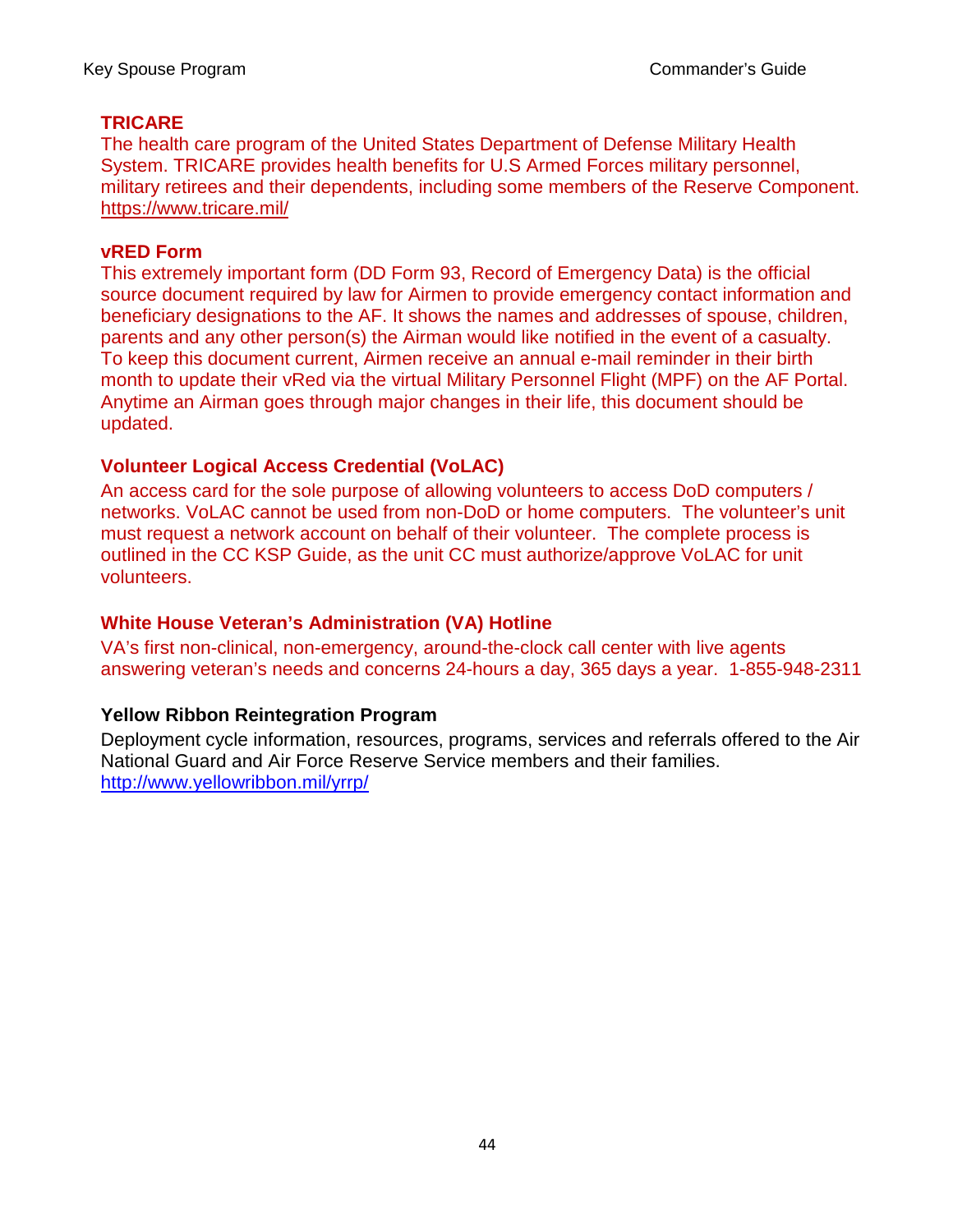## <span id="page-45-0"></span>**APPENDIX Q - MILITARY FAMILY LIFE COUNSELOR (MFLC) PROGRAM**

**BACKGROUND:** The MFLC program provides confidential, non-medical, short term, situational, problem-solving counseling services to service members and the families of the active duty, National Guard and Reserve regardless of activation status, Coast Guard and their families when activated for the Navy, and members of the Civilian Expeditionary Workforce and their families.

The non-medical and short-term, solution-focused counseling approach is psycho-educational, which helps participants learn to anticipate and resolve challenges associated with the military lifestyle. Support is aimed at preventing the development or exacerbation of mental health conditions that may detract from military and family readiness. There are several different types of MFLCs that may be located on the installation.

**General/Adult Military and Family Life Counselors (MFLC):** The MFLC assists service members and their families with circumstances occurring across the military life cycle and aims to enhance operational and family readiness. They provide support to individuals, couples, families and groups for a range of issues including, but not limited to: deployment stress, reintegration, relocation adjustment, separation, anger management, conflict resolution, parenting, parent/child communication, relationship/family issues, coping skills, homesickness, and grief and loss.

**Child and Youth Behavioral (CYB MFLC); AND CYB-School MFLC:** CYB-MFLCs support and augment Child and Youth Programs, Department of Defense Education Activity schools, local education agencies, National Military Family Association, Operation Purple Camps and Family Retreats, National Guard and reserve camps, and Operation Military Kids camps and Special Operations Command. The CYB-MFLCs provide non-medical support to eligible faculty, staff, parents and children for issues including, but not limited to, school adjustment, deployment and reunion adjustments, and parent-child communications. **All work is conducted within staff or parent line of sight.**

**Personal Financial Counselor (PFC)**: Service members and their families can contact a PFC for assistance with personal financial readiness, money management, financial counseling and financial planning. In cases of extreme financial hardship, PFCs ensure that service members and their families are referred to the appropriate military resources such as relief societies; installation banks and credit unions; chaplains; state, federal, local and veterans' organizations; and other resources as applicable. Located in the Airman & Family Readiness Center.

Eligible participants may receive up to 12 sessions of non-medical counseling, per issue, from MFLCs and CYB-MFLCs.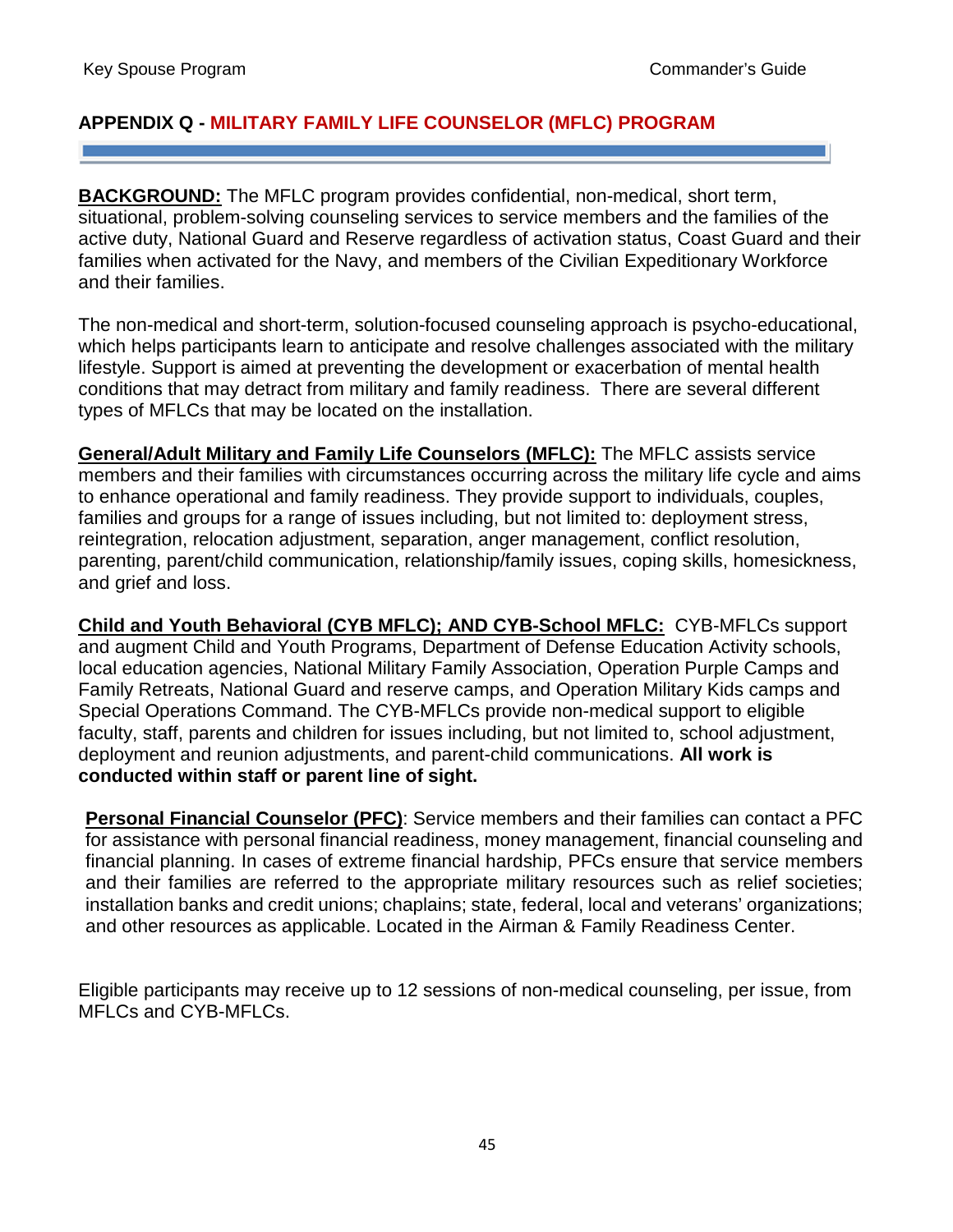## <span id="page-46-0"></span>**APPENDIX R - TIPS FOR OBTAINING A VOLAC**

## **Tips for Obtaining a Volunteer Logical Access Credential (VoLAC)**

*The VoLAC is solely for the purpose of gaining access to DoD computers/networks, and shall not be used for logical access from non-DoD or home computers. It is not a Common Access Card and will not display a photograph; does not convey benefits, entitlements or privileges; and cannot be used for physical access. Applicants must be U.S. citizens.* 

**STEP 1** – The unit where the volunteer works must request a network account on behalf of their volunteer (including Key Spouses)

**STEP 2** – The work unit security manager initiates a National Agency Check with Inquiries (NACI)

**STEP 3** – The work unit security manager confirms the 10-fingerprint FBI check is completed; and

**STEP 4** – The work unit trusted agent must create the volunteer (includes Key Spouse) enrollment application in the Trusted Associated Sponsorship System (TASS) to DEERS

**STEP 5** – When DEERS enrollment is complete, the volunteer (including Key Spouses) visits the FSS Customer Service ID card issuing facility to receive his or her VoLAC. Note: Two forms of identity are required, at least one unexpired with a photo must be provided; example, state driver's license, military ID card, or items from the "Lists of Acceptable Documents" at [http://www.uscis.gov/sites/default/files/files/form/i -9.pdf](http://www.uscis.gov/sites/default/files/files/form/i%20-9.pdf)

> *The handout was created by AFPC/DPFF & DPSIZ and is intended for units with KS/KSM and other installation volunteers requiring access to DoD computers/networks.*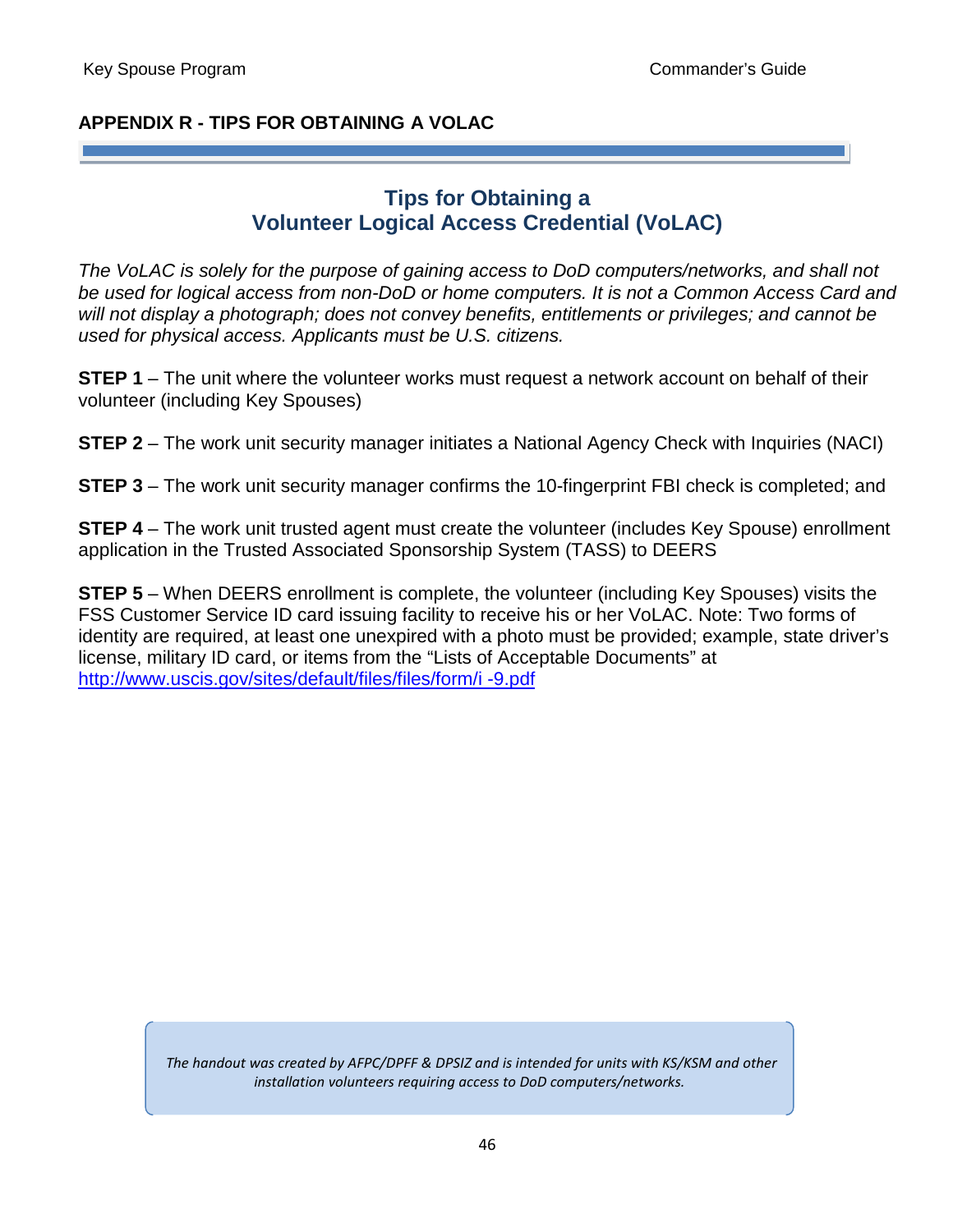## <span id="page-47-0"></span>**APPENDIX S - GUIDELINES FOR KEY SPOUSE OF THE YEAR (KSOY) AWARD**

**Key Spouse of the Year Award** – The information provided below is for your information only. Please note that award guidelines may change from year to year and commanders should follow the guidelines in the actual call for all submissions. The information below is provided for your planning and consideration only. This is not a call for award submissions and information below was current for the last KSOY award. In the past award nominations have been due to the MAJCOM POC by mid-February.

## **1. Responsible Agency.** MAJCOM A1

**2. Purpose or Objective.** Recognize the critical role KSs play in the wing/unit/organization's mission success; enhance command KS visibility and accomplishments; encourage units to recognize KSs' outstanding accomplishments and contributions to overall mission; and motivate Key Spouses to strive for meaningful connections within communities.

**3. Eligibility**. All KSs are eligible to be submitted for the award. KSMs are not eligible for this award.

**4**. **Frequency of Award.** Annually. Inclusive period for this award is generally 1 January through 31 December.

**5. Nomination Procedures:** Each Air Force Directorate, Wing, Numbered Air Force and Independent Group commander (if applicable) may nominate **one individual** from the Key Spouse Program assigned to their unit/organization. Nomination packets generally call for 30 lines with headings for Key Accomplishments and Other Accomplishments/Community Efforts on the AF Form 1206, a standard biography, official color photo, and a public release statement.

**6. Selection Process**. The nomination packages will be reviewed by a selection panel. The results of the panel will be approved by MAJCOM/CC or designated representative.

**7. Method of Presentation.** The KS will be presented a certificate of achievement at a time and place determined by the MAJCOM.

**8. Travel for Non-Military Members or Non-Department of the Air Force Civilians.** Travel to the presentation ceremony (if one is held) is authorized for Department of the Air Force Civilians and non-military/non-Department of the Air Force Civilian recipient.

**9. Publicity.** Each MAJCOM will announce their respective winner. The Air Force level Key Spouses of the Year will be comprised of the MAJCOM winners.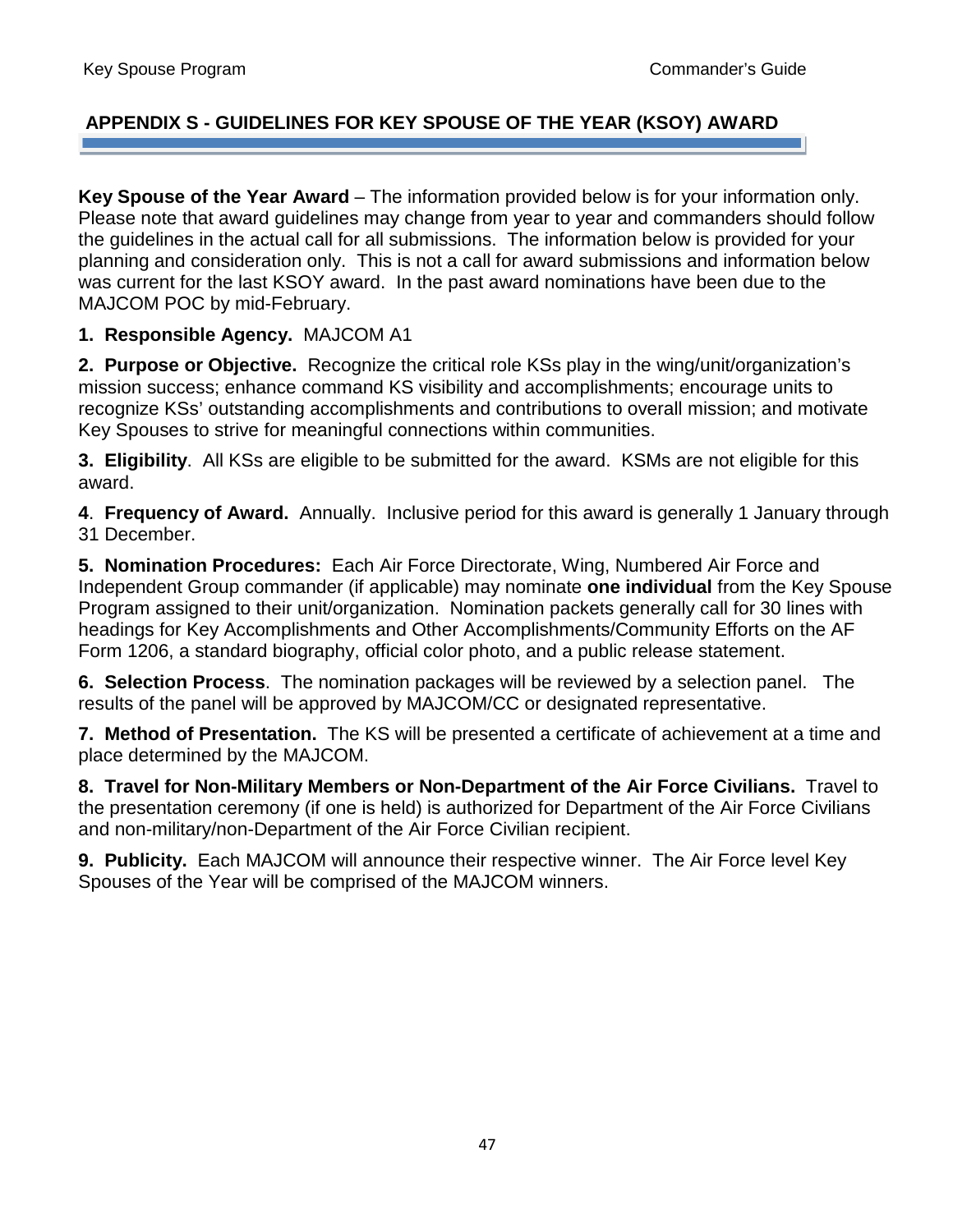## <span id="page-48-0"></span>**APPENDIX T - COMMUNICATION LOG FOR KSs and KSMs**

a sa kacamatan ing Kabupatèn Kabupatèn Kabupatèn Kabupatèn Kabupatèn Kabupatèn Kabupatèn Kabupatèn Kabupatèn K

# **Spouse/Key Spouse Mentor Name:** \_\_\_\_\_\_\_\_\_\_\_\_\_\_\_\_\_\_\_\_\_\_

**Unit:** \_\_\_\_\_\_\_\_\_\_\_\_\_

**Unit Commander:** \_\_\_\_\_\_\_\_\_\_\_\_\_\_\_\_\_\_\_\_\_\_\_\_\_ **First Sergeant:** \_\_\_\_\_\_\_\_\_\_\_\_\_\_\_\_\_\_\_\_\_\_

| Name of Individual<br>Contacted | Phone<br>Number | Date | Time<br>of Call | Length<br>of Call | Purpose of Call | Action Taken/<br>Follow-Up<br>Needed? |
|---------------------------------|-----------------|------|-----------------|-------------------|-----------------|---------------------------------------|
|                                 |                 |      |                 |                   |                 |                                       |
|                                 |                 |      |                 |                   |                 |                                       |
|                                 |                 |      |                 |                   |                 |                                       |
|                                 |                 |      |                 |                   |                 |                                       |
|                                 |                 |      |                 |                   |                 |                                       |
|                                 |                 |      |                 |                   |                 |                                       |
|                                 |                 |      |                 |                   |                 |                                       |
|                                 |                 |      |                 |                   |                 |                                       |
|                                 |                 |      |                 |                   |                 |                                       |
|                                 |                 |      |                 |                   |                 |                                       |
|                                 |                 |      |                 |                   |                 |                                       |
|                                 |                 |      |                 |                   |                 |                                       |
|                                 |                 |      |                 |                   |                 |                                       |
|                                 |                 |      |                 |                   |                 |                                       |
|                                 |                 |      |                 |                   |                 |                                       |
|                                 |                 |      |                 |                   |                 |                                       |
|                                 |                 |      |                 |                   |                 |                                       |
|                                 |                 |      |                 |                   |                 |                                       |
|                                 |                 |      |                 |                   |                 |                                       |
|                                 |                 |      |                 |                   |                 |                                       |
|                                 |                 |      |                 |                   |                 |                                       |
|                                 |                 |      |                 |                   |                 |                                       |
|                                 |                 |      |                 |                   |                 |                                       |
|                                 |                 |      |                 |                   |                 |                                       |
|                                 |                 |      |                 |                   |                 |                                       |
|                                 |                 |      |                 |                   |                 |                                       |

**Private/personal information or notes on spouses/family members should NOT be documented in writing or maintained in any files.**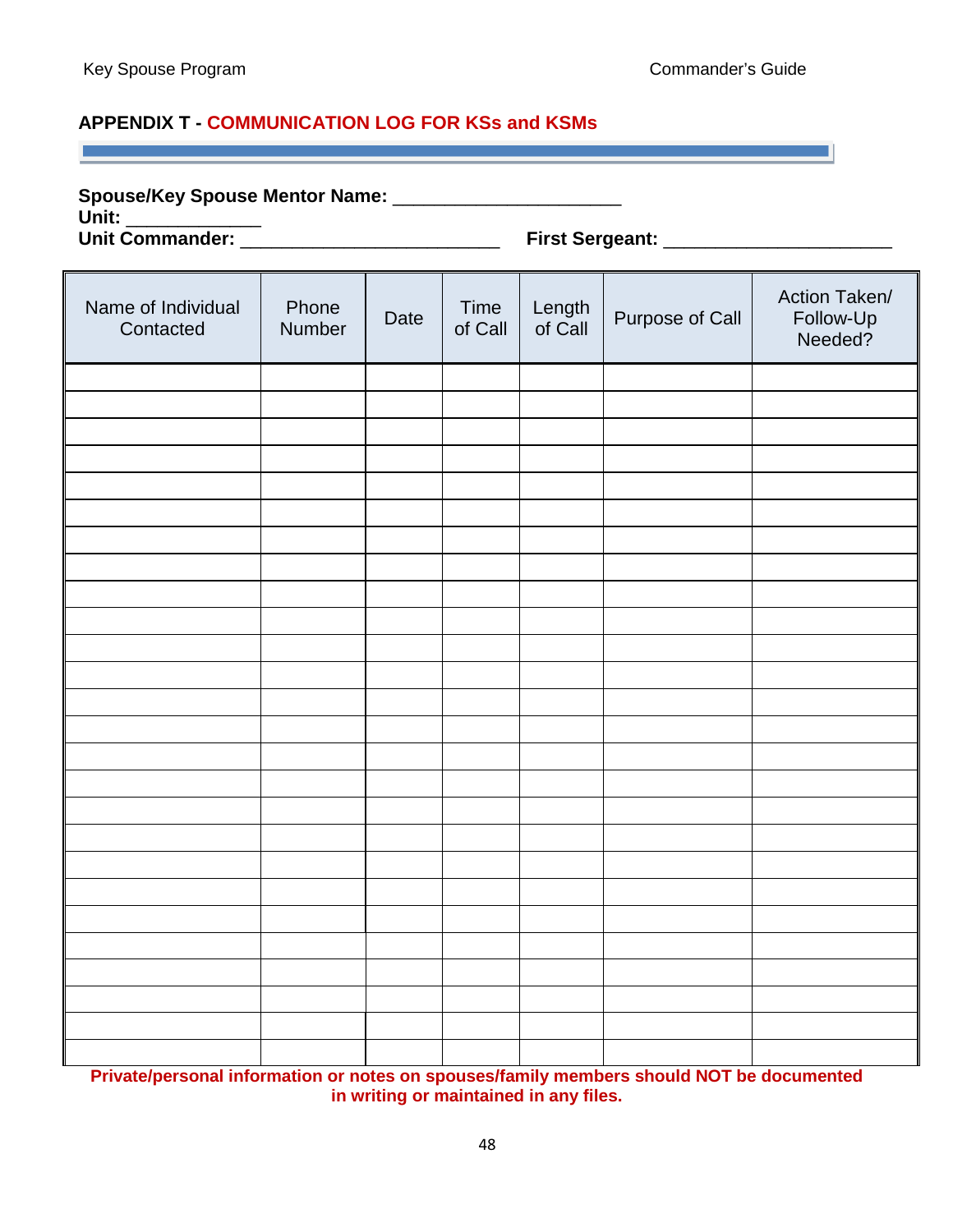$\mathcal{L}_{\mathcal{A}}$  and  $\mathcal{L}_{\mathcal{A}}$  are the set of the set of the set of the set of  $\mathcal{L}_{\mathcal{A}}$ 

## <span id="page-49-0"></span>**APPENDIX U - VOLUNTEER TRACKING LOG FOR KSs and KSMs**

 $\mathcal{L}(\mathcal{L}(\mathcal{L}(\mathcal{L}(\mathcal{L}(\mathcal{L}(\mathcal{L}(\mathcal{L}(\mathcal{L}(\mathcal{L}(\mathcal{L}(\mathcal{L}(\mathcal{L}(\mathcal{L}(\mathcal{L}(\mathcal{L}(\mathcal{L}(\mathcal{L}(\mathcal{L}(\mathcal{L}(\mathcal{L}(\mathcal{L}(\mathcal{L}(\mathcal{L}(\mathcal{L}(\mathcal{L}(\mathcal{L}(\mathcal{L}(\mathcal{L}(\mathcal{L}(\mathcal{L}(\mathcal{L}(\mathcal{L}(\mathcal{L}(\mathcal{L}(\mathcal{L}(\mathcal{$ 

**Volunteer Name: \_\_\_\_\_\_\_\_\_\_\_\_\_\_\_\_\_\_\_\_\_\_\_\_\_\_\_\_\_\_\_\_ Unit: \_\_\_\_\_\_\_\_\_\_\_\_\_\_\_\_\_\_\_\_**

| Project/Task/Event/Activity | Date(s) | <b>Hours</b> |
|-----------------------------|---------|--------------|
|                             |         |              |
|                             |         |              |
|                             |         |              |
|                             |         |              |
|                             |         |              |
|                             |         |              |
|                             |         |              |
|                             |         |              |
|                             |         |              |
|                             |         |              |
|                             |         |              |
|                             |         |              |
|                             |         |              |
|                             |         |              |
|                             |         |              |
|                             |         |              |
|                             |         |              |
|                             |         |              |
|                             |         |              |
|                             |         |              |
|                             |         |              |
|                             |         |              |
|                             |         |              |
|                             |         |              |
|                             |         |              |
|                             |         |              |
|                             |         |              |
|                             |         |              |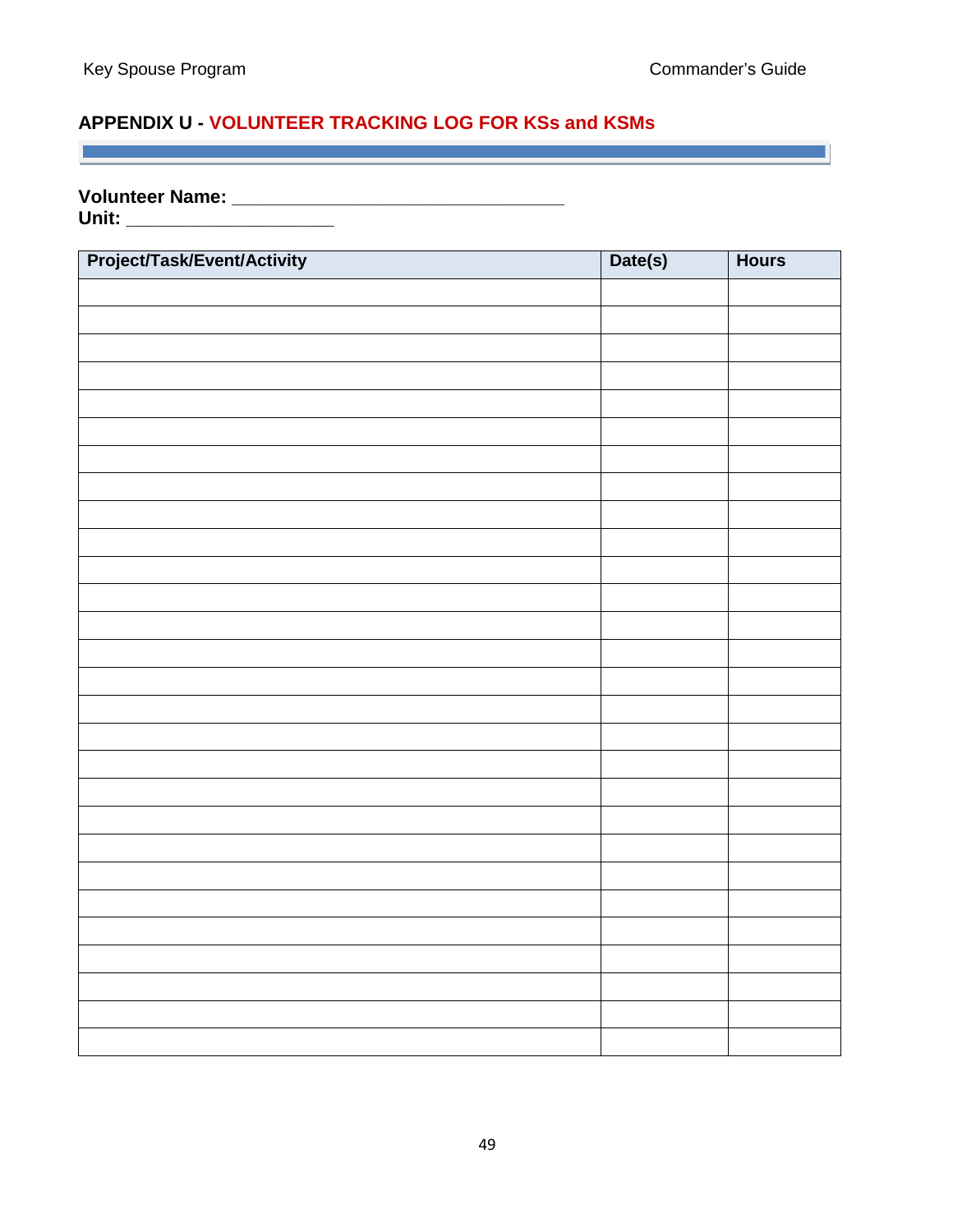## <span id="page-50-0"></span>**APPENDIX V - KEY SPOUSE PROGRAM TIPS AND SUCCESS STORIES**

**Many thanks to all the Senior AF Leadership Spouses, installation Key Spouses, Key Spouse Mentors, First Sergeants and Airman & Family Readiness Centers throughout the Air Force for sharing the below collection of tips and success stories.**

## **TIPS:**

- 1. Incorporate KSs into the unit's sponsorship program and processes, ensuring all "inbound spouses" have the information they need before arriving on the installation. Military One Source offers a "Sponsorship Awareness Training for Families" and is available through an eSAT course which can be accessed through My Training Hub. Login to the site requires an email address and creation of a password. The course takes approximately 90 minutes to complete and can be accessed through the following link: [https://myhub.militaryonesource.mil/MOS/f?p=SIS:9:812951163311203::::P9\\_ID:12.](https://myhub.militaryonesource.mil/MOS/f?p=SIS:9:812951163311203::::P9_ID:12)
- 2. When referencing the KSP with families and military members, market the program as an information and resources support group - NOT a social club.
- 3. Provide unit families information on Social Media etiquette, along with a link to the AF Social Media Guide, [http://www.af.mil/AF-Sites/Social-Media-Sites/.](http://www.af.mil/AF-Sites/Social-Media-Sites/)
- 4. Assess how many KSs may truly be needed in a unit by developing a ratio of KSs to unit spouses. This varies depending upon the mission of the Wing. "Our Wing set an objective of 1:50 minimum (one KS to 50 unit spouses), and a goal of 1:25 so the KSs could have strong enough relationships and frequent enough contact to pick up on the 'soft signals' (also helped get through PCS season change outs). The Mission Support Group provided us with the numbers of exactly how many spouses were assigned to each squadron and each unit commander (CC) recruited KSs to meet the 1:25 goal. Our KS numbers doubled throughout that timeframe as the unit CCs recruited towards 1:25 or better.
- 5. To reinforce the importance of the KSP, and make it a priority, we mitigated this through a wing tracking slide which tracked metrics with a stop light chart that was reviewed monthly at Wing Standup. Items in the chart included areas such as 1.) Ratio of KS to spouses per squadron <1:100=red, <1:50=yellow; <1:25=green 2.) KS assignment/notification during sponsor process 3.) Assigned KSs to each spouse (as opposed to just a posted list they can call if they have time).
- 6. Cross-wing exchanges are great opportunities for discussion, networking and exchanges of success stories between similar squadrons (i.e. KSs talking to other similar squadrons from other installations and wings).
- 7. As a wing, we opened up almost all our leadership training opportunities (i.e., PACE) as an option for our KSs and KSMs to attend.
- 8. The mayor of the local community held a "Sneak Peak Event" for KSs/KSMs informing them of upcoming community projects and events.
- 9. Communicate benefits of the KSP (Connect, Inform, and Refer) and military members/families will be more trusting and comfortable sharing.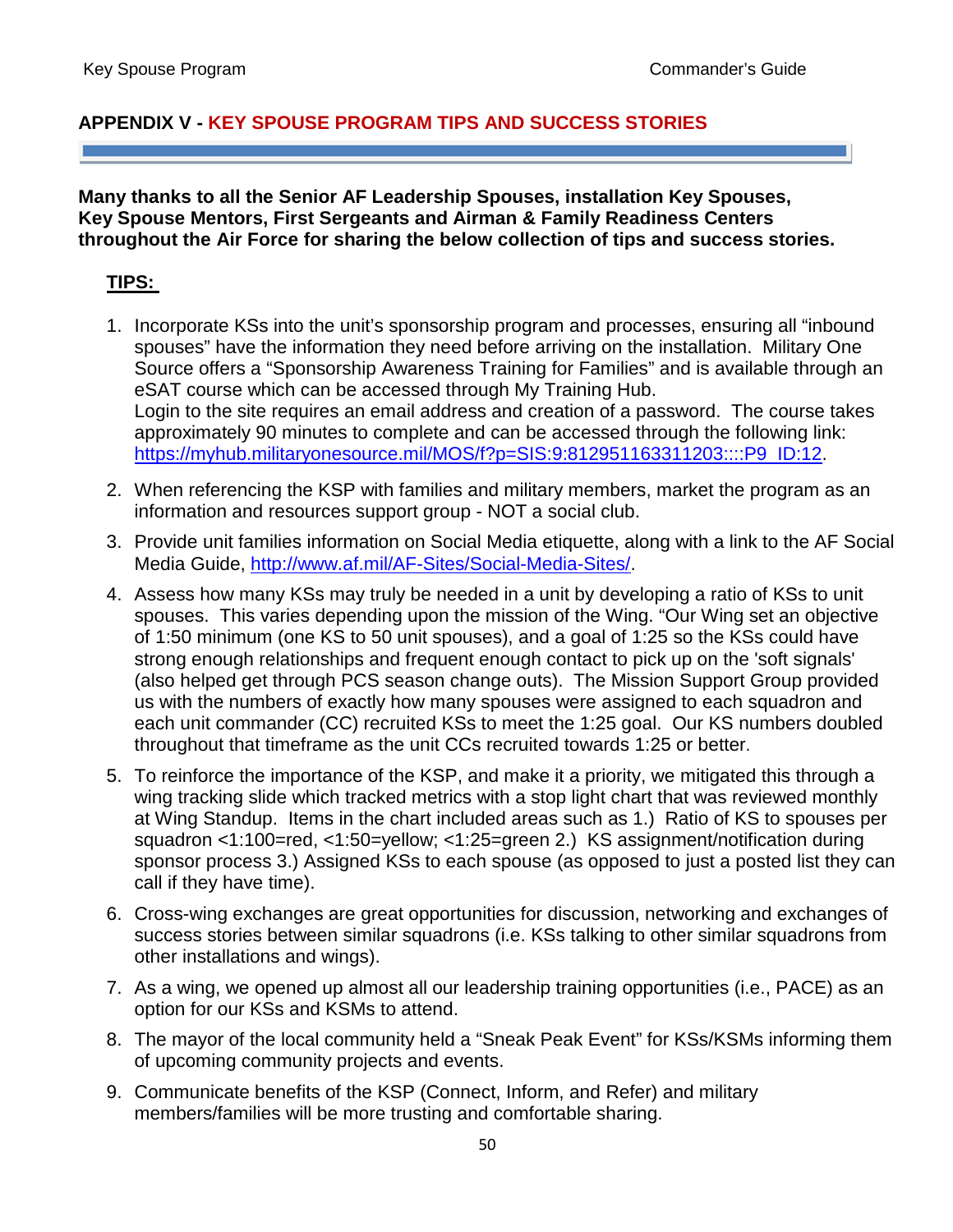- 10.Recommend that senior officer spouses not be KSs.
- 11.KSMs are advisors/supporters, they should not be on the "front line"; primary role is mentoring and troubleshooting issues so the KS can focus on the families.
- 12.Visibility is KEY: Invite KS to speak at CC Calls, introduce at squadron events, promote as a member of the team and share the purpose and priority of the KSP at every opportunity.
- 13.As a CC, let your members know the KSP is a priority for you and emphasize the "official readiness" role vs. a "social" role. Social engagement is critical to build relationships, but it's not the goal of the KSP. KSs need to portray this as well.
- 14.Divide duties among your KSs and make sure they understand the recommended program minimums.
- 15.Maintain a "continuity binder".
- 16.Familiarize new leadership with the KSP, continuity binder and set your successor up for success.
- 17.Suggest CCs and CCFs attend a training session to learn about the KSP. Also, if CCs could attend round table discussions, they would be able to hear what some of the obstacles or problems their KSs are encountering; KSs/KSMs are one of the best assets a CC can have.
- 18.KSs should be represented at / attend Newcomers Orientation Information Fair
- 19.Ensure there is KS representation at each Right Start as part of WG/CC Welcome Brief.
- 20.Establish a one-year minimum commitment from the KS/KSM and if they want to continue after a year, that's great; but for some, it's can be too much to commit beyond a year.
- 21.An AF Reserve Tanker Unit provided KSs with familiarization flights as a way to say "thank you" to the KSs on base.
- 22.KSMs conducted a KS appreciation/social event very successful.
- 23.Public Affairs made videos of the required continued education classes, which provided training access to working spouses, or those with prior commitments and/or children.
- 24.KS/CCF socials were conducted at least semi-annually to discuss best practices and issues from around the base.
- 25.Provide a monthly newsletter for squadron.
- 26.Provide an informational KS page in the base paper or on wing Website.
- 27.Recommend providing KSs with a mission brief on their organization/unit so they are even more familiar with unit and leadership within.
- 28.The AF KS Guide is written clearly and if followed makes for a very successful Unit KSP. Encourage each wing to follow it thoroughly and urge squadron CC's to interview a KS at the beginning of their command will reduce the confusion and generate a level of respect and cohesion in all squadrons.
- 29.Collaborated with the medical group, which offered a tour of the facility, a TRICARE update and explained how to handle patient concerns with healthcare service. This training was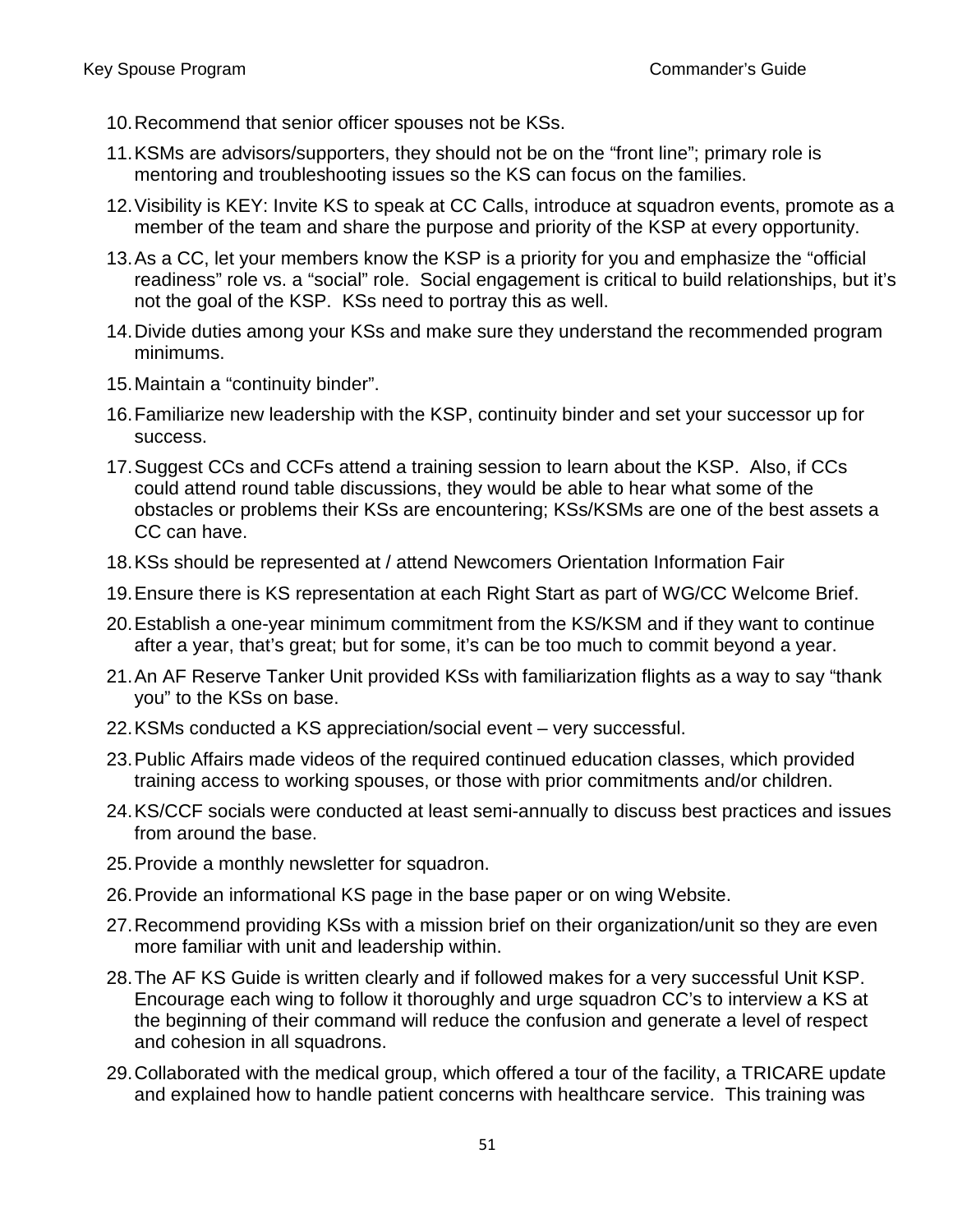well received by all attendees and has reduced complaints over social media.

- 30.For CCs, waiting to create a robust KSP will not help when a crisis falls on the squadron. Striking a balance between the primary mission and establishing a KSP shouldn't wait, as it may be too late when a crisis hits.
- 31.Suggest having a KSM attend new squadron CC courses, allowing KSM to advocate/validate the program during the A&FRC Briefing, providing additional "real-world" insight to new CCs and their spouses.
- 32.Highlight unit KS via an introduction flyer with names, pictures and contact information.
- 33.Squadrons assigned a KS based on location, (i.e., if they live outside the base they were paired up with someone who lives in their local area).
- 34.Offer KSs/KSMs training in the evening and off-site (in volunteers' homes, if necessary) to allow greater flexibility with work and childcare concerns.
- 35.Include foreign services units and their members/families in your KSP.
- 36.For CCs, please recognize the hard work and dedication of your volunteer KSs. Highlight KSs in CC Calls and quarterly awards, luncheons, etc. Make them visible and important. Please help with funding business cards (perforated business card stock paper).
- 37.Consider "back-up" KSs, like deputies. That way if a family is in the midst of a crisis, the primary KS can focus on that one family and the deputy can handle less time consuming issues.
- 38.Don't use a KS when it's more important to have a CCF of CC involvement.
- 39.Squadron conducts quarterly training meetings with KSs, in addition to the A&FRC trainings.
- 40.KS/KSMs met quarterly with the Squadron CC to discuss/review squadron KSP and ways to strengthen/improve it.
- 41.Offer a base-wide volunteer rewards program based on the number of hours volunteered per month. Volunteers can then earn a certain level of rewards which can be very appealing (parking pass for up front parking at the commissary or BX, free bowling, free coffee at the coffee shop, etc.). This could also help to encourage better participation in Continuing Education opportunities.
- 42.Installation created a "Helping Agency Matrix" which was provided to all KSs and KSMs to help refer families in the right direction. It was also posted on the wing Webpage for all to access.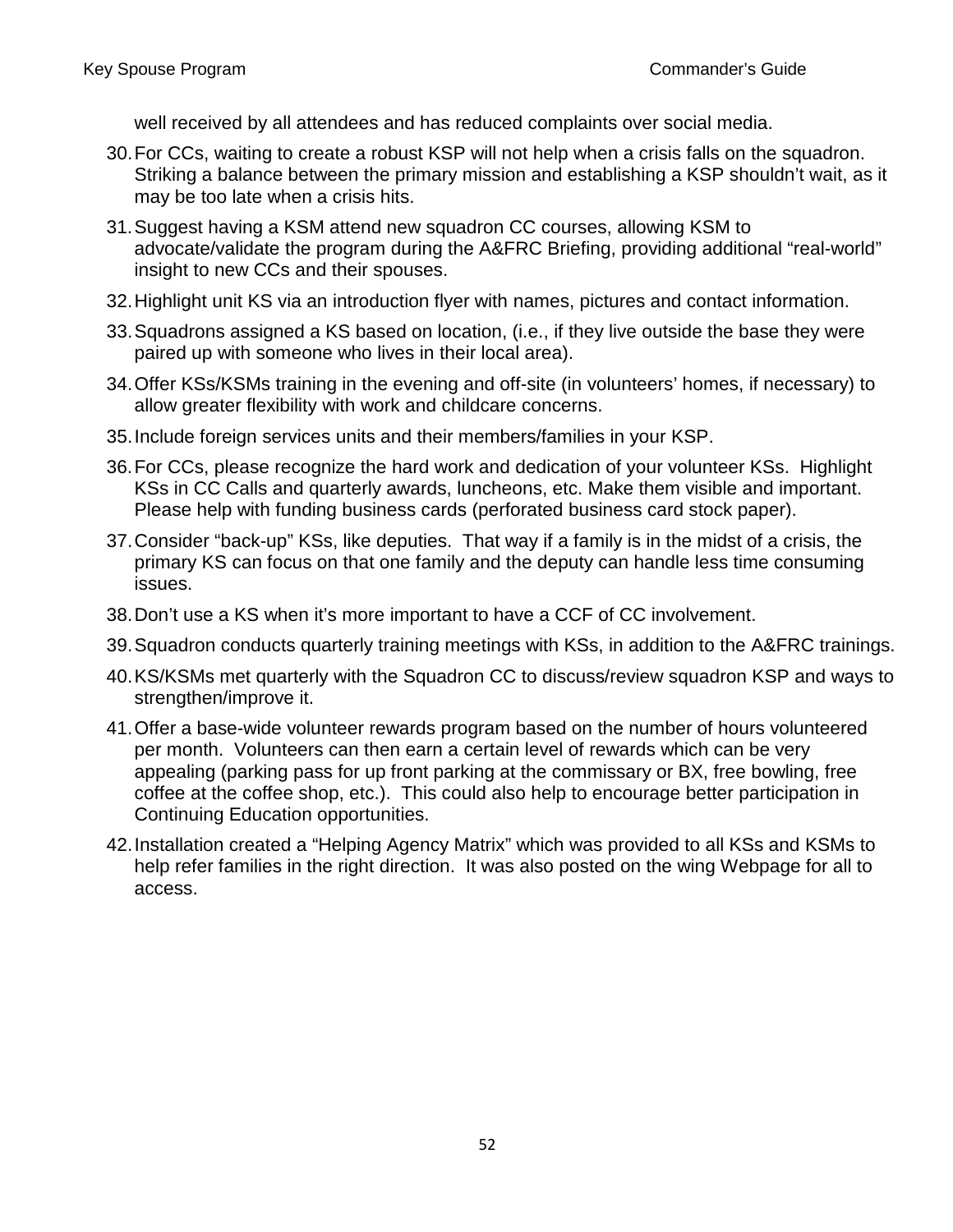## **EXAMPLES OF SUCCESS STORIES:**

- 1. Created a KS Team Crisis Scenario Training geared towards helping CCs, CCFs, and KSs/KSMs (KS Leadership Team) get comfortable working together as a team. The concept is a mass training to get all unit KS teams in the same room, broken up at tables by squadron. It started with each table's KS being taken to another room and given one of the crisis scenarios, as if they had just received a phone call from a spouse. The KS then returned to KS team to develop a solution. At the end of the exercise, each table/KS team out-briefed the group on their particular issue/solution/pitfalls. Training forced the conversations for CCs to give their individual expectations to their own KS's; and brought the Unit KSP teams together across the wing. (Seymour Johnson AFB, North Carolina)
- 2. Created, with local Public Affairs Office, KSP commercial/video. Please use link to view the KSP Commercial (Seymour Johnson AFB, North Carolina): https://www.youtube.com/watch?time\_continue=4&v=mX7dT5TRvYE
- 3. KSs were unsure of their roles during a Noncombatant Evacuation Operations (NEO) event, so a specific training was developed for the KSs/KSMs; NEO 201 will be presented as needed or prior to semi-annual base exercises. (Osan AB, South Korea)
- 4. Navy Ombudsman and Army Family Readiness Groups have been included in our KS social networking group. (Misawa AB, Japan)
- 5. Implemented Unit Spouse Sponsorship Program: Contacted inbound active duty member 3 months prior to report no later than date (RNLTD) to request spouse's name and e-mail. Contact made with inbound spouse to pair with KS and provide information regarding overseas PCS, the base and surrounding area, squadron Facebook page, etc. to give inbound spouse resources for a smooth transition and easier integration into spouse programs upon arrival. (Aviano AB, Italy)
- 6. Unit implemented new program aimed at discovering what each unit spouse has to offer individually (artist, photography, travel, design, event organizers, playgroups, chefs, etc.) to get them involved and excited about sharing their talents in the squadron. (Aviano AB, Italy)
- 7. Annual United Kingdom (UK) KS Symposium: Organized and hosted by a KS team made up of KS's, KSM's and senior leadership spouses from all the UK bases. The A&FRC reps from each base participate in the process/program as observers and subject matter experts on A&FRC-related areas. (RAF Lakenheath, UK)
- 8. Unit Welcome Program: Send invitations via email, Facebook, or posting a written invitation in new spouses PO Box to attend monthly Unit Welcome Meeting. During the meeting the KS team provides new spouses with information packets and allows spouses an opportunity to put a face to the KS team members. New spouses can ask questions and network with other squadron spouses. This program also works in tandem with Unit Spouse Predeployment Briefings where there is an opportunity to provide resource information and ensure accurate contact information is on file in preparation for deployments. (RAF Lakenheath, UK)
- 9. Welcome Wagon: Unit KSs travel to see new spouse and provide a little welcome basket funded by the Unit Booster Club (assembled by unit spouses). This gives KSs an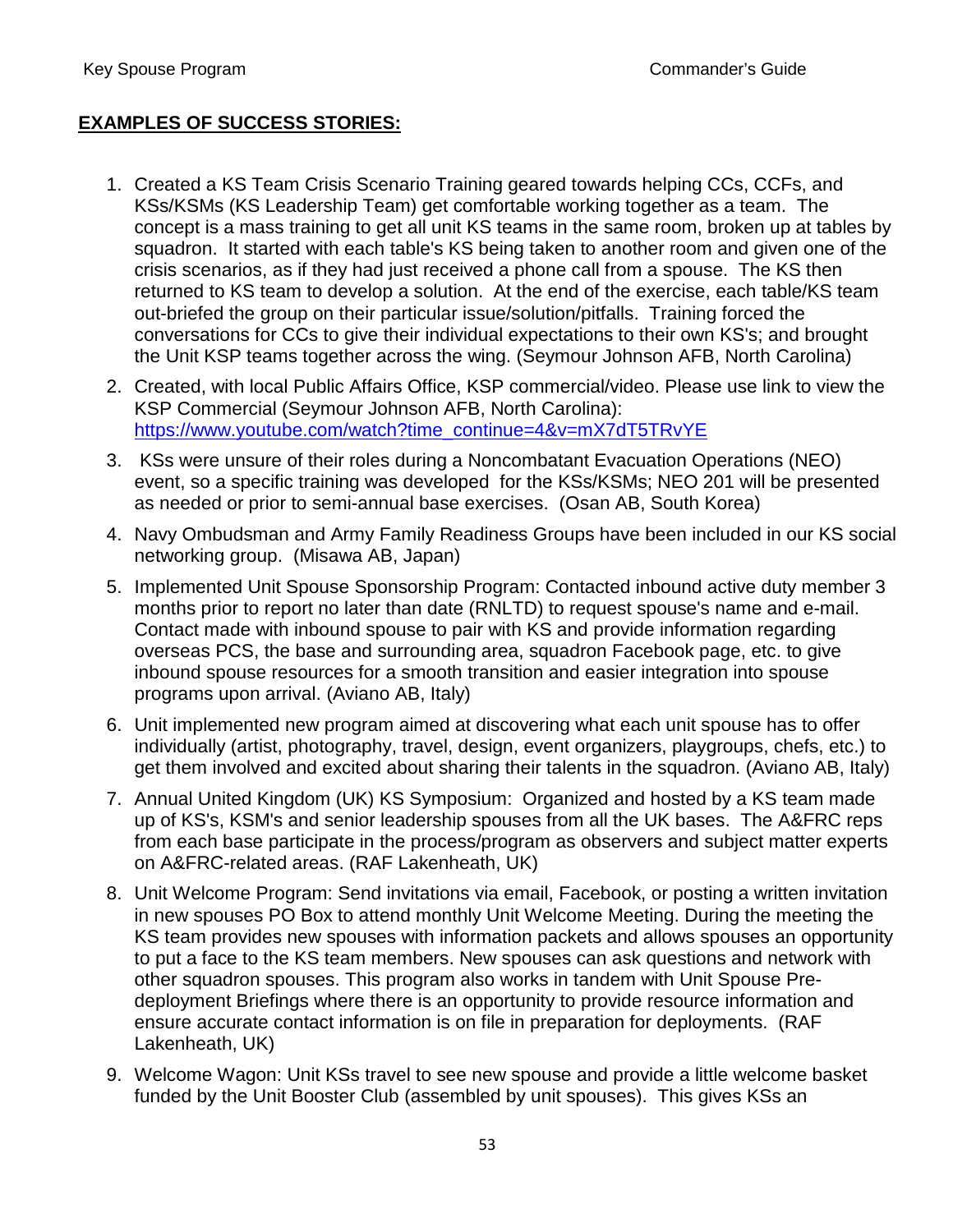opportunity to say hello and offer a face to face welcome – it has been well received. (Scott AFB, Illinois)

- 10.Created the KS Toolkit. This is a comprehensive resource for KSs & KSMs and includes: Official program guidance, local Community Action Team (CAT) agency contact list, quick resource sheet, FAQs section, and comprehensive virtual resources. Initial distribution of the KS Toolkit (binder/paper) was given to CCFs to ensure all current KS/KSMs received one. Subsequently, the KS Toolkit is given to all KSs/KSMs during KSP Initial Training. The Toolkit is posted [www.ramstein.af.mil](http://www.ramstein.af.mil/) and will only be provided electronically for more efficient updating and KS/KSMs will still be able to download a copy. (Ramstein AB, Germany)
- 11. We are able to provide classes in town, closer to where our families live, to get better participation in trainings. We partner with local YMCA and hospital for classroom space, which also enables us to provide evening and weekend classes. (Creech AFB, Nevada)
- 12. KSM Chat provides a venue for mentors at all levels (squadron/group/wing/NAF) to freely discuss issues, challenges, share information, ideas and success stories. (Davis-Monthan, Arizona)
- 13.Mentor the Mentor sessions have been eye opening for new leadership and their spouses. Created M2M to allow for KSM to share with other KSMs trials/tribulations and challenges they face as KSMs. (Whiteman AFB, Missouri)
- 14.Offers a semi-annual KS "reset button" retreat in order to refresh. (Moody AFB, Georgia)
- 15.Vice Wing CC attends quarterly KS trainings to obtain feedback on the needs of spouses and the families in their squadrons. (Vance AFB, Oklahoma)
- 16.Bi-annual round table discussions with WG/CC and KSs/KSMs provides an opportunity for KSs/KSMs to share what issues are affecting families in the community directly without having to navigate through several channels. KSs/KSMs feel empowered to continue advocating for their families knowing they will be heard. (Edwards AFB, CA)
- 17.Unit conducted a deployment social where the KS team invited all deploying members and their families with the intent of connecting families **before** the 6-month deployment began. The feedback was terrific and one spouse said she had never experienced an opportunity to meet with others prior to a deployment situation in her 15 years as a spouse. (Grand Forks, North Dakota)
- 18.Group KSMs created social media outlets and monthly/quarterly gatherings for group KSs/KSMs. This has created more fluid communication and sharing of resources across the entire group. (Altus AFB, Oklahoma)
- 19.Unit Family Calendar A 12 month calendar issued to spouses outlining events either hosted by the unit (not the KS) or offered in the community that unit families are asked to attend together. Ex: IAAFA 75 Birthday Celebration 5K, IAAFA Wing Pinning Ceremony, San Antonio Battle of the Flowers Parade (families meet up to participate), JBSA/IAAFA Hispanic Heritage Month Celebration and IAAFA Thanksgiving Luncheon. This is a great example of integrating the social component into a unit KSP and aids in the KS not having to be an "event planner". (Joint Base San Antonio-Lackland, Texas)
- 20.Wing CC hosted two town hall meetings to discuss support and praise for the KSP;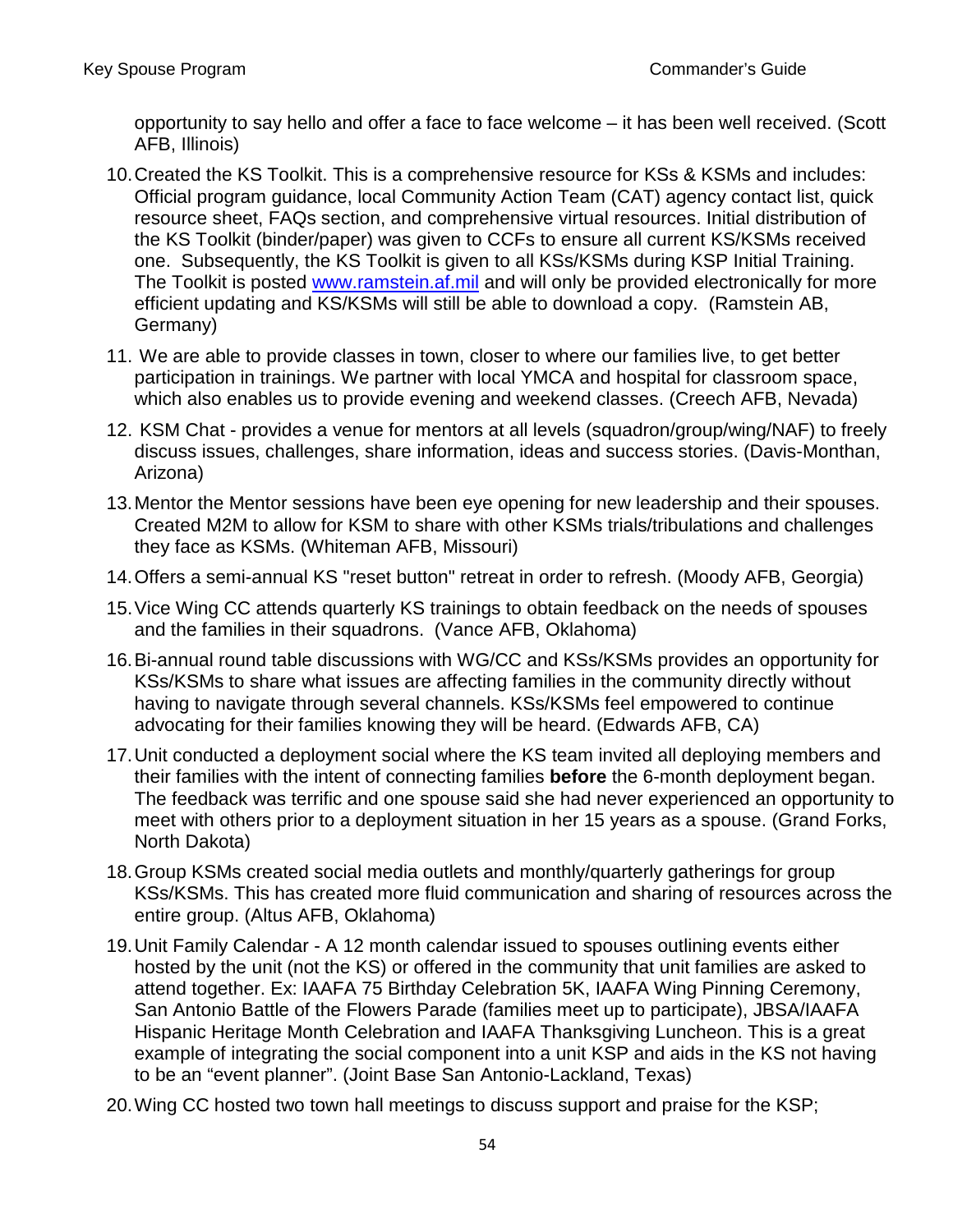additionally, KSs are recognized in squadron, group and wing quarterly and annual award ceremonies. (Luke AFB, Arizona)

- 21.Quarterly KS Forum: Allows KSs/KSMs (base wide) to discuss trends in units (phone calls, e-mail inquiries, etc.) with issues/concerns being identified and presented to the CAT. (Tinker AFB, Oklahoma)
- 22.Wing Leadership tracks unit KS activities on a monthly basis to ensure unit members/families are utilizing KSP resources; metrics are shared during CC Calls/briefings. This validates the overall KSP and includes KSs as an integral part of the team. (Buckley AFB, Colorado)
- 23.A KS created a "'Keyping' Connected" resource for all KSs/KSMs which is a collection of all of the Facebook pages for all of the participating squadrons within the joint base environment. This resource is useful for referrals during informal contact situations. (Joint Base McGuire-Dix-Lakehurst, New Jersey)
- 24.Key Spouse Program Planning Session: A two-hour session with installation A&FRC KSP Program Manager and trained KSs/KSMs to discuss what is working, new ideas, and roadblocks. (Travis AFB, California)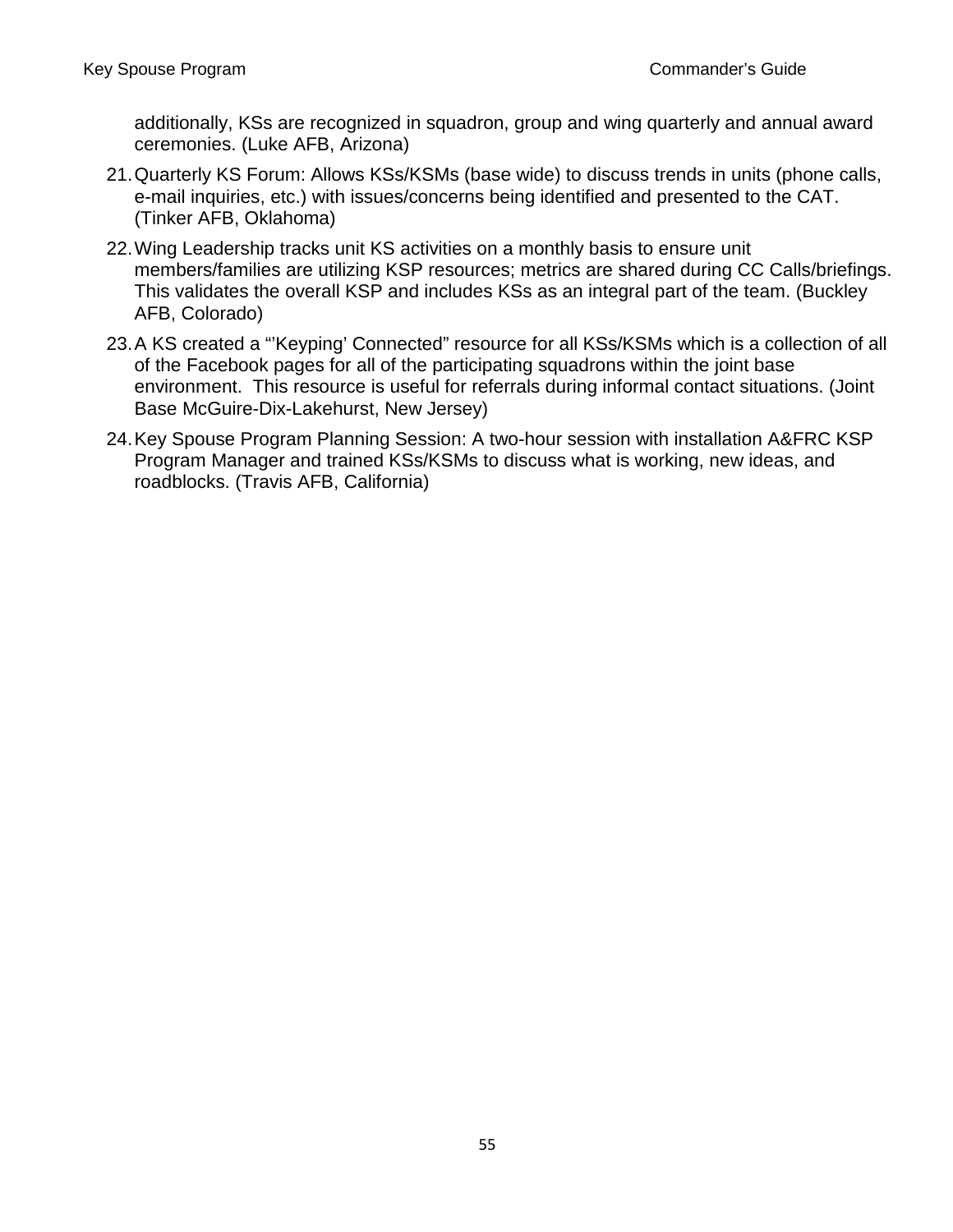П

## <span id="page-56-0"></span>**APPENDIX W - COMMANDER'S KEY SPOUSE PROGRAM CHECKLIST**

| <b>Key Spouse Program Basics</b>                                                                                                                                                                                                                                                                                                                                                                | <b>Notes</b>                                                                                                                                                                                |                                                |              |
|-------------------------------------------------------------------------------------------------------------------------------------------------------------------------------------------------------------------------------------------------------------------------------------------------------------------------------------------------------------------------------------------------|---------------------------------------------------------------------------------------------------------------------------------------------------------------------------------------------|------------------------------------------------|--------------|
| <b>Review CSAF Memo</b>                                                                                                                                                                                                                                                                                                                                                                         |                                                                                                                                                                                             |                                                |              |
| Review Memorandum from SAF/GCA to AF/A1 on:<br>"Authority to Use Appropriated Fund to Buy Key Spouse<br>Program Items". Contact your local legal office Judge<br>Advocate for a copy of this multi-page document; or your<br>local Airman & Family Readiness Center can provide this<br>during initial face-to-face A&FRC Consultation within the<br>first 60 days of assuming command of unit. |                                                                                                                                                                                             |                                                |              |
| Determine unit KSP goals, along with the KS and KSM<br>roles/responsibilities<br>(See pages 18-23)                                                                                                                                                                                                                                                                                              | Include appropriate KS/KSM roles<br>in the unit disaster preparedness<br>plan; in addition, ensure KS/KSM<br>roles during events involving<br>casualties are clearly identified as<br>well. |                                                |              |
| Customize the KS and KSM Position Descriptions to<br>reflect unit specific roles/responsibilities (See pages 18-21)                                                                                                                                                                                                                                                                             |                                                                                                                                                                                             |                                                |              |
| Determine the number of KSs needed to support unit<br>(recommended ratio is 1 KS per 100 unit members)                                                                                                                                                                                                                                                                                          |                                                                                                                                                                                             |                                                |              |
| Determine/identify additional local requirements                                                                                                                                                                                                                                                                                                                                                |                                                                                                                                                                                             | (ID unique needs of<br>unit/wing/installation) |              |
| Key Spouse / Key Spouse Mentor Interviews                                                                                                                                                                                                                                                                                                                                                       | <b>Due</b>                                                                                                                                                                                  | <b>Complete</b>                                | <b>Notes</b> |
| Design the interview format (phone, in-person, panel, etc.)                                                                                                                                                                                                                                                                                                                                     |                                                                                                                                                                                             |                                                |              |
| Prepare a list of questions (See page 24)                                                                                                                                                                                                                                                                                                                                                       |                                                                                                                                                                                             |                                                |              |
| If using a panel to interview, identify panel members and<br>provide each with the question list; discuss ROEs                                                                                                                                                                                                                                                                                  |                                                                                                                                                                                             |                                                |              |
| Review candidates and schedule interview time/date                                                                                                                                                                                                                                                                                                                                              |                                                                                                                                                                                             |                                                |              |
| <b>Contact candidates</b>                                                                                                                                                                                                                                                                                                                                                                       |                                                                                                                                                                                             |                                                |              |
| Conduct interview(s)                                                                                                                                                                                                                                                                                                                                                                            |                                                                                                                                                                                             |                                                |              |
| <b>Check references</b>                                                                                                                                                                                                                                                                                                                                                                         |                                                                                                                                                                                             |                                                |              |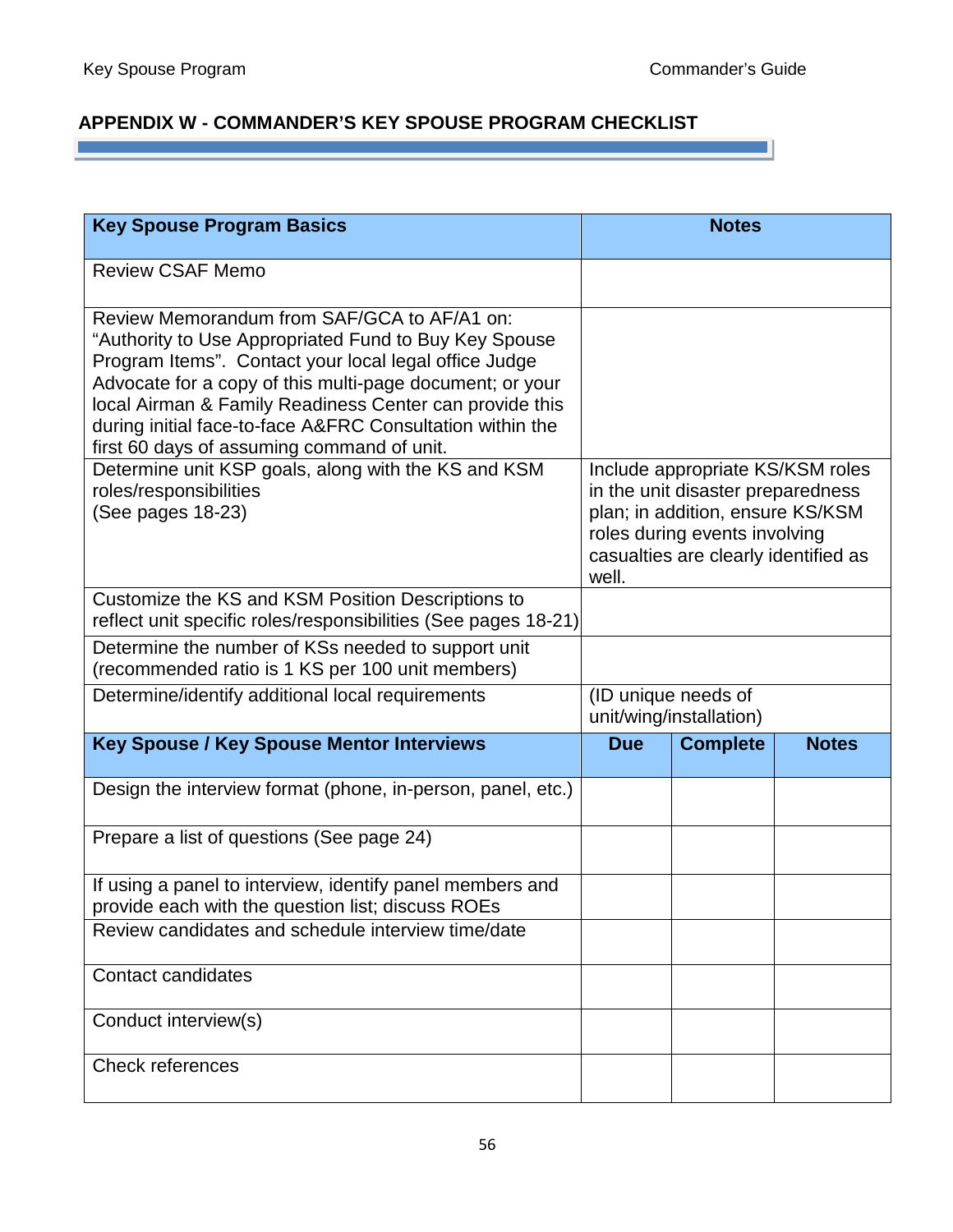| Evaluate candidate(s)                                                                                                                                                                                                                                                              |            |                 |              |
|------------------------------------------------------------------------------------------------------------------------------------------------------------------------------------------------------------------------------------------------------------------------------------|------------|-----------------|--------------|
| Select KS / KSM applicant(s) who will be the best fit for the<br>unit                                                                                                                                                                                                              |            |                 |              |
| Follow up with all candidates selection has been made                                                                                                                                                                                                                              |            |                 |              |
| Key Spouse / Key Spouse Mentor Appointment                                                                                                                                                                                                                                         | <b>Due</b> | <b>Complete</b> | <b>Notes</b> |
| May assign the Chief, Superintendent, CCF, SNCO, or<br>other officer designee as the KS / KSM Program POC<br>(note: some units may be comprised of more officers than<br>enlisted)                                                                                                 |            |                 |              |
| Set up a volunteer file for each new KS / KSM appointee                                                                                                                                                                                                                            |            |                 |              |
| Introduce new appointees to the Unit KSP Team (enlisted<br>and/or officer POCs, KSM(s) and other KS(s); provide unit<br>tour and mission brief                                                                                                                                     |            |                 |              |
| Reiterate roles/responsibilities and convey types of<br>issues/events which can be handled by the KS / KSM<br>versus those which should be elevated to unit leadership                                                                                                             |            |                 |              |
| Discuss logistical supplies/support with new appointees                                                                                                                                                                                                                            |            |                 |              |
| Complete appointment letter(s) and forward copy to local<br>A&FRC KSP POC (See pages 25-26)                                                                                                                                                                                        |            |                 |              |
| Ensure KS / KSM understands training requirements and<br>completes mandatory trainings outlined in position<br>descriptions                                                                                                                                                        |            |                 |              |
| Meet with KS / KSM following KSP Initial Training, KSM<br>Training or Refresher Training to validate they received a<br>copy of the KS and KSM Guides; and to determine<br>whether they have questions or need clarification as a<br>result of the training received by the A&FRC. |            |                 |              |
| Ensure KS receives regularly updated unit information to<br>include inbound/outbound/deploying personnel and their<br>families (data should include assigned Air Reserve<br>Component (ARC) members as well).                                                                      |            |                 |              |
| <b>Ongoing Support of KSP</b>                                                                                                                                                                                                                                                      | <b>Due</b> | <b>Complete</b> | <b>Notes</b> |
| Ensure unit members and families are aware of the KSP.<br>Introduce the KS / KSM to unit members and families to<br>ensure they know how to contact the KS.                                                                                                                        |            |                 |              |